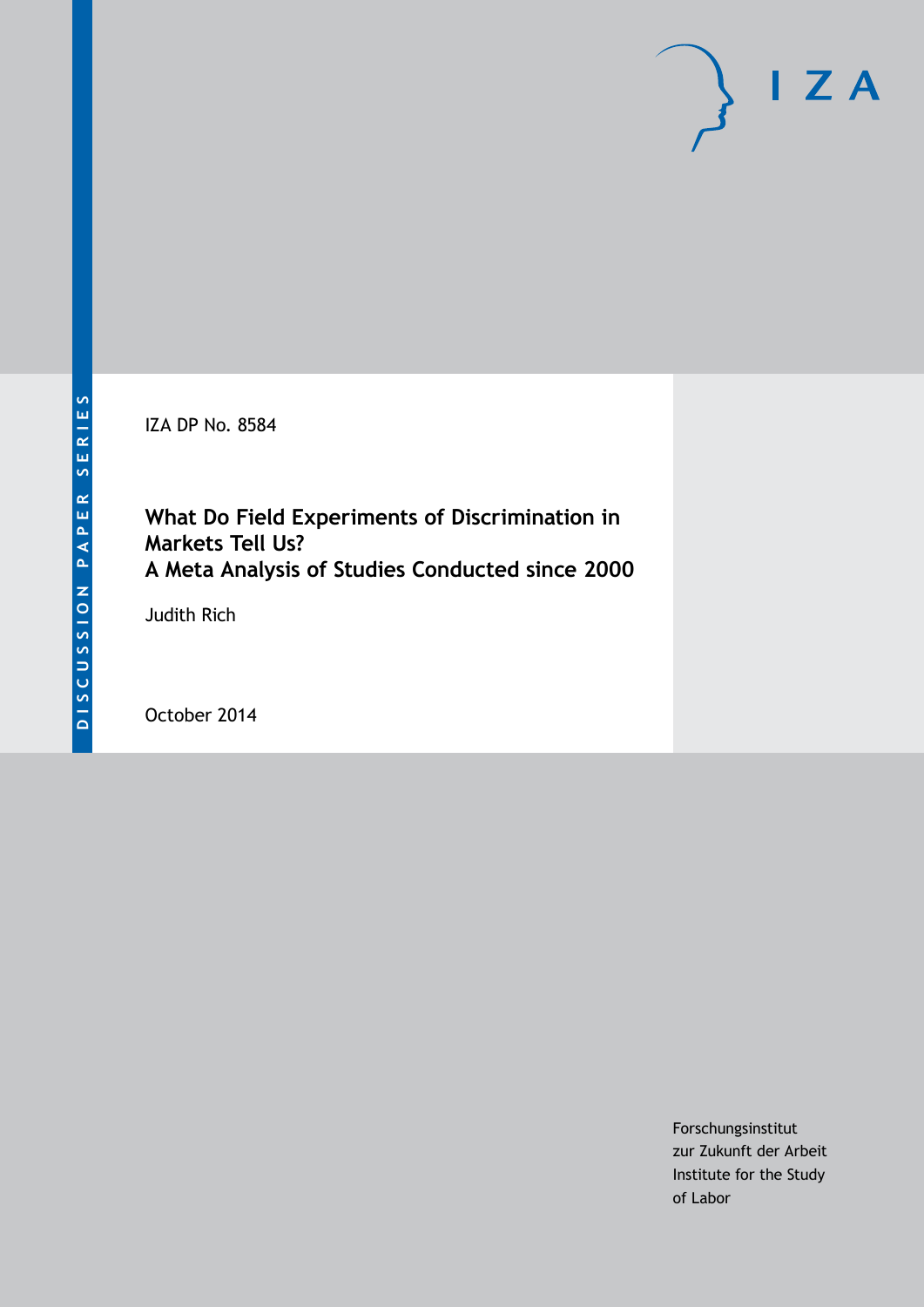# **What Do Field Experiments of Discrimination in Markets Tell Us? A Meta Analysis of Studies Conducted since 2000**

**Judith Rich** *University of Portsmouth and IZA*

Discussion Paper No. 8584 October 2014

IZA

P.O. Box 7240 53072 Bonn Germany

Phone: +49-228-3894-0 Fax: +49-228-3894-180 E-mail: [iza@iza.org](mailto:iza@iza.org)

Any opinions expressed here are those of the author(s) and not those of IZA. Research published in this series may include views on policy, but the institute itself takes no institutional policy positions. The IZA research network is committed to the IZA Guiding Principles of Research Integrity.

The Institute for the Study of Labor (IZA) in Bonn is a local and virtual international research center and a place of communication between science, politics and business. IZA is an independent nonprofit organization supported by Deutsche Post Foundation. The center is associated with the University of Bonn and offers a stimulating research environment through its international network, workshops and conferences, data service, project support, research visits and doctoral program. IZA engages in (i) original and internationally competitive research in all fields of labor economics, (ii) development of policy concepts, and (iii) dissemination of research results and concepts to the interested public.

IZA Discussion Papers often represent preliminary work and are circulated to encourage discussion. Citation of such a paper should account for its provisional character. A revised version may be available directly from the author.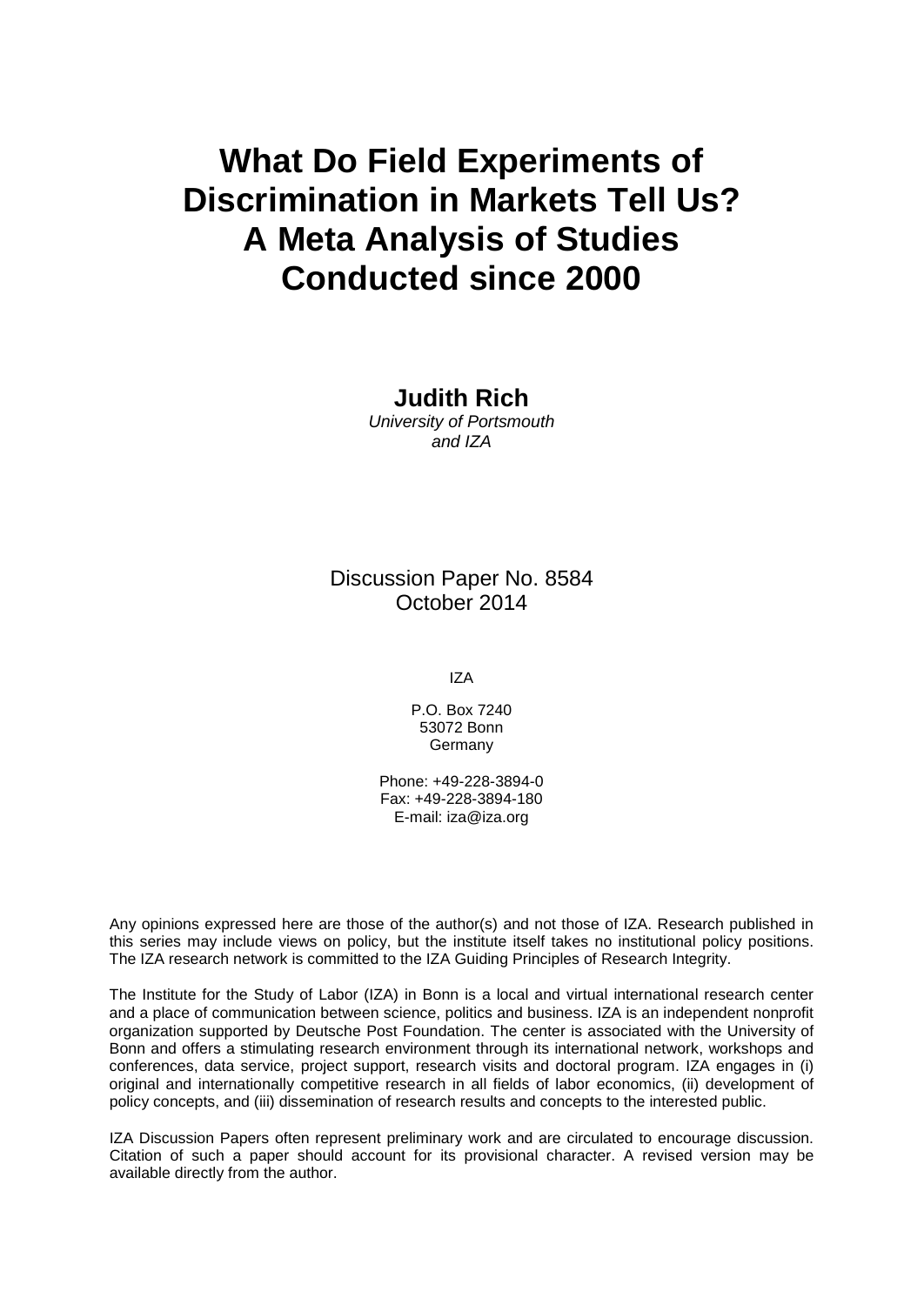IZA Discussion Paper No. 8584 October 2014

# **ABSTRACT**

# **What Do Field Experiments of Discrimination in Markets Tell Us? A Meta Analysis of Studies Conducted since 2000**

Sixty-seven field experiments of discrimination in markets conducted since 2000 across seventeen countries were surveyed. Significant and persistent discrimination was found on all bases in all markets. High levels of discrimination were recorded against ethnic groups, older workers, men applying to female-dominated jobs and homosexuals in labour markets. Minority applicants for housing needed to make many more enquiries to view properties. Geographical steering of African-Americans in US housing remained significant. Higher prices were quoted to minority applicants buying products. More information made no significant improvement to minority applicant outcomes. Clear evidence of statistical discrimination was found only in product markets.

JEL Classification: J7, C93

Keywords: field experiments, discrimination, survey, meta analysis

Corresponding author:

Judith Rich Economics and Finance University of Portsmouth Business School Richmond Building Portsmouth PO1 3DE United Kingdom E-mail: [judy.rich@port.ac.uk](mailto:judy.rich@port.ac.uk)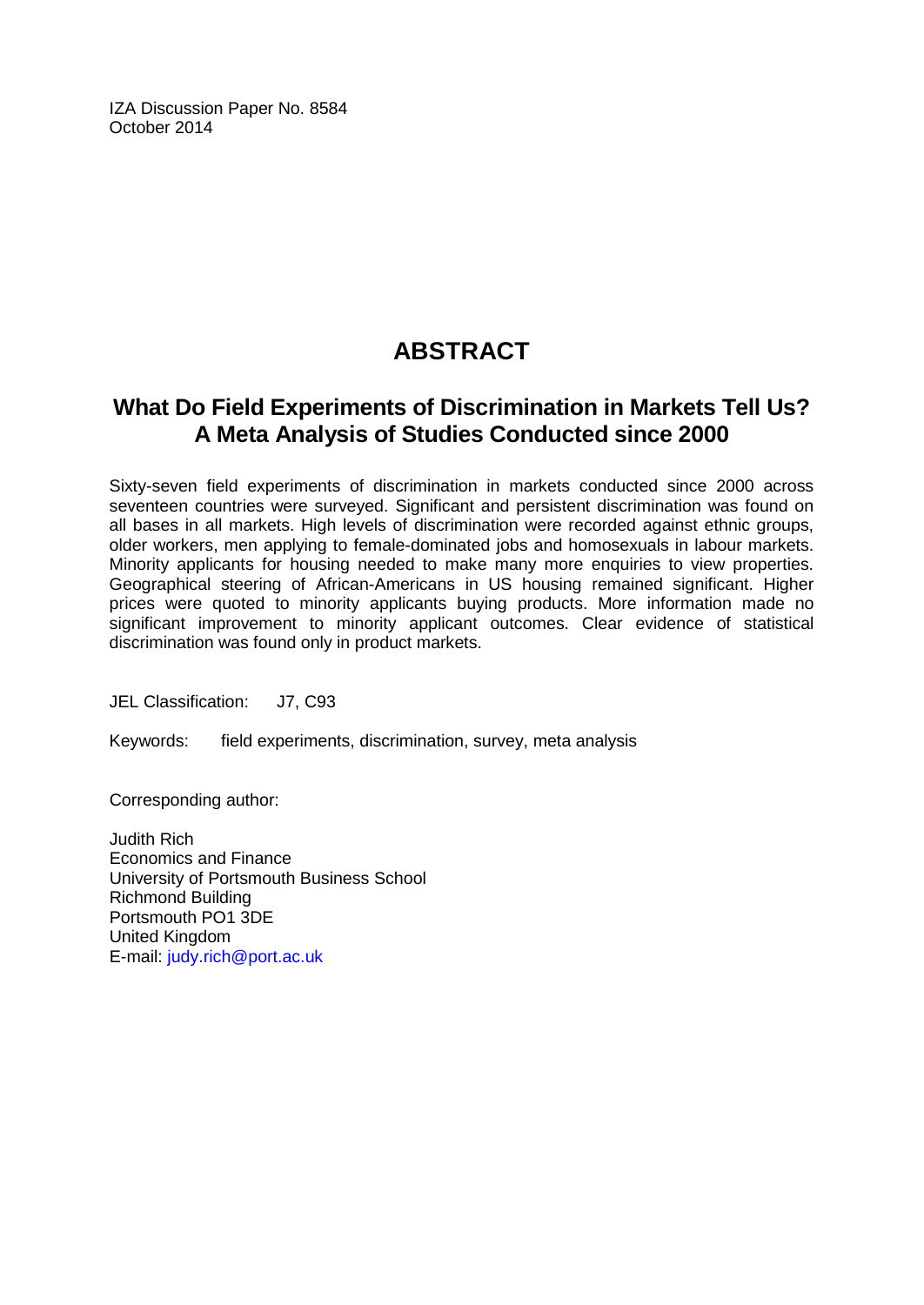This paper provides a survey and assesses the more general significance of sixty-seven field experimental studies of discrimination in markets conducted over the last decade or more, enabling a comparison of their results by presenting them in the form of either net discrimination or callback rates. The survey documents the modifications and innovations which have been made to these types of field experiments over this period, so as to consider a broader range of bases of discrimination, such as gender, age and sexual orientation. A number of these recent studies have also attempted to gather more information on decision-making behaviour so as to confront the criticism that the experimental technique cannot capture all aspects of the enquirer (unobservable characteristics) which may influence the decision-maker. A mathematical test to obtain an unbiased estimate of discrimination suggested by Neumark (2012) is discussed briefly as it enables a more robust testing of experimental results. The survey also considers how the experimental technique has been adapted so as to distinguish between the diverse theories of discrimination. Overall, the pattern of discrimination documented in the survey reflects that found in an earlier survey of experiments conducted from 1966 to 2000 (Riach and Rich 2002). This is a disturbing finding, given that the later experiments were conducted in a period when the coverage of anti-discrimination legislation had been broadened.

The first section of the paper provides a general background to explain the experimental technique used in the various studies. The next three sections discuss the findings of the studies in labour, housing and product markets. Section five considers the Neumark test for the impact of unobservable characteristics of an applicant on the results from the studies, while section six examines whether the studies provide evidence of statistical or animus-based discrimination. The paper concludes by considering future directions of the experimental approach and the implications of this work for anti-discrimination legislation.

#### **1. General Background to Field Experiments**

Field experiments enable researchers to investigate whether discrimination exists within a market. Harrison and List (2004), Levitt and List (2009) and List and Rasul (2011) have discussed the current contribution and potential of the full range of field experiments, of which the studies discussed here are a subset. The type of field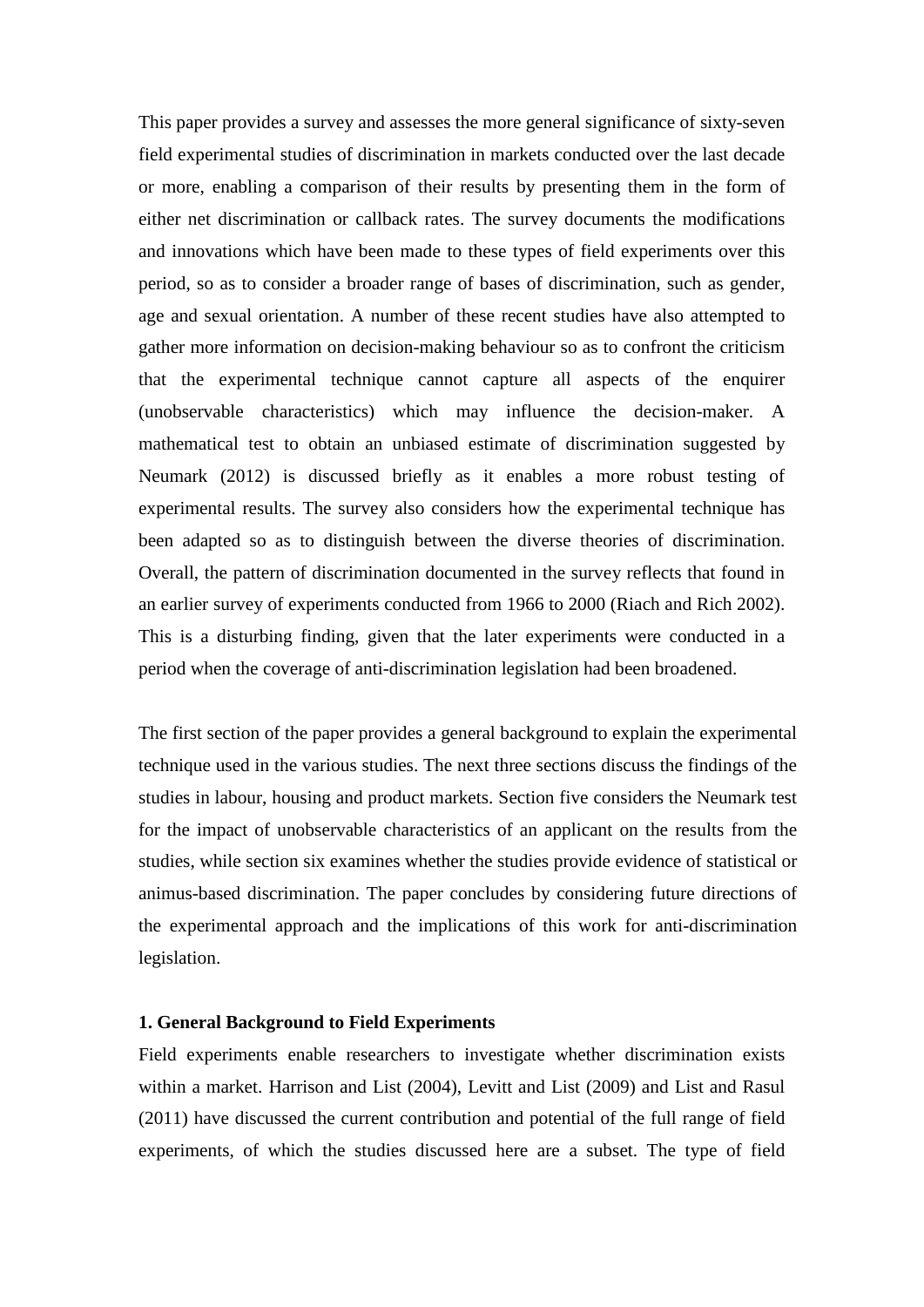experiments surveyed in this paper have used three approaches to undertake research on discrimination which can be conducted in labour, housing and product markets.

The first approach uses audits or in-person tests, where carefully matched testers (actors, but more usually undergraduate students) apply in person for jobs in the labour market, for rental accommodation or to purchase a house or flat in the housing market, and in the product market, to purchase goods or services. In applying for jobs, for example, the matching of applicants controls for all aspects of an individual that would affect their work productivity such as schooling, work experience, training, socio-economic background etc., as well as their personal appearance such as attractiveness, height, weight, etc. Testers are trained in job specific requirements and interview technique for labour market tests, in presentation and enquiry technique for housing market tests, and in presentation style and bargaining techniques for product market tests. Testers are then subjected to independent scrutiny for verification that they are of equivalent presentation which covers their personal attributes such as attractiveness and composure, as well as job specific attributes. The end result is that the matched pair of testers are to all intents and purposes presenting for a market transaction as identical except for the basis of discrimination which the researcher is investigating such as race, ethnicity, gender, age, sexual orientation or disability. In the second approach, in-person tests are conducted over the telephone where, once again, the paired applicants are matched. Aspects of the transaction process are carefully recorded by the testers and researchers in both these in-person approaches.

The third approach is to use correspondence or written tests where, in the labour market, curriculum vitae (résumés) are constructed which carefully match for socioeconomic background, educational qualifications, work experience, marital status, age, hobbies and interests so that the applicants are identical except for the basis of discrimination which the researcher is investigating. Real CVs on publicly available websites are often used to create the experimental CVs. A computer programme can then be used to randomly generate the CVs by using a stored bank of necessary matched information (Banerjee, Bertrand, Datta and Mullainthan 2009; Bertrand and Mullainathan 2014; Carlsson and Eriksson 2014; Lahey 2008; Oreopoulos 2011). Lahey and Beasley (2009) provide a guide to this computerised randomisation process and creation of CVs. The CVs are often vetted by professionals in the occupations to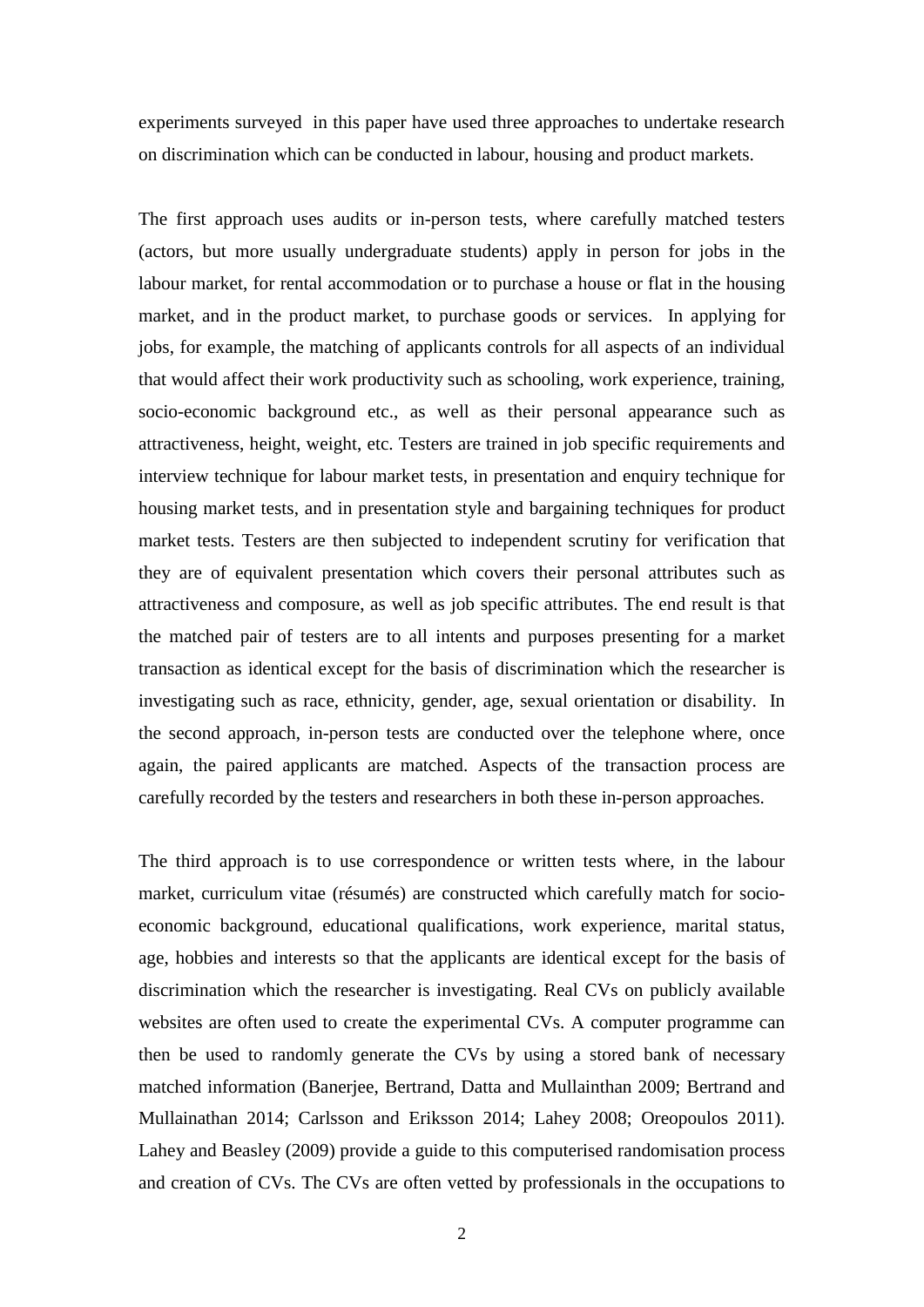be tested, as well as by others involved in hiring, such as employment agencies. Usually entry-level jobs in manufacturing, construction and the service sectors, which are typically unskilled or semi-skilled, are applied for. This is because correspondence testing is difficult to apply to highly skilled jobs which require proof of identity or qualifications. Tests in the housing market involve sending a written enquiry, usually by email, in response to a flat or house advertised for rent or sale. The applications provide relevant information, for decision-making on the part of the landlord/owner/real estate manager, which is controlled so that the researcher can select the basis for investigation of any possible differential treatment of applicants. Responses from employers and real estate agents are carefully recorded.

Riach and Rich (2002) provided details of fifty studies of field experiments of discrimination conducted between 1966 and 2000, while Pager (2007) surveyed a small number of studies investigating race discrimination. Over the last twelve years, however, there have been many field experiments of discrimination, sixty-seven of which are surveyed in this paper: forty in labour, nineteen in housing and eight in product markets. In the labour market, the recent studies have conducted tests for discrimination in hiring on the basis of race, ethnicity, gender, age, disability, sexual orientation, obesity, caste and religion. In the housing market, work has been undertaken on offers to rent or view accommodation, testing for discrimination on the basis of race, ethnicity, sexual orientation and disability. In product markets, research has focused on the impact of race, ethnicity, gender, disability and age in pricing outcomes for transactions. Many of the recent studies have sought to modify the technique so as to gain a deeper understanding of differential treatment and the causes of discrimination, seeking, in particular, to distinguish between taste-based (animus) and statistical discrimination.

#### **2. Field Experiments of the Labour Market, 2000 to 2012**

By far the most researched area using the experimental technique is hiring in the labour market. Forty studies are surveyed in this section: thirty-five used the written approach and five used the in-person approach. These studies aimed to test for discrimination in hiring across the bases of race/ethnicity (twenty), gender (two), age (five), gender and age (two), disability (one), sexual orientation (seven), caste, religion (two) and obesity (one). Aspects of the technique are discussed in section 2.1, and the results are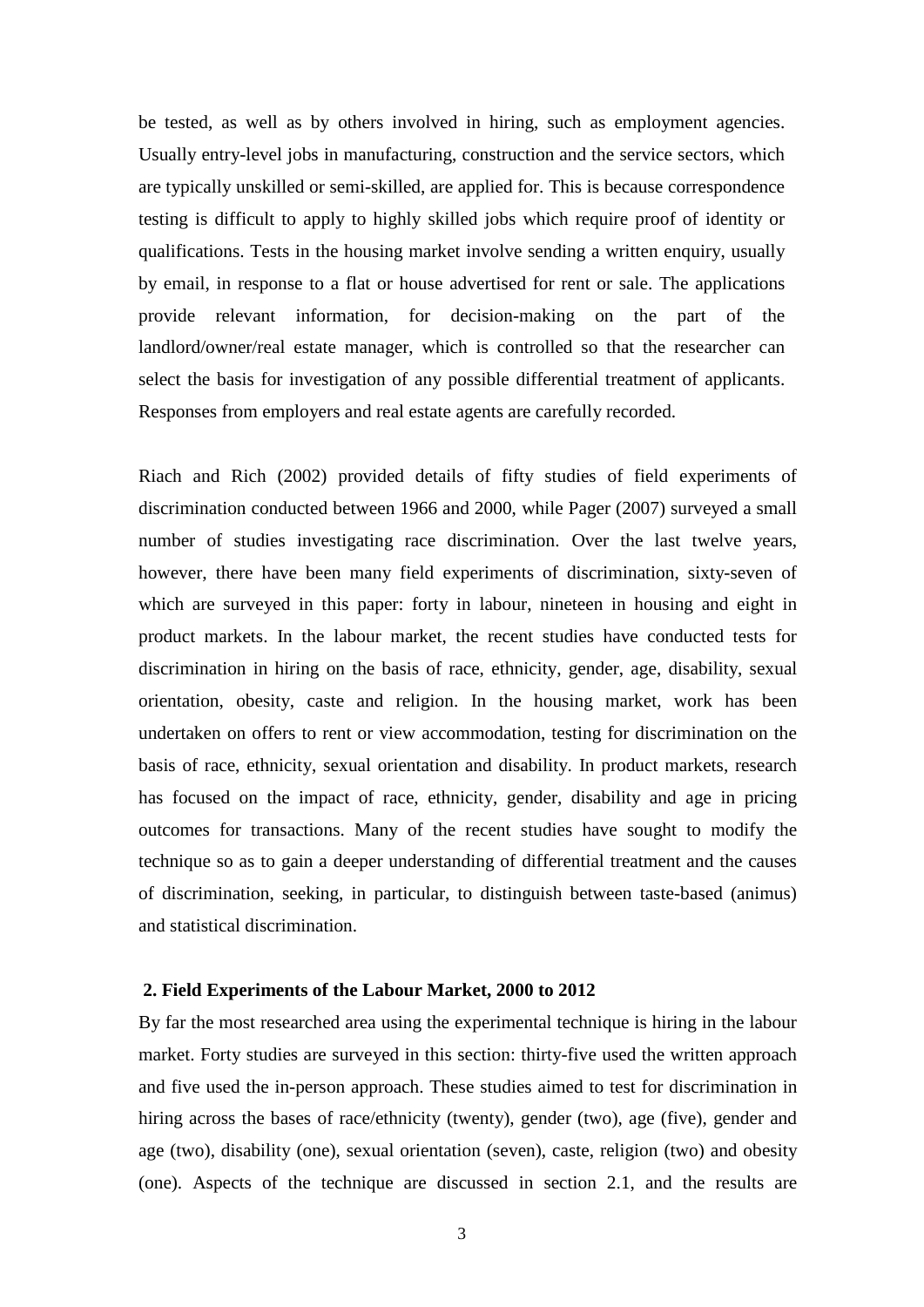presented by bases of race/ethnicity, gender, age, sexual orientation, caste and religion, obesity and disability in sections 2.2 to 2.8. Other aspects of the experiments and tests such as regression models, other dimensions of differential treatment and dishonest concealment are discussed in sections 2.9 to 2.11.

#### 2.1 *General Aspects of the Technique Used*

Written matched pair tests were used in twenty-four studies, multiple CVs were used in nine studies and a further seven created multiple CVs but sent only one enquiry randomly selected from the CVs. Those sending multiple CVs aimed to test for the existence of discrimination against applicants from multiple ethnic backgrounds, multiple bases of discrimination such as the interaction of gender and age or the impact of particular information such as qualifications. The studies that tested for discrimination against multiple ethnic backgrounds in the one field experiment and sent two or more applications ensured that one applicant was always from the majority group when responding to a job vacancy. In the case of the immigrant/ethnic studies, all applicants were said to be fluent in the native language and educated in the country being tested. Once the set of CVs were constructed, the names to be used to signify race, ethnicity, gender, and caste were randomly assigned to a CV. The majority of studies created applicants who were young (early to mid-twenties), with the exception of the sexual orientation tests (late-twenties to early thirties) and the age tests. Over half of the written tests applied for jobs via email, the others used a combination of email and mail applications, or faxed applications. The matched pair tests alternated the CVs between the applicants, with the exceptions of the age and sexual orientation tests, and an equal proportion from each group made the first application. The applications for the matched set were sent at intervals usually of one hour to half a day, although a small number were sent with an interval of one to two days (such as Baert 2013; Baert, Cockx, Gheyle and Vandamme 2013; Kass and Manger 2011; Oreopoulos).

Personal approaches were used in five studies of race/ethnicity. Three of these were conducted by the ILO in France, Italy and Sweden and two in the USA by Pager (2003) and Pager, Western and Bonikowski (2009). In the ILO tests, matched pairs of testers were used where the minority applicant always made the first approach. In the USA tests, Pager (2003) used a matched pair of testers while Pager, Western and Bonikowski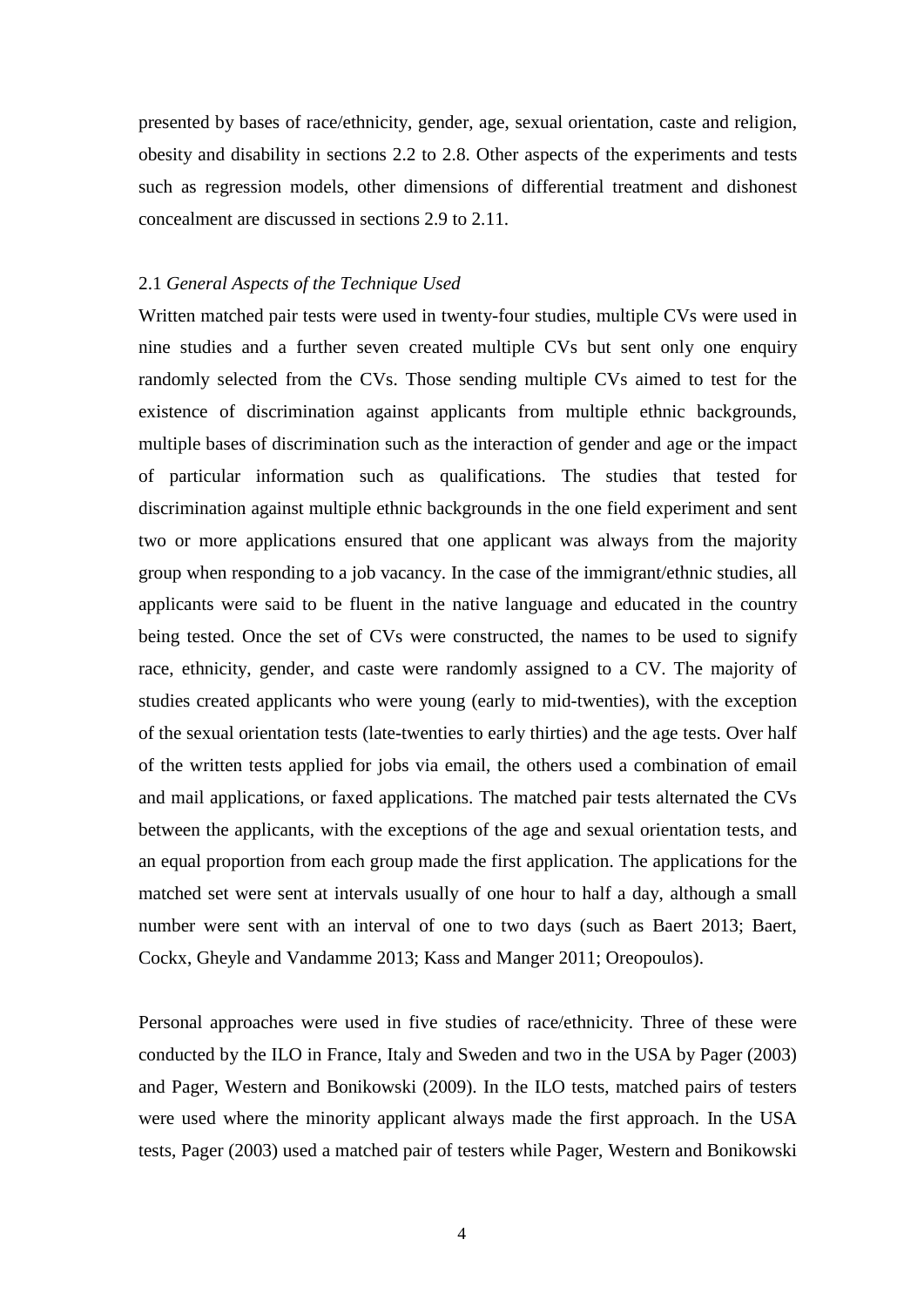(2009) used matched sets of three testers to investigate multiple aspects of hiring on the basis of race, ethnicity and criminal record.

The statistical significance of either responses or difference in responses were tested on the basis of race, ethnicity, age, gender, sexual orientation or disability, using chisquare/Fisher exact tests, binomial tests, bootstrap technique or test of difference for the null hypothesis that there is no difference in the callback rate between the groups. Statistical significance of responses was also tested for any impact from letter-type, tester pair, city, or other aspects controlled in the CVs.

Many studies provide full details of responses and the net discrimination level which is defined as the responses where only the majority applicant was invited to interview minus the responses where only the minority applicant was invited to interview. However, studies which sent multiple applications to a job advertisement report the callback rate, which is defined as the number of positive responses to an applicant (such as being asked to submit more information or invited to interview) as a proportion of total applications made by the applicant. Tables 1 to 9 here have been constructed to show either net discrimination levels or callback rates. Location and dates for the tests, the cities in which they took place, the occupations applied to (if data are published), the minority group tested and the researchers, are identified in the tables. If a study has not reported either of these then the studys' findings are discussed but not presented in any table.

#### 2.2 *Race and Ethnicity Tests*

Those studies reporting net discrimination levels conducted in Belgium, France, Germany, Greece, Ireland, Italy, Poland, Sweden and the USA are discussed in 2.2.1 and those studies reporting callback rates for Australia, Canada, China, France, Great Britain, Sweden and the USA are discussed in 2.2.2. Consistent features of all studies for race/ethnicity discrimination are identified at the end of the sub-sections.

#### 2.2.1 *Net discrimination levels*

Table 1 reports net discrimination rates found in the ILO studies of race/ethnicity discrimination conducted in 2003 in Italy (Allasino, Reyneri, Venturini and Zincone 2004) and in 2005-2006 in France (Cediey and Foroni 2008) and Sweden (Attström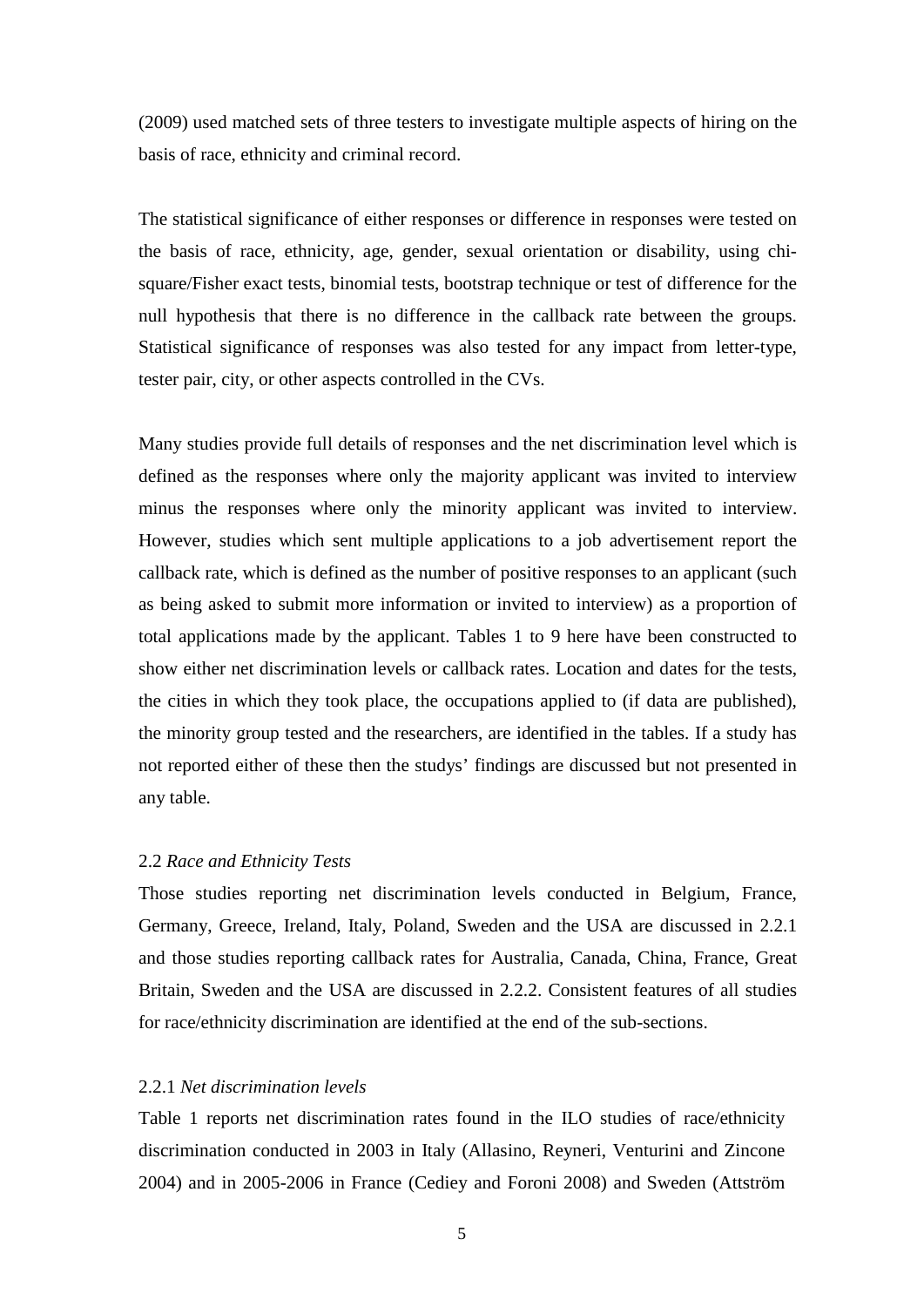2007). These studies followed those the ILO conducted in the early to mid-1990s for all the major cities in Belgium, the Netherlands and Spain, and tested at all stages of the hiring process, using in-person tests as designed by Bovenkerk (1992). The initial approach was done by telephone, with additional approaches, in the case of the French tests, done by mailing applications as well as leaving CVs with an employer. The matched pairs of testers applied to low-skilled or semi-skilled jobs in the occupational categories of healthcare services and sales, hotel and restaurant, office and clerical, retail and trade, transport and warehousing. In the Swedish and French studies either all female or all male pairs applied to jobs. In Italy, all testers were young males.

Significant discrimination against racial and ethnic minorities was found in all stages of hiring except for the job offer stage in Sweden. The level of net discrimination recorded was very similar across the ILO studies: against Africans in France, between 41% and 54%; against Moroccans in Italy, 53%; against Middle-Eastern groups in Sweden, 45%. The levels of net discrimination against Moroccans were very similar to those found in the ILO studies conducted a decade earlier for Belgium (51%), the Netherlands (44%) and Spain (47%) (Riach and Rich 2002, p. F495). No significant differences were found by tester pair or letter type, city, or gender (Allasino *et al*. 2004, pp. 41, 51; Attström 2007, pp. 41, 45-6; Cediey and Foroni 2008, p. 100). These studies confirmed that the vast majority of discrimination detected in hiring occurred at the initial stage of vetting the curriculum vitae of applicants with 85.6% in the French study and 93.6% in the Italian. These levels are comparable to the earlier ILO studies in Belgium, the Netherlands and Spain which recorded an average of 90% (Riach and Rich 2002, p. F494). The findings provide strong support that written approaches are testing hiring decisions in the labour market where the majority of discriminatory practices occur.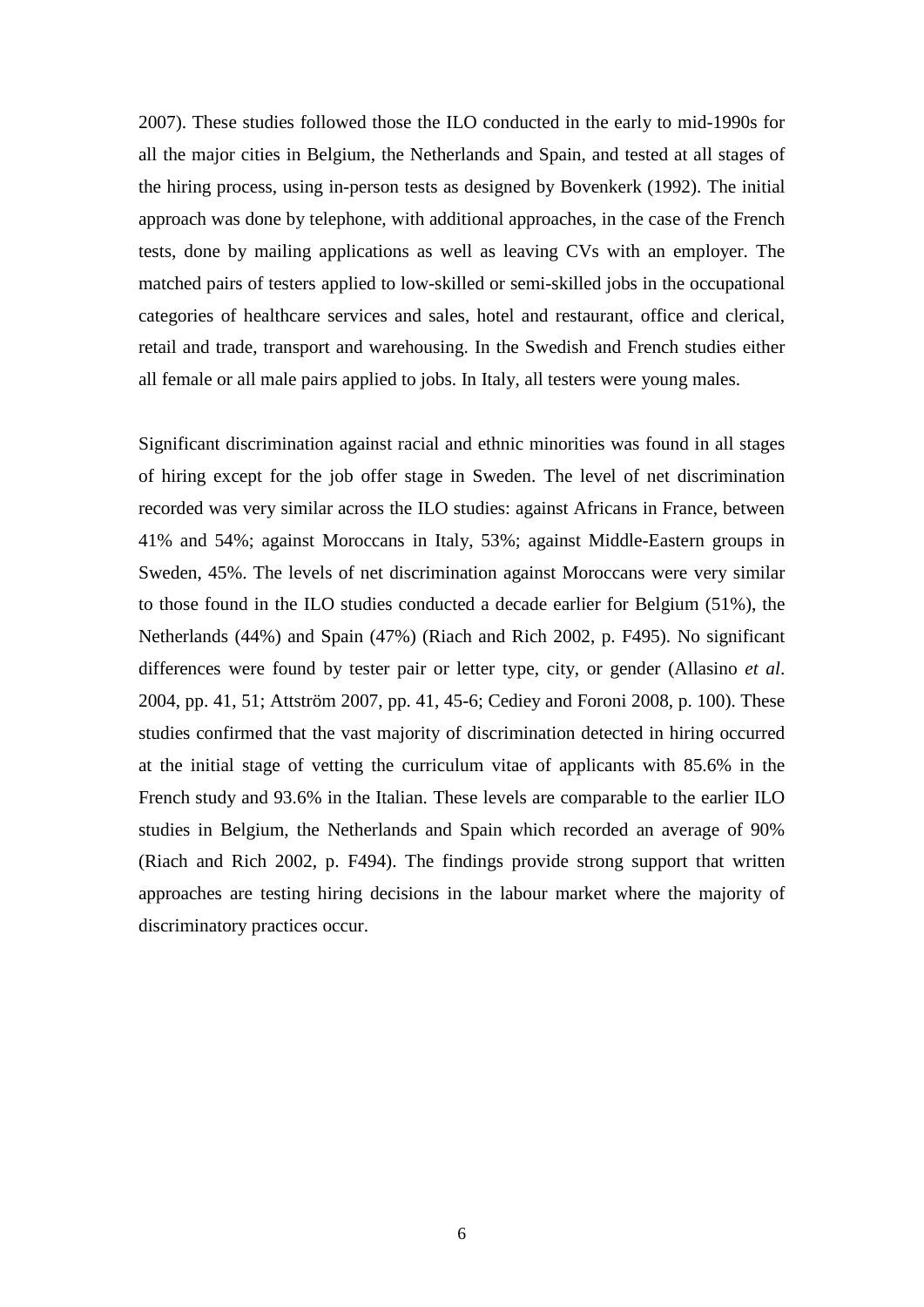| <b>Country and Study</b>                                                                                                                                              | <b>Year and</b><br><b>Location of</b><br>test                                | <b>Minority</b>                      | <b>Neither</b><br>invited | <b>Usable</b><br>tests  | Equal<br>treatment   | <b>Discrimination</b><br>against minority | <b>Discrimination</b><br>against majority |                        | <b>Net</b><br>Discrimination $1, 2$              |
|-----------------------------------------------------------------------------------------------------------------------------------------------------------------------|------------------------------------------------------------------------------|--------------------------------------|---------------------------|-------------------------|----------------------|-------------------------------------------|-------------------------------------------|------------------------|--------------------------------------------------|
|                                                                                                                                                                       |                                                                              |                                      |                           | (1)                     | (2)                  | (3)                                       | (4)                                       |                        | $(3)-(4)(3)-(4)/(1)$                             |
|                                                                                                                                                                       |                                                                              |                                      |                           |                         |                      | No.                                       | No.                                       | No.                    | $\%$                                             |
| France<br>Cediey and Forini (2008)<br>Personal/in-person-interview offer<br>Telephone/In-person-interview offer<br>Written-interview offer<br>$In-person - job offer$ | 2005-6<br>Lille<br>Lyon<br>Marseille<br><b>Nantes</b><br>Paris<br>Strasbourg | North/<br>Sub-<br>Saharan<br>African | 60<br>543<br>467<br>183   | 50<br>873<br>227<br>149 | 7<br>216<br>16<br>38 | 33<br>507<br>167<br>96                    | 10<br>150<br>44<br>15                     | 23<br>357<br>123<br>81 | $46.0***$<br>$40.9***$<br>$54.2***$<br>$54.3***$ |
| Italy<br>Allasino, Reyneri, Venturini and Zincone<br>(2004)<br>Telephone – interview offer<br>$In-person - job offer$<br>Sweden                                       | 2003<br><b>Naples</b><br>Rome<br>Turin                                       | Moroccan                             | 250<br>59                 | 383<br>123              | 135<br>46            | 226<br>16                                 | 22<br>$\overline{2}$                      | 204<br>14              | $53.3***$<br>$11.4***$                           |
| Attström (2007)<br>Telephone - interview offer<br>$In-person - job offer$                                                                                             | $2005 - 6$<br>Gothenburg<br>Malmö<br>Stockholm                               | Middle-<br>Eastern                   | 804<br>11                 | 417<br>33               | 55<br>17             | 274<br>$\overline{7}$                     | 88<br>9                                   | 186<br>$-2$            | $44.6^{\degree}$<br>$-6.1$                       |

**Table 1: Results for Net Discrimination in the Labour Market Studies of Race/Ethnicity conducted by the ILO, 2003 to 2006**

1. Tests of statistical significance are indicated \* significant at the 0.05 level; \*\* significant at the 0.01 level; \*\*\* significant at the 0.001 level.

2. A negative value indicates discrimination against the majority applicant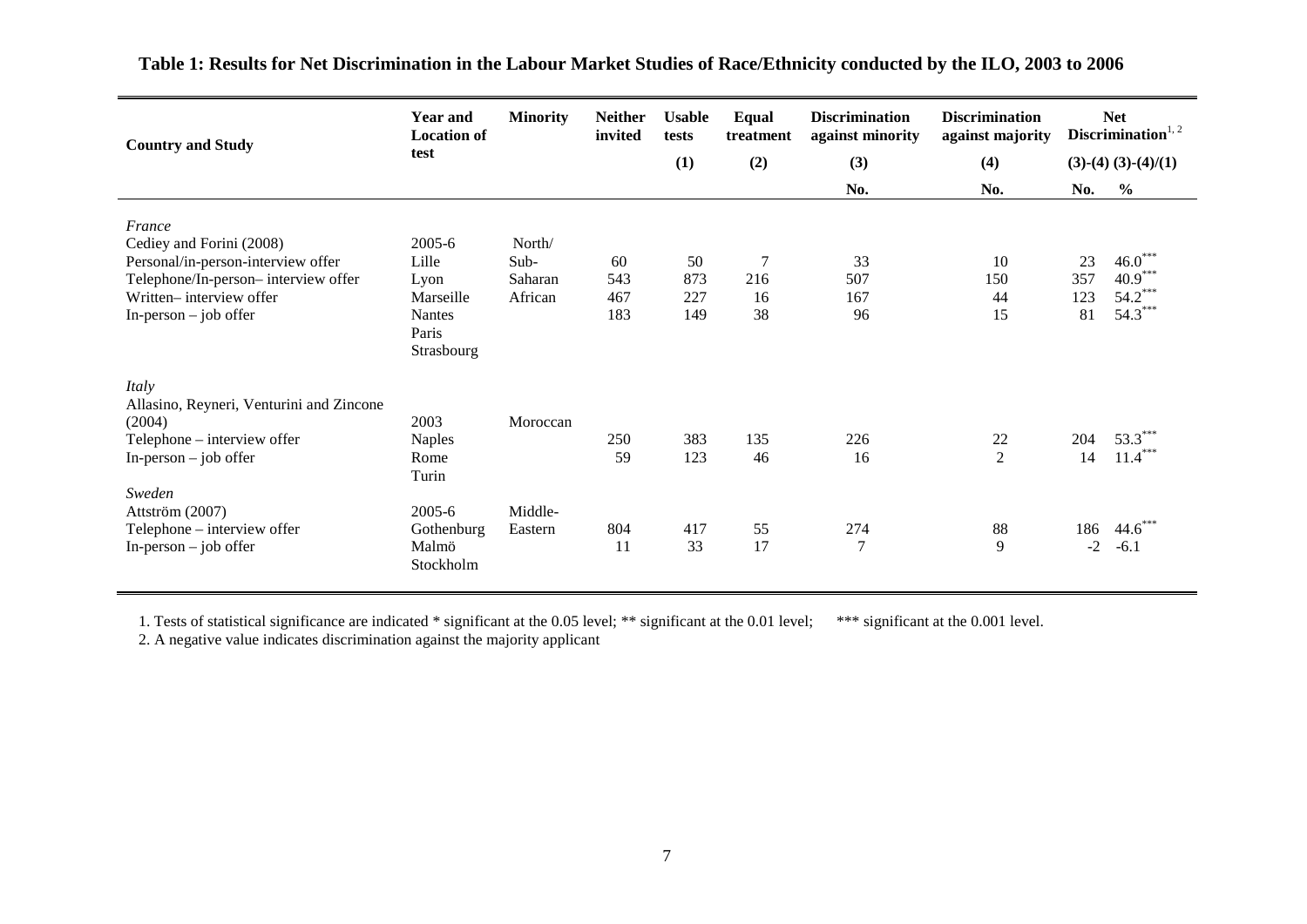Table 2 reports net discrimination rates found in studies using matched pair written approaches conducted in Belgium (Baert *et al*.), Germany (Kass and Manger), Greece (Drydakis and Vlassis 2010), Ireland (McGinnity and Lunn 2011), Poland (Wysienska-Di Carlo and Karpinski 2014), Sweden (Carlsson and Rooth 2007) and the USA (Bertrand and Mullainathan, which is discussed in more detail in sub section 2.2.2). The experiments were conducted over the period 2005 to 2012, except for Bertrand and Mullainthan. Entry level jobs in occupations were applied for such as accountant, administrative assistant, cleaner, clerical officer, computer programmer, customer service, financial analyst, health care, information technology, marketing/sales, nurse, office assistant, receptionist, restaurant staff, sales, student internship, teacher, teaching assistant and vehicle driver. While varying the racial or ethnic name of the applicants in the set of CVs, a mix of either all male or all female applicants were sent to vacancies and, if an occupation was identified as dominated by one gender, the applications were made only by that gender. For example, Bertrand and Mullainathan used female names only for jobs in clerical areas and male and female names for administrative, customer service and sales jobs; Baert *et al*., Carlsson and Rooth, Drydakis and Vlassis, and Kass and Manger used only male names; McGinnity *et al*. used only female names for jobs in administration and retail sales and only male names for jobs in accountancy.

The results in Table 2 show significant levels of net discrimination against race and ethnic groups: Africans in Ireland, 48.2%; African-Americans in the USA, 41.1%; Albanians in Greece, 24.2% to 65.7%; Asians in Ireland, 35%; those of Middle-Eastern background in Sweden, 28.9%; Turkish applicants in Belgium and Germany, 28% and 10.1% respectively; and Ukrainians and Vietnamese in Poland, 23% and 11% respectively.

Statistically significant levels of discrimination against Albanians were found in all four occupations tested in Greece. In Sweden, statistically significant levels of discrimination against Middle Eastern applicants were found in ten of the twelve occupations tested. Kass and Manger's finding of statistically significant discrimination against Turkish undergraduates in Germany relates to student internships which are positions that can increase the chances of an individual obtaining their first graduate job. Baert *et al*. grouped occupations into 'bottleneck and non-bottleneck', as defined by the employment website from which they obtained vacancies, to investigate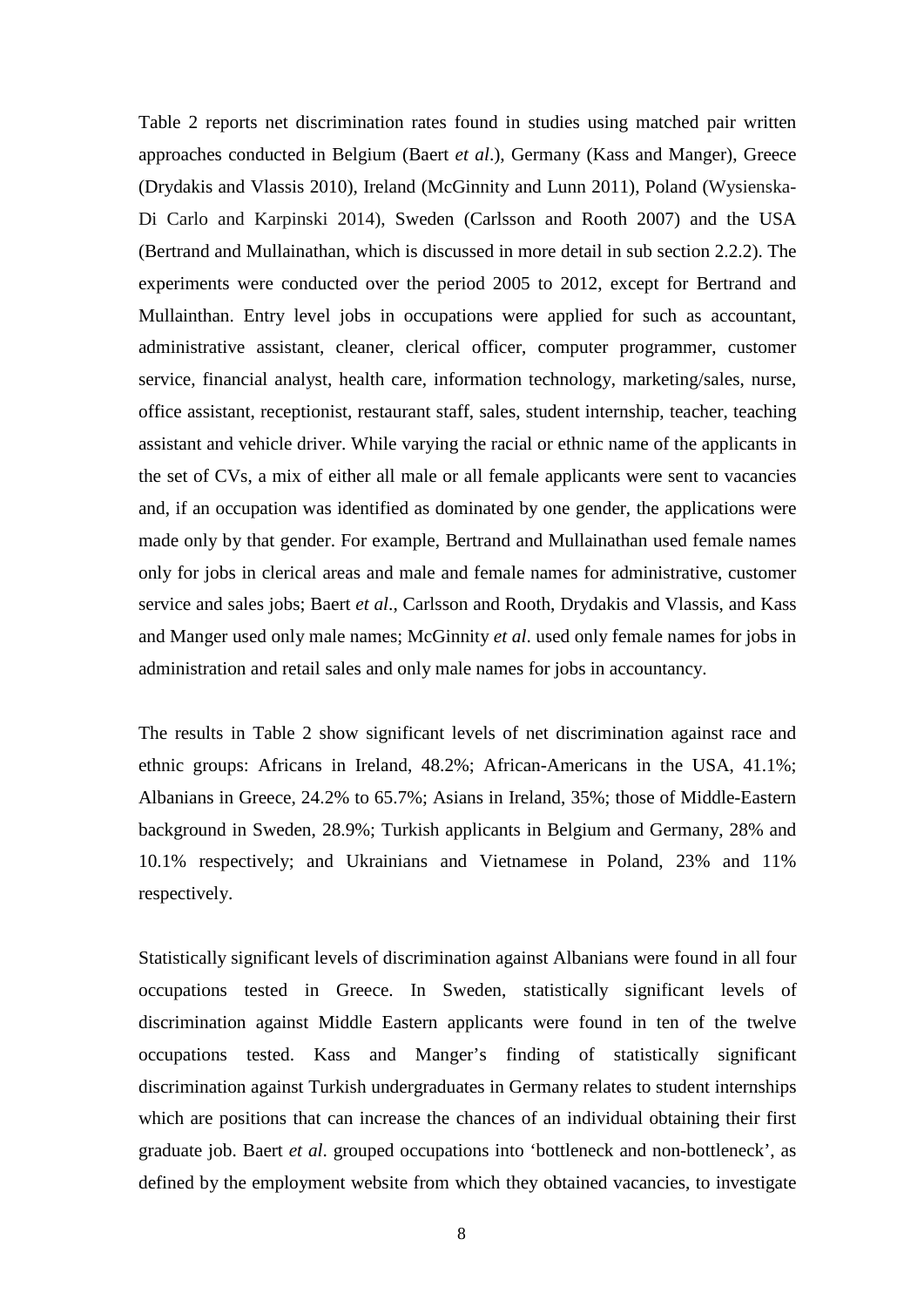whether discrimination varied by labour market tightness. While they found a high level of net discrimination against Turkish applicants in the non-botleneck group (50%), they found no discrimination in the occupations deemed bottleneck, 'i.e. occupations which take a long time to fill' (Baert *et al*. 2013, p. 3). Taking a long time to fill a vacancy, though, may reflect difficulty recruiting because the inherent nature of the job is unpleasant for a variety of factors and may not necessarily solely reflect a shortage of labour for jobs on an aggregate level. Some caution is thus needed in interpreting these results as indicating discrimination varied with aggregate labour market tightness.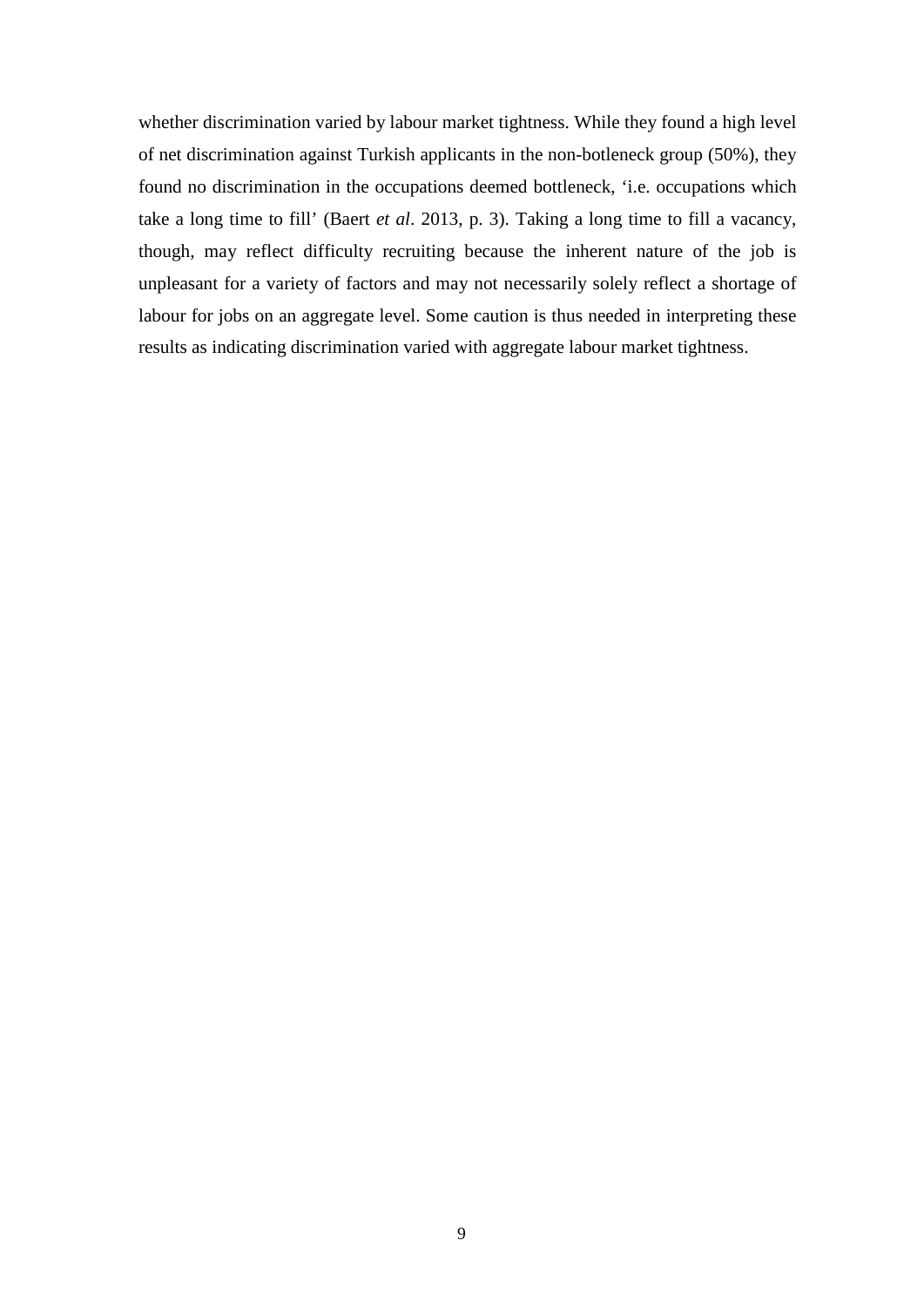| <b>Country and Study</b>                                                 | <b>Year and</b><br><b>Location of</b> | <b>Minority</b>                   | Occupation                                 | <b>Neither</b><br>invited | <b>Usable</b><br>tests | Equal<br>treatment       | <b>Discrimination</b><br>against minority | <b>Discrimination</b><br>against majority                 | <b>Net</b>           | Discrimination <sup>1</sup>                    |
|--------------------------------------------------------------------------|---------------------------------------|-----------------------------------|--------------------------------------------|---------------------------|------------------------|--------------------------|-------------------------------------------|-----------------------------------------------------------|----------------------|------------------------------------------------|
|                                                                          | test                                  |                                   |                                            |                           |                        |                          | (3)                                       | (4)                                                       |                      | $(3)-(4)(3)-(4)/(1)$                           |
|                                                                          |                                       |                                   |                                            |                           | (1)                    | (2)                      | No.                                       | No.                                                       | No.                  | $\frac{6}{6}$                                  |
| <b>Belgium</b><br>Baert, Cockx, Gheyle and<br>Vandamme (2013)<br>Written | 2011-2<br>Flanders                    | Turkish                           | <b>Bottleneck</b><br>Non-bottleneck<br>All | 144<br>153<br>297         | 37<br>42<br>79         | 24<br>19<br>43           | $\tau$<br>22<br>29                        | 6<br>1<br>$\overline{7}$                                  | 21<br>22             | 3.0<br>$50.0***$<br>$28.0***$                  |
|                                                                          |                                       |                                   |                                            |                           |                        |                          |                                           |                                                           |                      |                                                |
| Germany<br>Kass and Manger (2011)<br>Written                             | 2007-8<br>2008-9<br>Germany           | Turkish                           | Student<br>internships                     | 270                       | 258                    | 134                      | 75                                        | 48                                                        | 26                   | $10.1^*$                                       |
| Greece                                                                   |                                       |                                   |                                            |                           |                        |                          |                                           |                                                           |                      |                                                |
| Drydakis and Vlassis (2010)<br>Written                                   | 2006-7<br>Athens                      | Albanian                          | Industries<br>Office jobs<br>Restaurant    | 129<br>74                 | 88<br>99               | 47<br>30                 | 38<br>67                                  | $\mathfrak{Z}$<br>$\sqrt{2}$                              | 35<br>65             | $39.7***$<br>$65.6$ **                         |
|                                                                          |                                       |                                   | workers                                    | 117                       | 124                    | 84                       | 35                                        | $\mathfrak s$                                             | 30                   | $24.1$ **                                      |
|                                                                          |                                       |                                   | Shop sales<br>All occupations              | 81<br>401                 | 77<br>388              | 32<br>193                | 42<br>182                                 | $\mathfrak{Z}$<br>13                                      | 39<br>169            | $50.6$ **<br>$43.5$ **                         |
| <b>Ireland</b>                                                           |                                       |                                   |                                            |                           |                        |                          |                                           |                                                           |                      |                                                |
| McGinnity and Lunn (2011)<br>Written                                     | 2008<br>Dublin area                   | African<br>Asian<br>German<br>All |                                            | 54<br>46<br>47<br>147     | 27<br>34<br>32<br>93   | 4<br>$\,8\,$<br>11<br>23 | 18<br>19<br>18<br>55                      | $\mathfrak s$<br>$\boldsymbol{7}$<br>$\mathfrak{Z}$<br>15 | 13<br>12<br>15<br>40 | $48.2$ **<br>$35.3*$<br>$46.9***$<br>$43.0***$ |
| Poland<br>Wysienska-Di Carlo and<br>Karpinski (2014)<br>Written          | $2011 - 2$<br>Poland                  | Ukrainian<br>Vietnamese           | All                                        | 571<br>838                | 148<br>210             | 62<br>77                 | 60<br>78                                  | 26<br>55                                                  | 34<br>23             | $23.0***$<br>$11.0***$                         |

# **Table 2: Results for Net Discrimination in Labour Market Studies of Race/Ethnicity Conducted 2001 to 2012**

1. Tests of statistical significance are indicated \* significant at the 0.05 level; \*\* significant at the 0.01 level; \*\*\* significant at the 0.001 level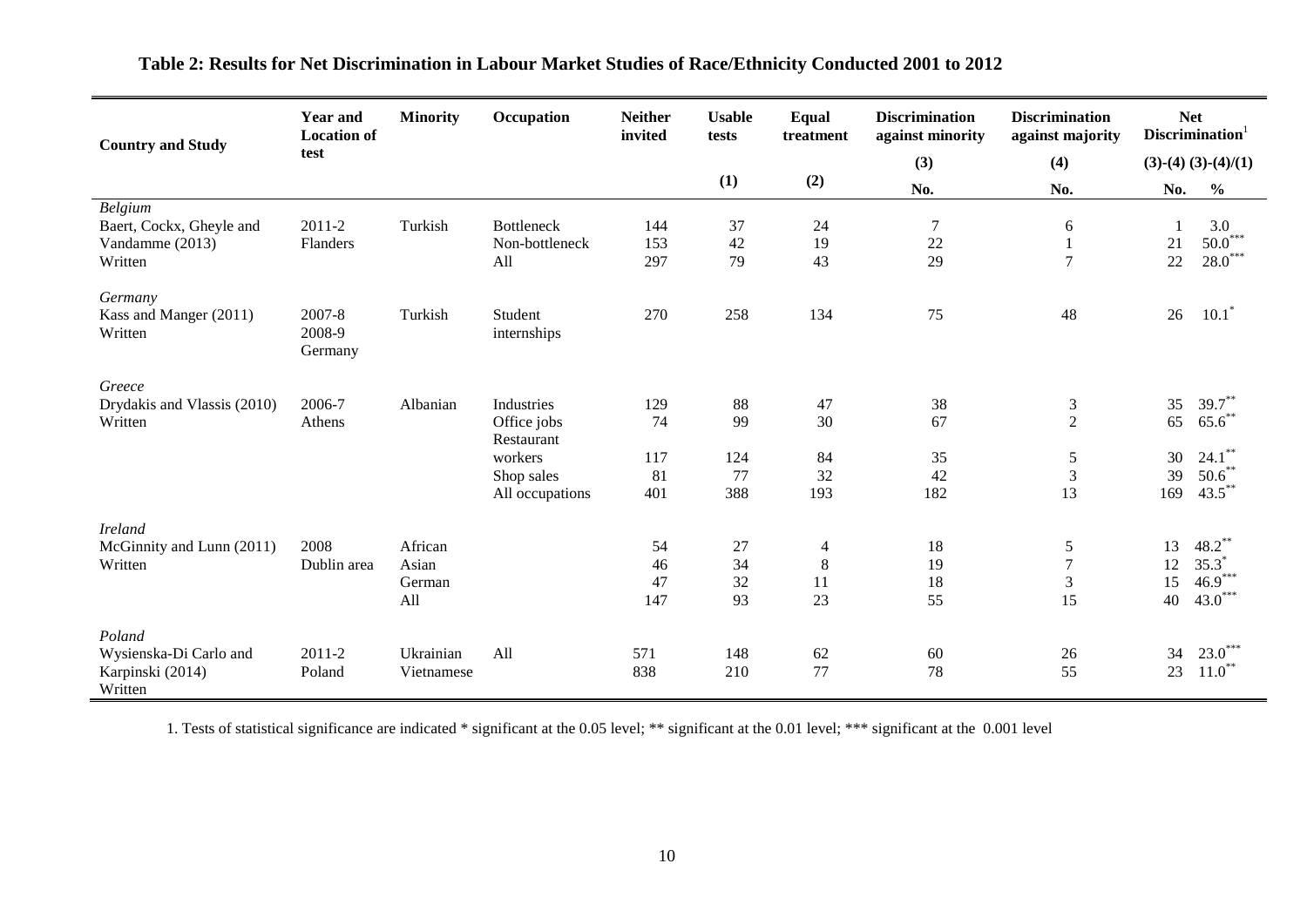| <b>Country and Study</b>         | <b>Year and</b><br><b>Location of</b><br>test | <b>Minority</b> | Occupation                  | <b>Neither</b><br>invited | <b>Usable</b><br>tests | Equal<br>treatment | <b>Discrimination</b><br>against<br>minority | <b>Discrimination</b><br>against<br>majority |                | <b>Net</b><br>Discrimination <sup>1</sup><br>$(3)-(4)(3)-(4)/(1)$ |
|----------------------------------|-----------------------------------------------|-----------------|-----------------------------|---------------------------|------------------------|--------------------|----------------------------------------------|----------------------------------------------|----------------|-------------------------------------------------------------------|
|                                  |                                               |                 |                             |                           | (1)                    | (2)                | (3)                                          | (4)                                          |                |                                                                   |
|                                  |                                               |                 |                             |                           |                        |                    | No.                                          | No.                                          | No.            | $\frac{0}{0}$                                                     |
| Sweden                           |                                               |                 |                             |                           |                        |                    |                                              |                                              |                |                                                                   |
| Carlsson and Rooth (2007)        | 2005-6                                        | Middle          | Accountant                  | 155                       | 31                     | 10                 | 14                                           | $\overline{7}$                               | $\overline{7}$ | 22.6                                                              |
| Written                          | Gothenburg                                    | Eastern         | Business sales assistant    | 164                       | 114                    | 57                 | 39                                           | 18                                           | 21             | $18.4***$                                                         |
|                                  | Stockholm                                     |                 | Computer professionals      | 71                        | 35                     | 9                  | 14                                           | 12                                           | $\overline{2}$ | 5.7                                                               |
|                                  |                                               |                 | <b>Construction</b> workers | 44                        | 20                     |                    | 12                                           |                                              | 11             | $55.0^{**}$                                                       |
|                                  |                                               |                 | Motor vehicle drivers       | 59                        | 19                     | 6                  | 13                                           | $\Omega$                                     | 13             | $68.4^{\degree}$                                                  |
|                                  |                                               |                 | <b>Nurses</b>               | 95                        | 55                     | 30                 | 20                                           |                                              | 15             | $27.3***$                                                         |
|                                  |                                               |                 | Restaurant workers          | 128                       | 12                     | 3                  | 8                                            |                                              | 7              | 58.3                                                              |
|                                  |                                               |                 | Shop sales assistant        | 167                       | 33                     | 5                  | 24                                           |                                              | 20             | $60.6$ **                                                         |
|                                  |                                               |                 | Teachers language           | 26                        | 34                     | 9                  | 19                                           | 6                                            | 13             | $38.2^{\degree}$                                                  |
|                                  |                                               |                 | Teachers maths/science      | 16                        | 26                     | 17                 | $\tau$                                       | $\overline{c}$                               | 5              | 19.2                                                              |
|                                  |                                               |                 | Teachers preschool          | 64                        | 120                    | 76                 | 36                                           | 8                                            | 28             | $23.3***$                                                         |
|                                  |                                               |                 | Teachers upper second       | 41                        | 23                     | 10                 | 11                                           | $\overline{2}$                               | 9              | 39.1                                                              |
|                                  |                                               |                 | All occupations             | 1030                      | 522                    | 239                | 217                                          | 66                                           | 151            | $28.9***$                                                         |
| <b>USA</b>                       |                                               |                 |                             |                           |                        |                    |                                              |                                              |                |                                                                   |
| Bertrand and Mullainathan (2004) | 2001-2                                        | African         | All                         | 1103                      | 220                    | 63                 | 111                                          | 46                                           | 65             | $41.1^{2***}$                                                     |
| Written                          | <b>Boston</b><br>Chicago                      | American        |                             |                           |                        |                    |                                              |                                              |                |                                                                   |

**Table 2 continued: Results for Net Discrimination in Labour Market Studies of Race/Ethnicity Conducted 2001 to 2012**

1. Tests of statistical significance are indicated \* significant at the 0.05 level; \*\* significant at the 0.01 level; \*\*\* significant at the 0.001 level

2. Results constructed from Bertrand and Mullainathan (2004, Table 2, p. 999)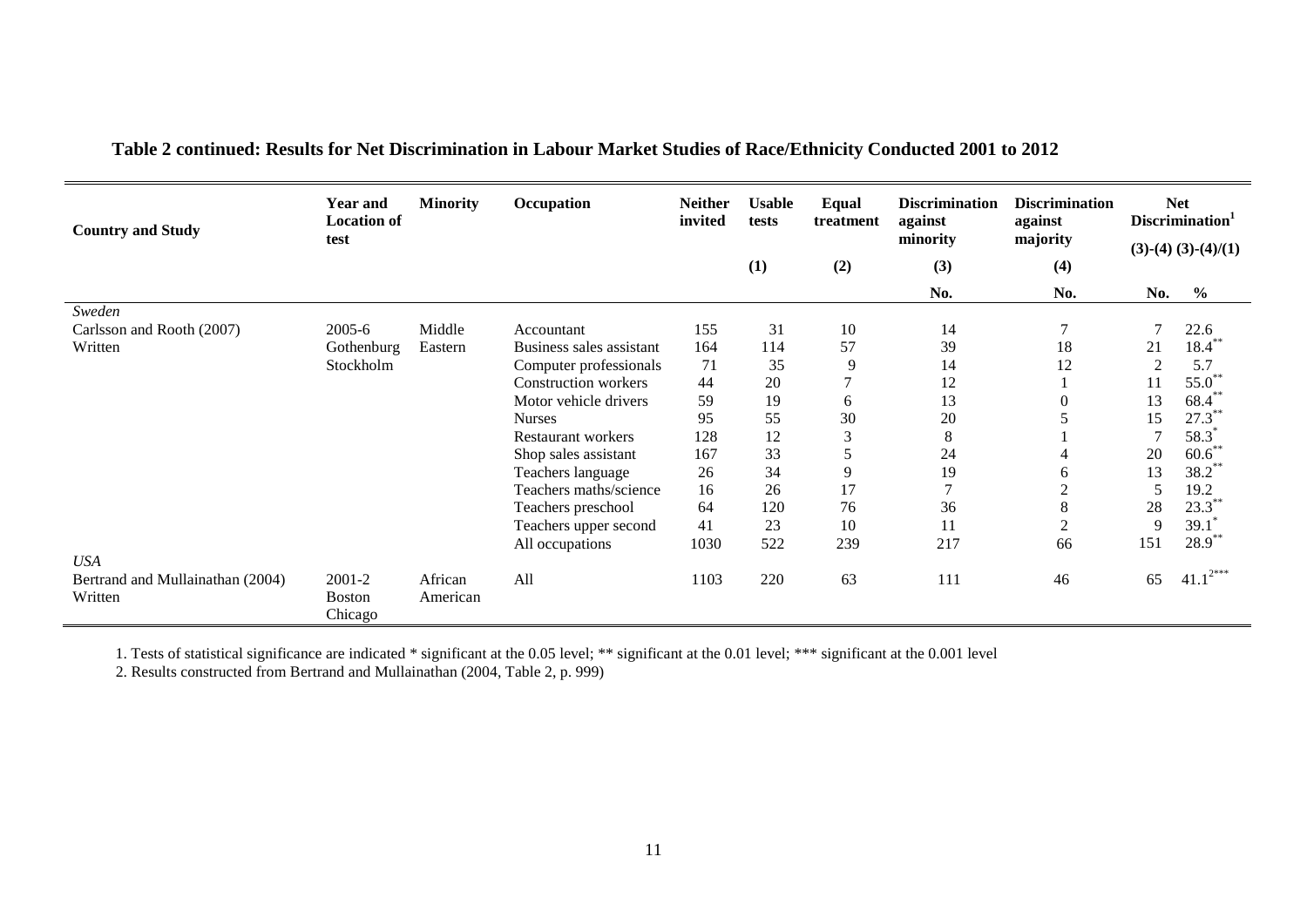#### 2.2.2 *Callback rates*

The research that reports callback rates highlights the average number of applications a job candidate needs to make to achieve a positive response from an employer. This research then investigates differences in callback rates between various applicants, rather than net discrimination. Table 3 reports callback rates for studies testing for discrimination on the basis of race/ethnicity, where statistical significance indicates the testing of the difference in callback rate between the minority and the majority applicant for equivalent CVs.

Four studies reporting callback rates have been conducted in the USA with tests spanning the period 2001 to 2010. Bertrand and Mullainathan's study, conducted from 2001 to 2002 in the US cities of Boston and Chicago, sent four applications to each job vacancy where one of the matched pair gave greater information on skills. They created two matched pairs of applicants, one pair with low-quality background and another pair with high-quality background: African-American/White low quality background; African-American/White high quality background. Table 3 indicates that Bertrand and Mullainathan found statistically significant lower callback rates to African-Americans. A white applicant needed to apply to ten (1/9.7) jobs to obtain a positive response from an employer, whereas an African-American applicant needed to apply to fifteen (1/6.5) or, fifty percent more jobs. Further, having a higher qualification made a significant improvement in callbacks for whites (a further 2.5 percent) but virtually no difference for African-Americans (a further 0.5 percent). The impact of qualifications on an applicant's ability to obtain a positive response from an employer can be investigated by designing the CVs as in the Bertrand and Mullainathan study. The first researchers to use written tests, Jowell and Prescott-Clarke (1970), had considered this issue. Of the total matched pair applications they sent in 1969, half gave the immigrant applicant a higher qualification than the British white applicant and the other half gave the immigrant and British applicants equivalent qualifications. Jowell and Prescott-Clarke found that although the higher qualified immigrant did receive more positive responses than the less qualified immigrant, there was little improvement when compared to the number of responses the white applicant received. A statistically significant difference in response rates remained, with the higher qualified immigrant receiving less positive responses as compared to the British applicant.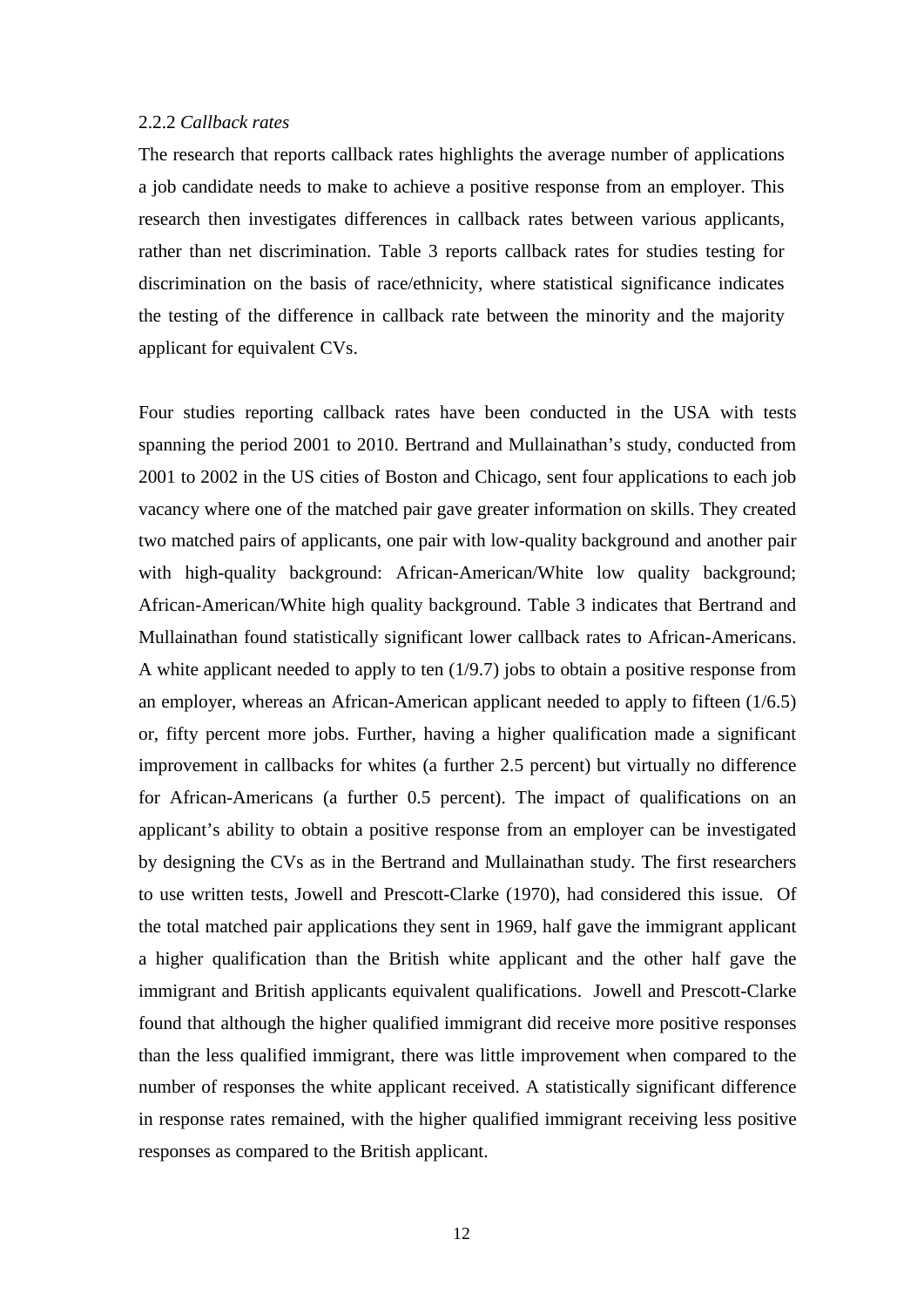The subsequent tests conducted by Jacquemet and Yannelis (2012) in Chicago, sending three CVs to one hundred and ten job adverts, found the same callback ratio for African-American/White with the difference in callback rates statistically significant. They also found lower callback rates for foreign-sounding names which were similar to those for African-Americans. Jacquemet and Yannelis demonstrated that employers in the suburbs of Chicago accounted for the majority of the discrimination.

Pager (2003) and Pager *et al*. have developed the in-person approach in the USA by introducing further information such as an applicant having a criminal record. Pager (2003) used male testers and created two teams, one black, one white, where one tester in the pair was given a criminal record, and the criminal record was alternated within the pair each week. The testers applied to entry-level jobs in ten occupational categories in Milwaukee in 2001. The callback rate to the black without a criminal record was nearly eighteen percent lower than the callback rate to the white with a criminal record (14% and 17% respectively) and nearly sixty percent lower than to the white with no criminal record (14% and 34% respectively, with this difference highly statistically significant). Pager *et al*. also used two all male tester teams to apply for low-wage jobs in New York in 2004, one team consisting of a White, a Latino and a Black, the other a White with a criminal record, a Latino and a Black. Their findings, on the difference in callback rates reported in Table 3, reflected those of the earlier study by Pager in that blacks with no criminal record received fewer callbacks for jobs than whites with a criminal record.

Over the period 2006 to 2011, studies have tested for discrimination against multiple ethnic/race groups over the same time period in Australia (Booth, Leigh and Varganova 2012), Canada (Oreopolous), China (Maurer-Fazio 2012), France (Duguet, Leandri, L'Horty and Petit 2010), Great Britain (Wood, Hales, Purdon, Sejerson and Hayllar 2009) and Sweden (Bursell 2007). Table 3 provides full details of the race/ethnic groups investigated and the type of CVs constructed. In the Chinese and Swedish studies a matched-pair of applications was sent. Multiple CVs (numbers in brackets after the study) were sent to each vacancy in the Australian (four), Canadian (four), French (four) and Great British (three) studies. They applied to a range of entry-level jobs in accounting, IT, sales and service with either all male or all female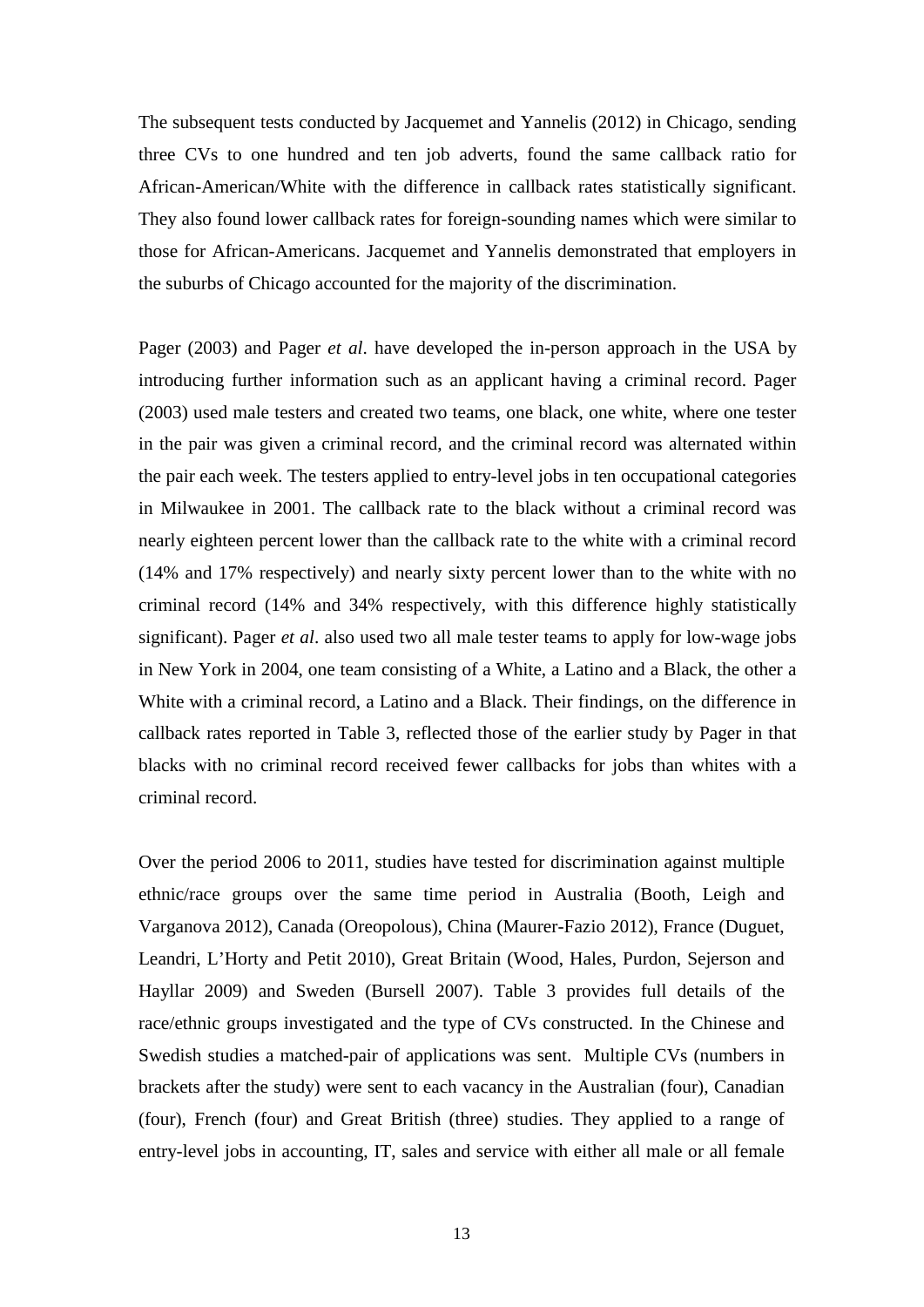sets of applicants. The Australian and Swedish tests ensured all applicants had been educated in schools, and were proficient in the language, of the country of residence.

In 2006-7 in Sweden, Middle-Eastern/African applicants received statistically significant fewer callbacks than Swedish applicants (20.1% and 36.6% respectively, findings similar to Carlsson and Rooth who tested these groups in Sweden a year earlier). Of the fifteen occupations tested by Bursell only two, senior school teacher and receptionist, recorded differences in callback rates that were not statistically significant (Bursell 2007, Table 2, p. 15). In 2007 in Australia, lower callback rates were recorded for all the racial/ethnic groups as compared to White Australians with this difference statistically significant in the case of Chinese, Indigenous and Middle-Eastern groups. The callback rates of 22.0% for Middle Eastern and 21.0% for Chinese applicants are similar to levels found for these groups in Sweden. The tests in Great Britain over the period 2008-9 found statistically significant differences in callback rates against Chinese, Black African, Black Caribbean, Indian and Pakistani/Bangladeshi. No statistically significant differences in treatment were found by occupation or in public sector employment. In France, the tests conducted by Duguet *et al*. (2010) in Paris in 2006 found very low callback rates for Moroccan applicants, with the French applicant receiving, on average, a four times greater callback rate than those applicants with a Moroccan surname. The recent tests in China in 2011 for ethnic discrimination found in aggregate, significant lower callback rates for Mongolian, Tibetan and Uighur minorities as Table 3 indicates. Ethnic discrimination varied across the six cities with no discrimination (Hohhot and Urumqui), discrimination against only Tibetans (Nanjing), discrimination against Tibetan and Uighur (Kunming), discrimination against all groups (Chengdu and Shenzhen). Differences in callback rates between Han and ethnic minorities across the three occupations indicated that, where there was a shortage of labour (administrative assistant specialist positions), the Mongolian and Uighur applicants were treated similarly to Han applicants (Maurer-Fazio 2012, p. 10-11). Tibetan applicants were thus the least preferred of all ethnic groups.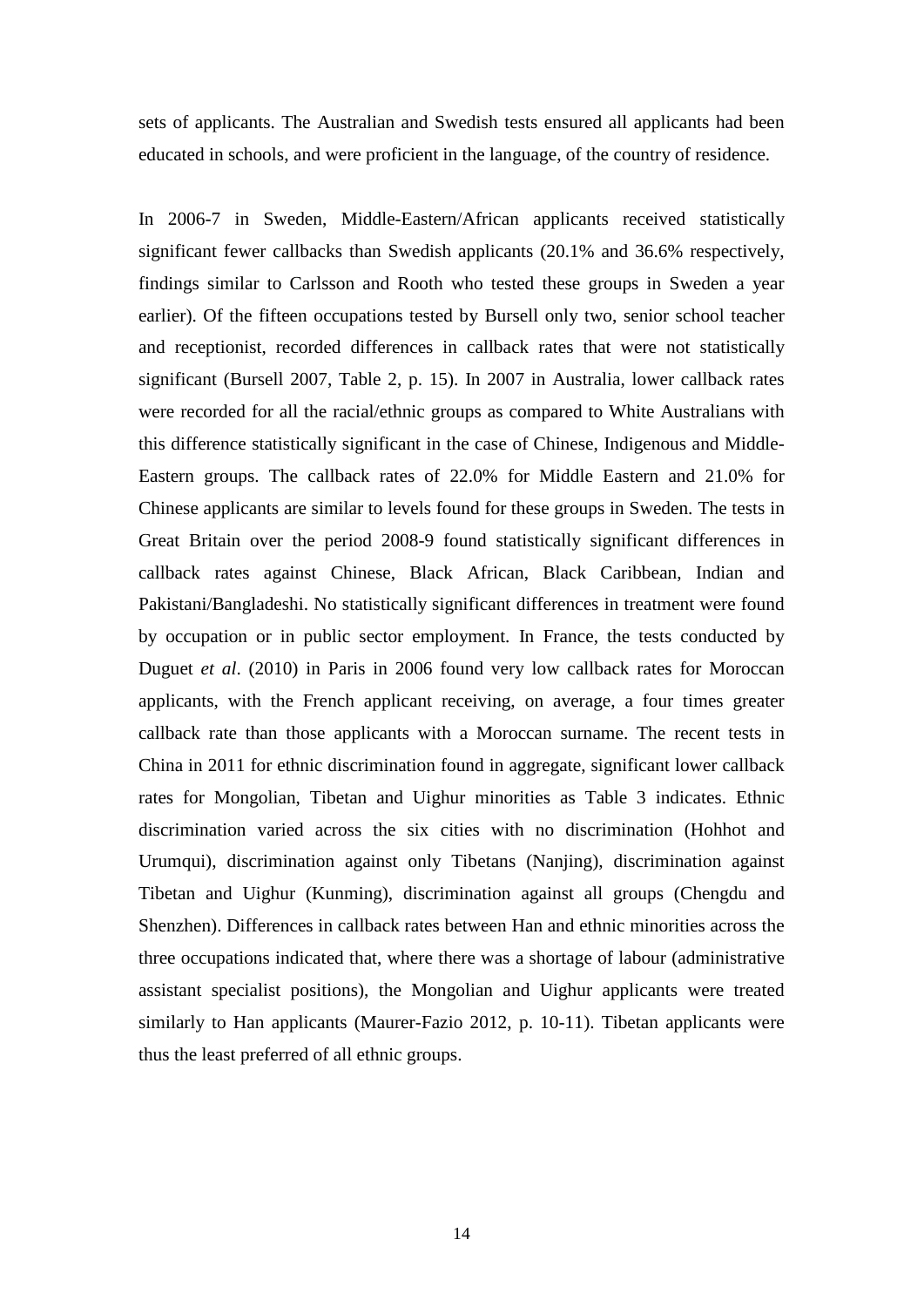| <b>Country and Study</b>                                                           | <b>Year and</b><br>location of test                                                                | <b>Basis of</b><br>test | Type of CV                                                                                  | <b>Ethnic or Minority</b><br>group                                                                                                                                                                                          | Callback Rate <sup>1</sup><br>$\frac{6}{6}$                                                                            |
|------------------------------------------------------------------------------------|----------------------------------------------------------------------------------------------------|-------------------------|---------------------------------------------------------------------------------------------|-----------------------------------------------------------------------------------------------------------------------------------------------------------------------------------------------------------------------------|------------------------------------------------------------------------------------------------------------------------|
| Australia<br>Booth, Leigh and<br>Varganova (2010)<br>Written                       | 2007<br>Sydney<br>Melbourne<br><b>Brisbane</b>                                                     | Ethnicity               |                                                                                             | Chinese<br>Indigenous<br>Italian<br>Middle Eastern<br>White Australian                                                                                                                                                      | $21.0*$<br>$26.0^*$<br>32.0<br>$22.0^*$<br>35.0                                                                        |
| Canada<br>Oreopoulos (2011)<br>Written                                             | 2008<br>Toronto                                                                                    | Immigrant<br>status     | Canadian<br>education and<br>experience                                                     | Chinese<br>Indian<br>Pakistani<br>White Canadian                                                                                                                                                                            | $11.3*$<br>$11.5^*$<br>$11.0^*$<br>16.0                                                                                |
|                                                                                    |                                                                                                    |                         | CN/Cedu/Cexp <sup>2</sup><br>FN/Cedu/Cexp<br>FN/Fedu/Cexp<br>FN/Fedu/C+Fexp<br>FN/Fedu/Fexp |                                                                                                                                                                                                                             | 14.2<br>$10.0^{\degree}$<br>9.3<br>$8.1***$<br>$6.0***$                                                                |
| China<br>Maurer-Fazio (2012)<br>Written                                            | 2011<br>Chengdu<br>Hohhot<br>Kunming<br>Nanjing<br>Shenzhen<br>Urumqi                              | Ethnicity               |                                                                                             | Mongolian<br>Tibetan<br>Uighur<br>Han                                                                                                                                                                                       | $2.6***$<br>$3.7***$<br>$4.5***$<br>8.2                                                                                |
| France<br>Duguet, Leandri, L'Horty<br>and Petit (2010)<br>Written                  | 2006<br>Paris                                                                                      | Ethnicity               |                                                                                             | $MM^3$<br><b>FMM</b><br><b>FMF</b><br><b>FFF</b>                                                                                                                                                                            | $0.4***$<br>1.8<br>2.9<br>7.3                                                                                          |
| Great Britain<br>Wood, Hales, Purdon,<br>Sejerson and Hayllar<br>(2009)<br>Written | 2008-9<br>Birmingham<br><b>Bradford</b><br><b>Bristol</b><br>Glasgow Leeds<br>London<br>Manchester | Ethnicity/<br>Race      |                                                                                             | All Ethnic Groups<br>All White British<br><b>Black African</b><br>White British<br><b>Black Caribbean</b><br>White British<br>Chinese<br>White British<br>Indian<br>White British<br>Pakistani/Bangladeshi<br>White British | $6.2^{4***}$<br>10.7<br>$7.8***$<br>12.8<br>$5.3***$<br>9.8<br>$5.6***$<br>10.4<br>$5.9***$<br>11.2<br>$6.4***$<br>9.5 |

# **Table 3: Results for Callback Rates in Labour Market Studies of Race/Ethnicity Conducted 2001 to 2011**

1. Statistical significance refers to the difference in callback rate to the majority applicant for equivalent CV: \* significant at the 0.05 level; \*\* significant at the 0.01 level; \*\*\* significant at the 0.001 level 2. The full details are: Canadian name/ Canadian education/ Canadian experience; Foreign name/

Canadian education/ Canadian experience; Foreign name/ Foreign education/ Canadian experience; Foreign name/ Foreign education/ Canadian and Foreign experience; Foreign name/ Foreign education/ Foreign experience

3. Moroccan nationality/Moroccan surname/Moroccan first name; French nationality/Moroccan surname/Moroccan first name; French nationality/Moroccan surname/French first name; French nationality/French surname/French first name

4. The callback rates are reported matched first for ethnic groups in aggregate (all) as compared to white British in aggregate (all) and then each ethnic group as compared to the white British group.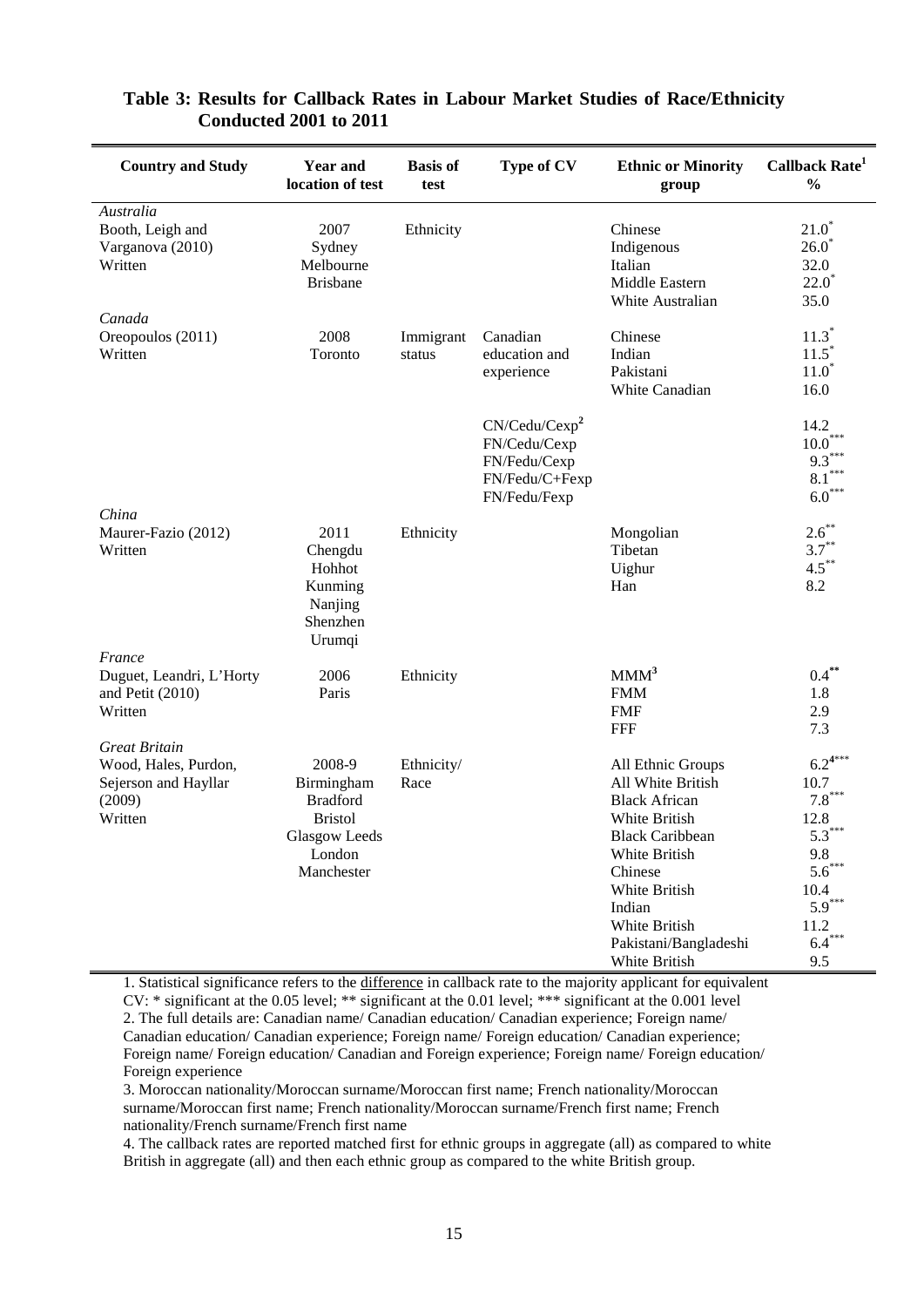| <b>Country and Study</b>                                     | <b>Year and</b><br>location of<br>test | <b>Basis of</b><br>test | Type of CV or<br>Occupation                                                                                             | <b>Ethnic or Minority</b><br>group                                                  | Callback Rate <sup>1</sup><br>$\frac{0}{0}$       |
|--------------------------------------------------------------|----------------------------------------|-------------------------|-------------------------------------------------------------------------------------------------------------------------|-------------------------------------------------------------------------------------|---------------------------------------------------|
| Sweden<br>Bursell (2007)<br>Written                          | 2006-7<br>Stockholm                    | Ethnicity               | All                                                                                                                     | Middle-<br>Eastern/African<br>Swedish                                               | $20.1$ <sup>*</sup><br>36.6                       |
| <b>USA</b><br>Bertrand and Mullainathan<br>(2004)<br>Written | 2001-2<br><b>Boston</b><br>Chicago     | Race                    | High quality<br>High quality<br>Low quality<br>Low quality<br>All<br>All                                                | African-American<br>White<br>African-American<br>White<br>African-American<br>White | 6.7<br>11.0<br>6.2<br>8.5<br>6.5<br>9.7           |
| Jacquemet and Yannelis<br>(2012)<br>Written                  | 2009-10<br>Chicago                     | Ethnicity/<br>Race      |                                                                                                                         | African-American<br>Foreign<br>White                                                | 15.8<br>16.4<br>23.0                              |
| Pager (2003)<br>In-person                                    | 2001<br>Milwaukee                      | Race                    | No criminal record<br>No criminal record<br>Criminal record<br>Criminal record                                          | <b>Black</b><br>White<br><b>Black</b><br>White                                      | $14.0*$<br>34.0<br>5.0<br>17.0                    |
| Pager, Western and<br>Bonikowski (2009)<br>In-person         | 2004<br>New York                       | Race                    | No criminal record<br>No criminal record<br>No criminal record<br>Criminal record<br>Criminal record<br>Criminal record | <b>Black</b><br>Latino<br>White<br><b>Black</b><br>Latino<br>White                  | $15.2***$<br>25.2<br>31.0<br>13.0<br>15.4<br>17.2 |

# **Table 3 continued: Results for Callback Rates in Labour Market Studies of Race/Ethnicity Conducted 2001 to 2011**

 1. Statistical significance refers to the difference in callback rate to the majority applicant for equivalent CV: \* significant at the 0.05 level; \*\* significant at the 0.01 level; \*\*\* significant at the 0.001 level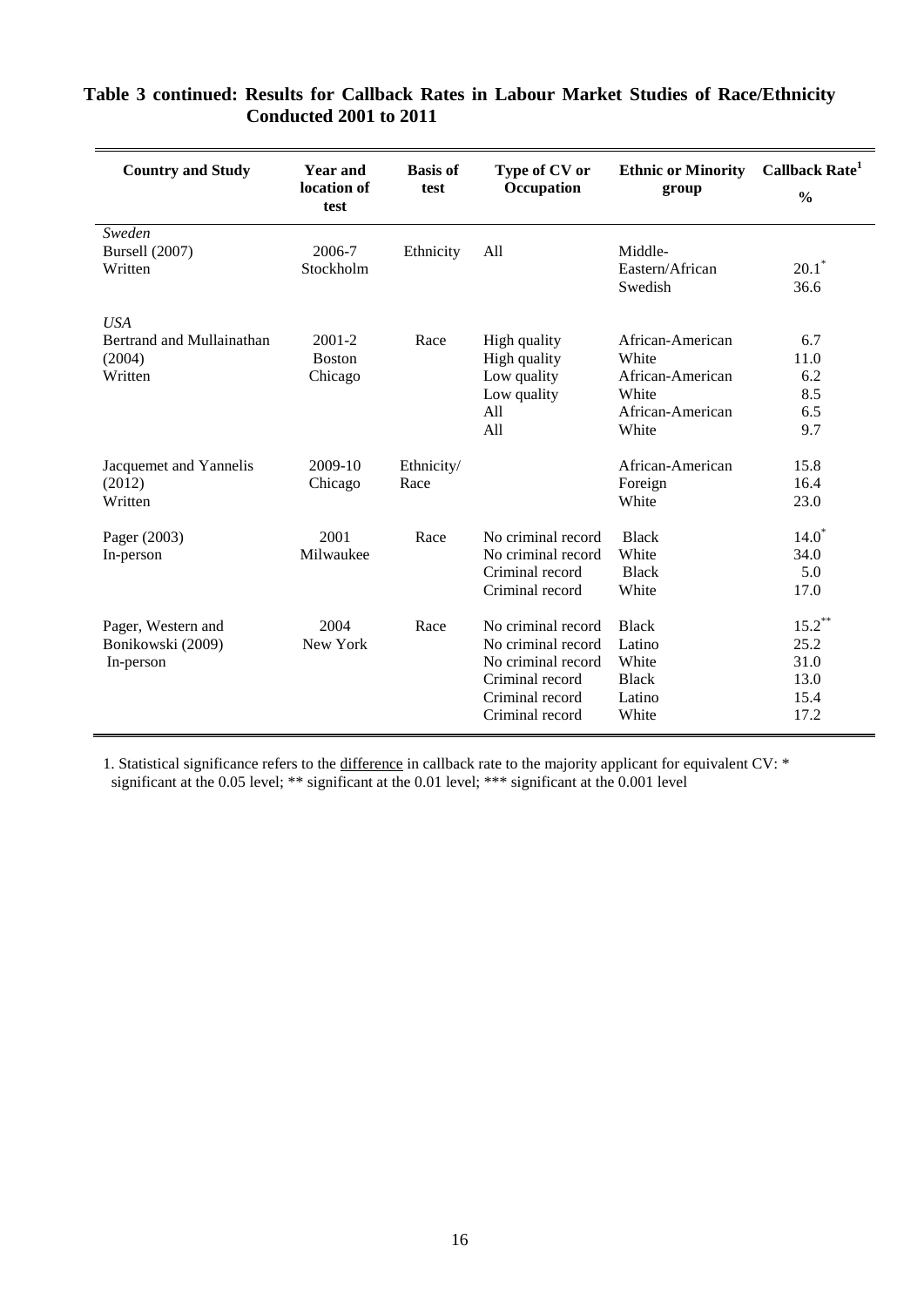Oreopoulos investigated differential treatment of immigrants in Toronto, Canada in 2008 by constructing five CVs (detailed in Table 3) for applicants, controlling for experience and education as well as ethnicity. The foreign applicant was randomly assigned one of the three ethnic groups of Chinese, Indian or Pakistani and the set of applications, with variations in education and experience, were then sent to each job vacancy. Table 3 indicates lower callback rates for Chinese (11.3%), Indian (11.5%) and Pakistani (11.0%) immigrants as compared to Canadians (16.0%) were found, with these differences being statistically significant. The greater the foreign education and job experience of immigrants, the fewer the callbacks: immigrants with both Canadian education and experience received a callback rate over twice that of immigrants with both foreign education and experience.

These callback rate differences for the race/ethnicity studies can be summarised as follows. Dominant majority applicants received a greater level of positive responses to job enquiries as compared to the minority applicants in all countries. This meant that lower callback rates characterised outcomes for Chinese, Indigenous and Middle-Eastern applicants in Australia; Chinese, Indian and Pakistani applicants in Canada; Tibetan applicants in China; Moroccan applicants in France; black minority ethnic groups in Great Britain; African and Middle Eastern applicants in Sweden; and African-American applicants in the USA. Higher qualifications did not lead to a significant improvement in the callback rate to African-Americans in the USA. Immigrant groups were discriminated against despite being educated in schools, and proficient in the language, of the country of residence. In Canada, the level of discrimination against the immigrant increased, the greater the foreign education and job experience. The callback rates between the race/ethnic groups were not significantly different with the exception of the Chinese study.

Three consistent features can be identified from all the race/ethnicity studies surveyed in this section. First, Middle Eastern and Moroccan groups were discriminated against across Europe. Second, race/ethnic minority groups needed to apply for nearly twice as many jobs as the majority group to get a positive response. Third, race/ethnic groups were discriminated against in all types of occupations, although there was no pattern of higher rates of discrimination in jobs requiring customer contact.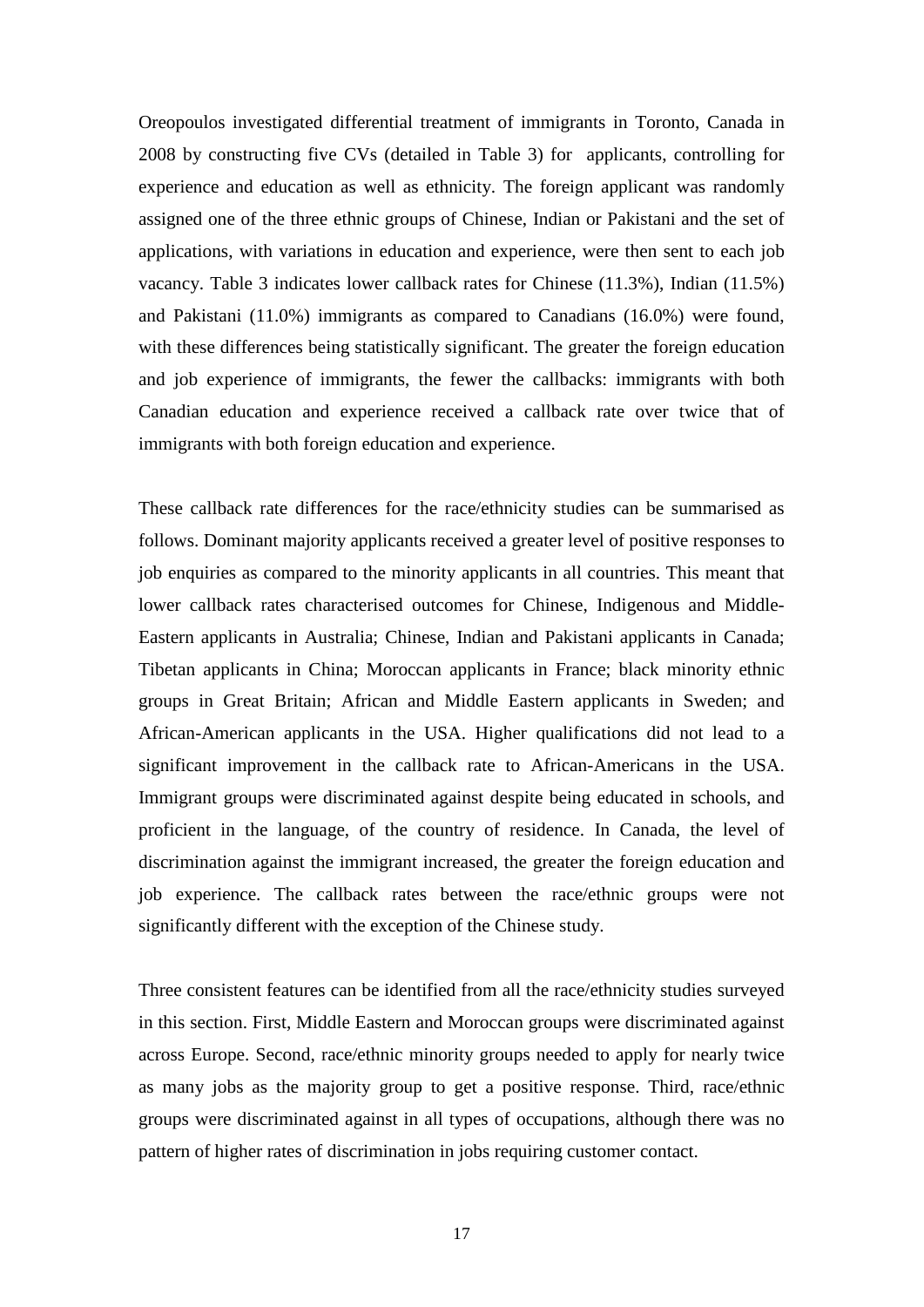#### 2.3 *Gender Tests*

This section discusses those studies reporting net discrimination levels conducted in China, England and France and then the study reporting callback rates for Spain. Consistent features of all studies for gender discrimination are identified at the end of the sub-sections.

#### 2.3.1 *Net discrimination levels*

Table 4 reports Chinese, English and French results on net discrimination in hiring on the basis of gender. The recent tests for discrimination on the basis of gender in China conducted by Zhou, Zhang and Song (2013) from December 2010 to May 2011, applied to approximately nineteen thousand vacancies online using the three largest Chinese job websites. Matched pairs of applicants, always living locally to the firm, applied to vacancies in four occupations (accounting, IT, marketing and secretary) across six major cities. In the English tests, Riach and Rich (2006a) used a matched pair of applicants and applied to vacancies for engineers, computer analyst programmers and secretaries as well as sending unsolicited enquiries for accountant positions. In the French tests, Petit (2007) sent three matched pair applicants (that is six applications) to each vacancy found on the largest national employment website (ANPE) for seven high skill and five low skill occupations in administrative and commercial areas often in the financial sector. The CVs were designed to capture effects from motherhood and age as well as gender as Table 4 indicates (the findings for age discrimination are discussed later).

In China, Zhou *et al*. distinguished responses to low-ranked and high-ranked jobs within the occupations. A range of net discrimination of  $-48.1\%$  to  $+38.1\%$  was recorded, all statistically significant except for low-ranked IT. Men were discriminated against in all jobs, low or high rank positions, with the exception of low-rank positions in accountancy. There was, however, no consistent pattern to this discrimination against men on the basis of rank: for IT jobs, discrimination was greater in high-rank positions; for marketing, discrimination was greater in low-rank positions. The Chinese tests recorded a level of net discrimination against males in secretarial positions of 40% and against females in accountant positions of 9%. In England net discrimination against men applying to secretarial jobs (-43%) was at a level nearly twice that experienced by women applying to engineer jobs (23%). The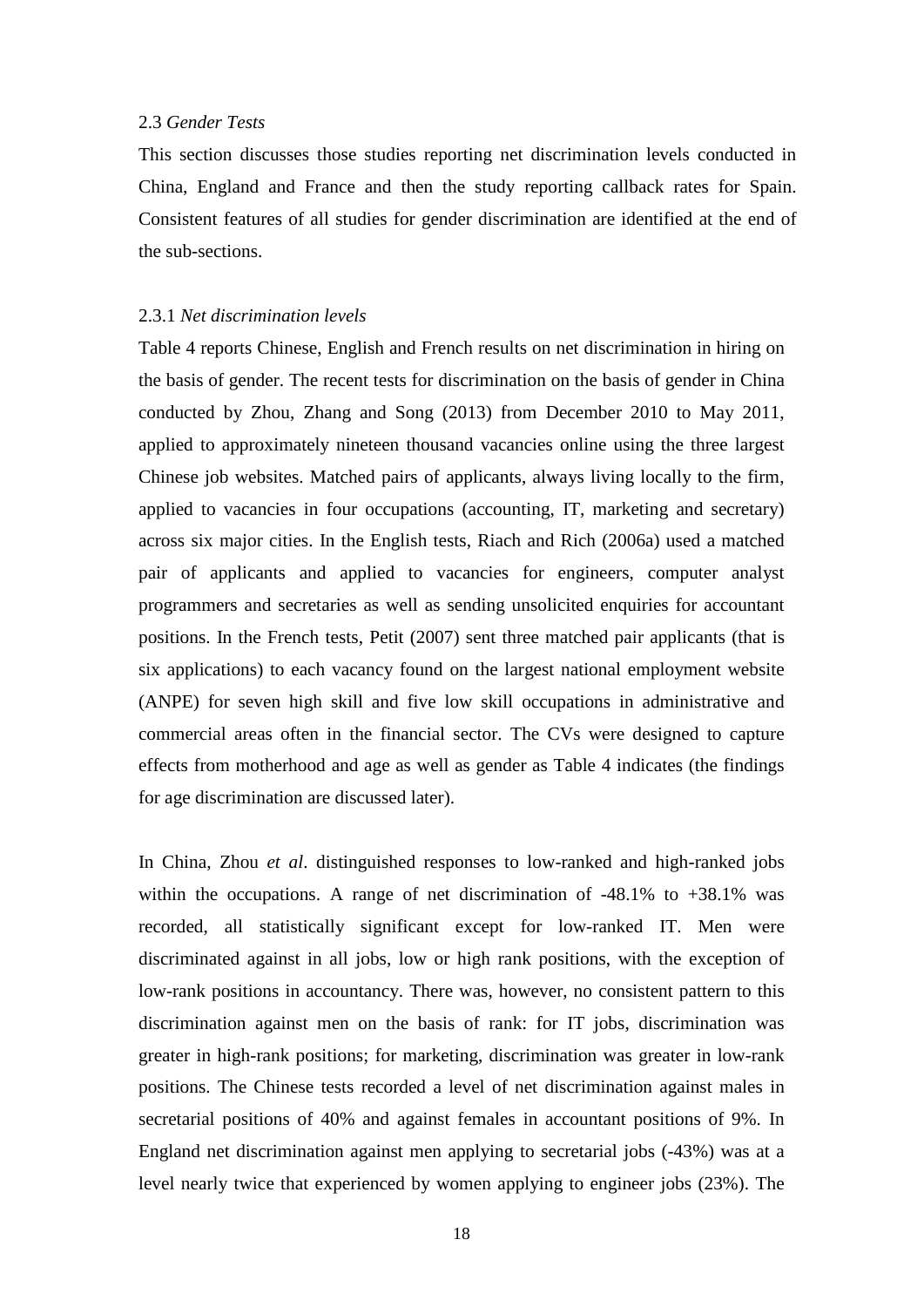discrimination against men recorded in the English tests for chartered accountant (- 20%) and computer analyst programmer (-35%) can be compared to the Chinese tests for high-rank accountant (-19%) and high-rank IT (-12%). This interesting similarity could be indicative of occupational segregation arising from gender stereotyping. Consistent with previous studies of gender discrimination, the highest levels of net discrimination in both these studies were found for men applying to female-dominated jobs. These results for China and England reflect those of other studies on gender discrimination (Riach and Rich 2002, p. F504-F505). In France, a statistically significant level of net discrimination of 20% was found against young, single females in high skilled administrative jobs, in particular those jobs with long-term contracts.

#### 2.3.2 *Callback rates*

Table 6 reports the Spanish results on callback rates in hiring on the basis of gender. Albert, Escot and Fernandez-Cornejo (2011) sent five male/female pairs of applicants to jobs in Madrid for accountant, administrative assistant, marketing and secretarial positions. While there was little difference in callback rates for females and males for the accountant, marketing and sales representative jobs, females were significantly favoured in the lower status, female-dominated positions. Callback ratios for female/males of 15.8/5.0 were recorded for secretary and 10.5/3.4 for administrative assistant. These results reflect the findings of the other studies on gender discrimination, that is, statistically significant discrimination against men in the female-dominated jobs which is of a much higher order than any found for the integrated occupations or against females applying to male-dominated jobs.

Two consistent features can be identified from all the gender studies surveyed in this section. First, men applying for strongly female-stereotyped jobs need to make between twice to three times as many applications as do women to receive a positive response for these jobs. Second, women applying to male-dominated jobs face lower levels of discrimination in comparison to men applying to female-dominated jobs.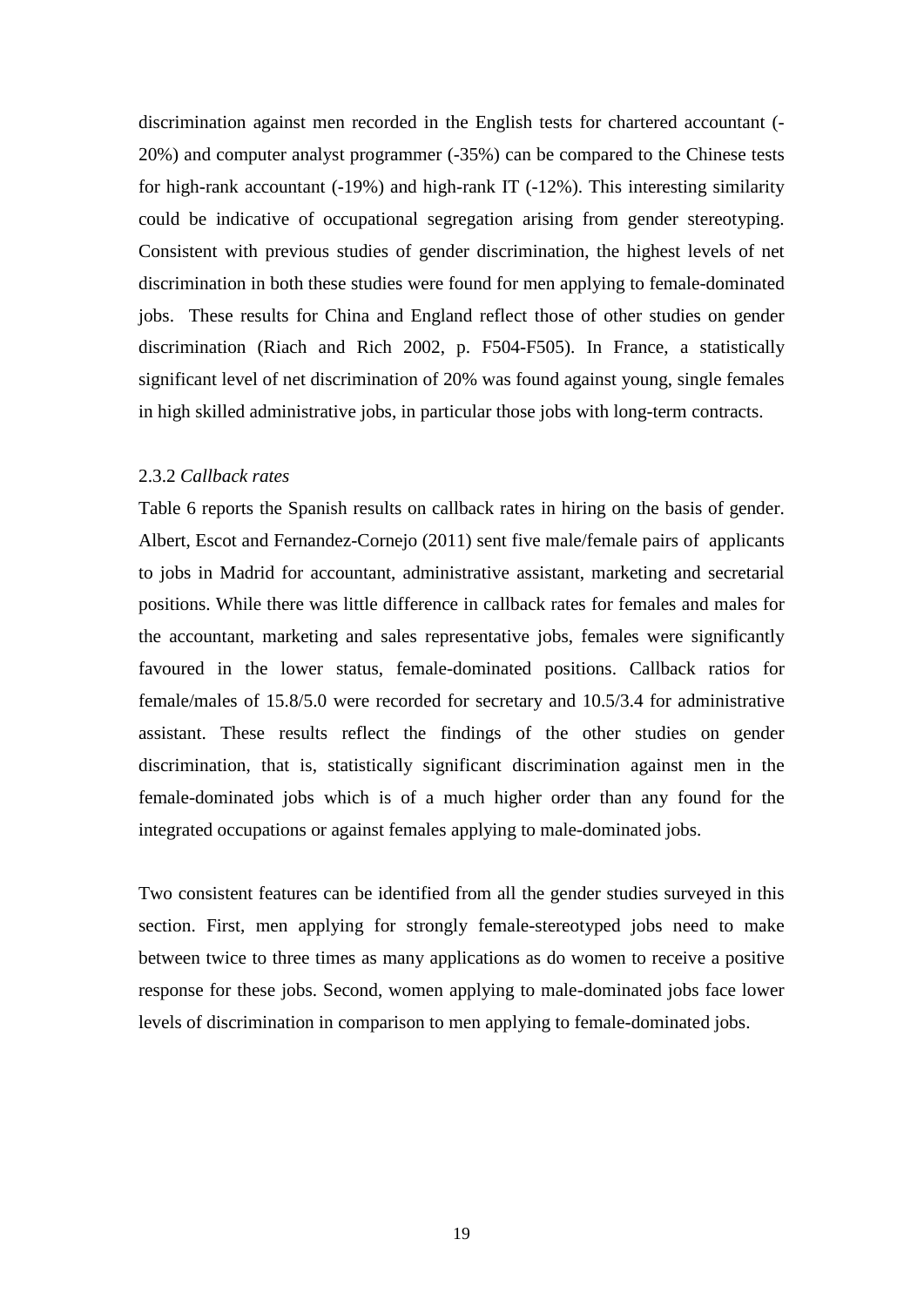| <b>Country and Study</b>                           | <b>Year and</b><br><b>Location of</b>                                       | <b>Minority</b>                                                                                          | Occupation                                                                                                                                                                                                                                       | <b>Neither</b><br>invited                                                                    | <b>Usable</b><br>tests                                                          | Equal<br>treatment                                                       | <b>Discrimination</b><br>against female                                        | <b>Discrimination</b><br>against male                                           | <b>Net</b><br>Discrimination $1,2$                                                                                                                                                                                                                                  |
|----------------------------------------------------|-----------------------------------------------------------------------------|----------------------------------------------------------------------------------------------------------|--------------------------------------------------------------------------------------------------------------------------------------------------------------------------------------------------------------------------------------------------|----------------------------------------------------------------------------------------------|---------------------------------------------------------------------------------|--------------------------------------------------------------------------|--------------------------------------------------------------------------------|---------------------------------------------------------------------------------|---------------------------------------------------------------------------------------------------------------------------------------------------------------------------------------------------------------------------------------------------------------------|
|                                                    | test                                                                        |                                                                                                          |                                                                                                                                                                                                                                                  |                                                                                              | (1)                                                                             | (2)                                                                      | (3)                                                                            | (4)                                                                             | $(3)-(4) (3)-(4)/(1)$                                                                                                                                                                                                                                               |
|                                                    |                                                                             |                                                                                                          |                                                                                                                                                                                                                                                  |                                                                                              |                                                                                 |                                                                          | No.                                                                            | No.                                                                             | No.<br>$\frac{0}{0}$                                                                                                                                                                                                                                                |
| China<br>Zhou, Zhang and Song<br>(2013)<br>Written | 2010-11<br>Beijing<br>Chengdu<br>Guangzhou<br>Shanghai<br>Shenzhen<br>Wuhan | Female                                                                                                   | Accountant low-rank<br>Accountant high-rank<br>Accountant - All<br>$IT - low-rank$<br>IT high-rank<br>$IT - All$<br>Marketing low-rank<br>Marketing high-rank<br>Marketing - All<br>Secretary low-rank<br>Secretary high-rank<br>Secretary - All | 3012<br>3102<br>6114<br>1238<br>1134<br>2372<br>2666<br>1364<br>4030<br>2246<br>2554<br>4800 | 97<br>101<br>198<br>119<br>215<br>334<br>215<br>130<br>345<br>104<br>130<br>234 | 22<br>32<br>54<br>50<br>110<br>160<br>36<br>124<br>160<br>22<br>12<br>34 | 56<br>25<br>81<br>31<br>40<br>71<br>58<br>$\mathbf{0}$<br>58<br>16<br>37<br>53 | 19<br>44<br>63<br>38<br>65<br>103<br>121<br>6<br>127<br>66<br>81<br>147         | $38.1***$<br>37<br>$-18.8***$<br>$-19$<br>$9.1*$<br>18<br>$-5.9***$<br>$-7$<br>$-11.6***$<br>$-25$<br>$-9.6***$<br>$-32$<br>$-29.3***$<br>$-63$<br>$-4.6$ **<br>$-6$<br>$-20.0$ ***<br>$-69$<br>$-48.1***$<br>$-50$<br>$-33.8$ ***<br>$-44$<br>$-40.2$ ***<br>$-94$ |
| England<br>Riach and Rich<br>(2006a)<br>Written    | $2000-1$<br>England                                                         | Female                                                                                                   | Chartered accountant<br>Computer analyst prog<br>Engineer<br>Secretary                                                                                                                                                                           | 284<br>96<br>134<br>180                                                                      | 55<br>34<br>39<br>51                                                            | $22\,$<br>14<br>12<br>13                                                 | 11<br>$\overline{4}$<br>18<br>8                                                | 22<br>16<br>9<br>30                                                             | $-20.0^{\degree}$<br>$-11$<br>$-35.3$ <sup>*</sup><br>$-12$<br>$23.1*$<br>9<br>$-43.1$ ***<br>$-22$                                                                                                                                                                 |
| France<br>Petit (2007)<br>Written                  | 2004-5<br>Paris                                                             | Female<br>Single 25<br>No child<br>Female<br>Single 37<br>No child<br>Female<br>Married 37<br>3 children | Low skill<br>High skill<br>A11<br>Low skill<br>High skill<br>All<br>Low skill<br>High skill<br>All                                                                                                                                               | 37<br>38<br>75<br>47<br>71<br>118<br>55<br>69<br>124                                         | 27<br>55<br>82<br>17<br>21<br>38<br>5<br>24<br>29                               | 16<br>28<br>44<br>5<br>$\tau$<br>12<br>$\overline{2}$<br>$\,8\,$<br>10   | 3<br>19<br>22<br>$\,8\,$<br>6<br>14<br>$\sqrt{2}$<br>9<br>11                   | $\,8\,$<br>$\,8\,$<br>16<br>$\overline{4}$<br>$\,8\,$<br>12<br>1<br>$\tau$<br>8 | $-18.5$<br>$-5$<br>$20.0^{**}$<br>8<br>7.3<br>6<br>23.5<br>$\overline{4}$<br>$-9.5$<br>$-2$<br>5.3<br>$\sqrt{2}$<br>20.0<br>$\mathbf{1}$<br>$\sqrt{2}$<br>8.3<br>3<br>10.3                                                                                          |

# **Table 4: Results for Net Discrimination in the Labour Market Studies of Gender Conducted 2000 to 2011**

1. Tests of statistical significance are indicated \* significant at the 0.05 level; \*\* significant at the 0.01 level; \*\*\* significant at the 0.001 level.

2. A negative value indicates net discrimination against the male applicant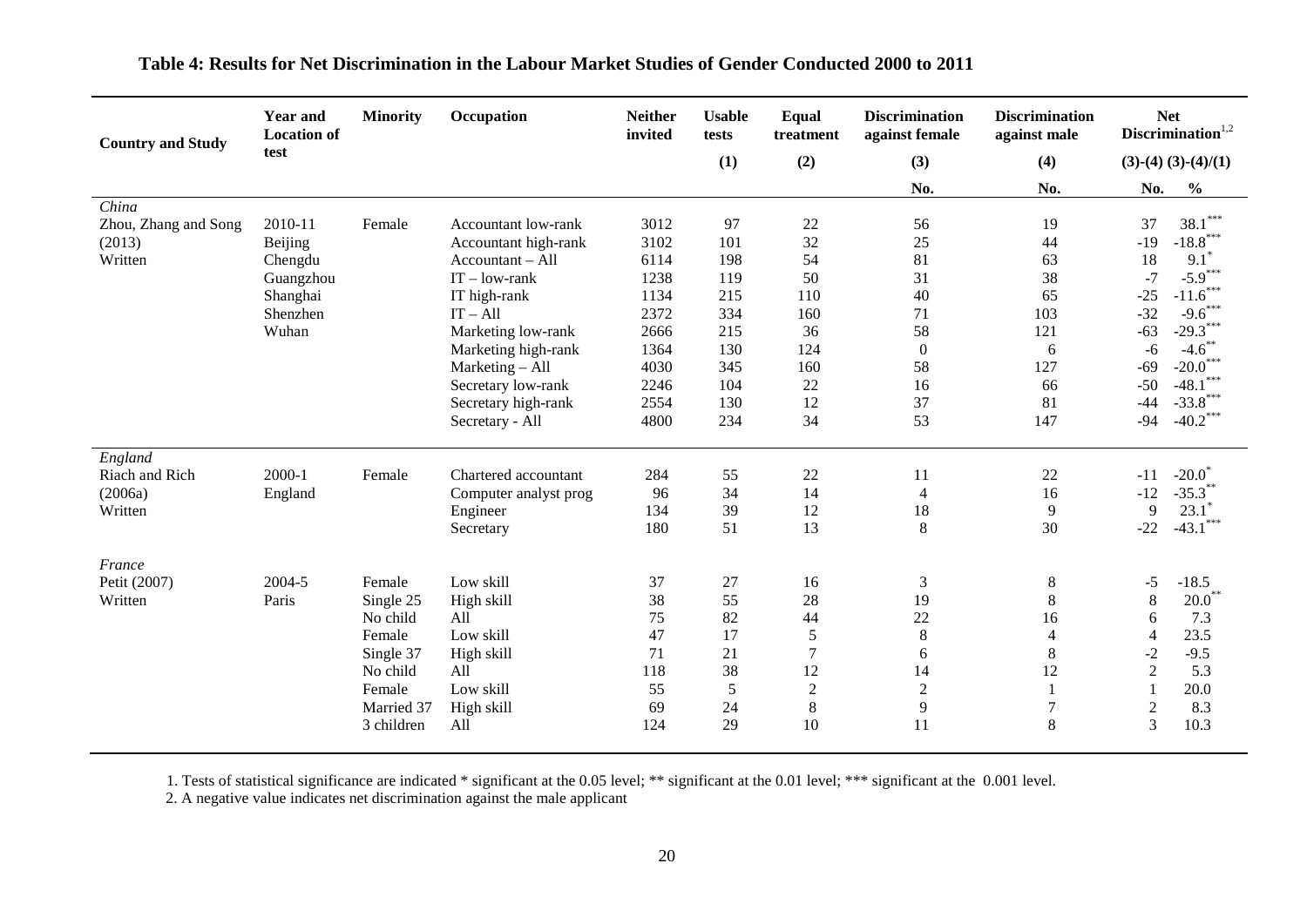#### 2.4 *Age Tests*

The application of the experimental approach to testing for age discrimination has to confront the issue that experience/human capital will necessarily differ between older and younger workers. The original Jowell and Prescott Clarke technique was to control for characteristics demonstrating productivity/human capital, ensuring that the impact on the hiring decision of the basis being investigated, such as race/ethnicity, was measured as the only remaining difference between the applicants. Ahmed, Andersson and Hammarstedt (2012), Petit and Tinsley (2012) created younger and older applicants who had the same experience relevant to the job applied for, but gave the older applicant other experience in an area unrelated to the job applied to, such as employment in other occupations (Petit 2007, p. 376, footnote 3) or military service (Ahmed *et al*. 2012, p. 404). Riach and Rich created more realistic older applicants who had greater experience than the younger applicants, whilst ensuring equivalence on all other components of human capital. They argued that controlling for experience creates an unrealistic older applicant and introduces a problem for interpreting any findings of differential treatment (Riach and Rich, 2002, p. F505-507). That is, controlling experience to be the same for the younger and older applicants risks sending a signal that the older worker has not been successful in employment and therefore may be less productive, which would see an economically rational preference for the younger worker and differential treatment interpreted as evidence of statistical discrimination. Using realistic human capital differences, however, allows differential treatment favouring younger applicants with significantly less experience to be interpreted as evidence of prejudical rather than cost-based behaviour, which would see an economically rational preference for older workers. Riach and Rich confronted ageism in their age tests by stating flexibility, agility, robustness and health in the interests section of the CVs (Riach and Rich 2010, p. 170-171). Lahey tested for age discrimination from age thirty-five which enabled her to use a realistic employment history of ten years for each candidate. She also confronted age stereotypes in the design of the CVs.

Studies testing for age discrimination in England, France, Spain, Sweden and the USA are discussed in the first sub-section below, followed by a discussion of separate studies in England, France and Spain that reported callback rates.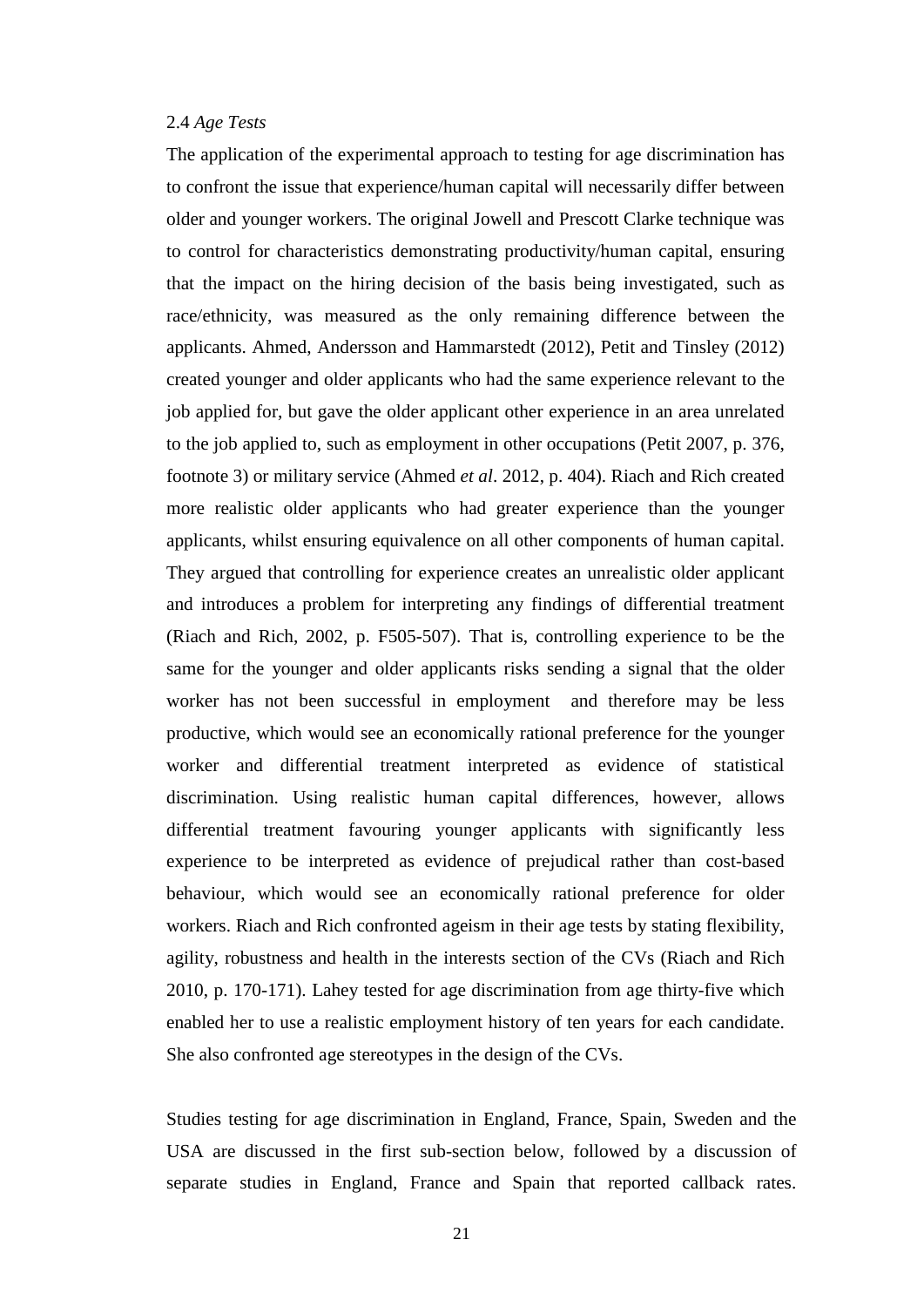Consistent features identified from all studies for age discrimination are made at the end of the sub-sections.

#### 2.4.1 *Net discrimination levels*

Studies from England, France, Spain and Sweden which examined age discrimination in the labour market and published net discrimination levels are reported in Table 5. A further study in the USA could not be reported in the table format. In England over the period 2002 to 2004, Riach and Rich (2010) sent a matched pair of females applicants, one twenty-one the other thirty-nine, to graduate positions and retail manager jobs and a matched pair of male applicants, one twenty-seven the other forty-seven, to apply for waiter positions. Riach and Rich (2006b, 2007) also conducted tests in Spain over 2005 and in France over 2006 enquiring for waiter positions using a matched pair of male applicants. Petit applied to a range of high-skill and low-skill jobs in 2004-5 as discussed earlier. In Sweden, Ahmed *et al*. (2012) used a matched pair of male applicants, both married with no children, one aged thirty-one and the other aged forty-six, to apply for jobs in restaurants and sales in Sweden. Lahey conducted tests of hiring discrimination on the basis of age in the USA over the period 2004-2005 in two cities, Boston and St. Petersburg. She sent a matched pair of female applicants to apply for entry level positions, where age was assigned by a range of thirty-five, forty-five, fifty, fifty-five and sixty-two (indicated by year of high school graduation on the CV).

The results from these studies on the basis of age were: in England a range of 28.8% (waiters) to 59.6% (graduates), with discrimination in favour of the older applicant for retail manager jobs; in France a level of 29.0% (waiter) and 20.0% to 23.5% (against females in low-skill jobs but not statistically significant); in Spain a level of 64.5% (waiter); in Sweden a range of 59.4% (restaurant worker) to 66.7% (sales assistant). These studies in England and Europe indicated very high levels of net discrimination against older applicants who were thirty-seven to forty-seven years old. In the USA, an average 44% difference in invitation to interview in favour of the younger (less than fifty) applicant was recorded.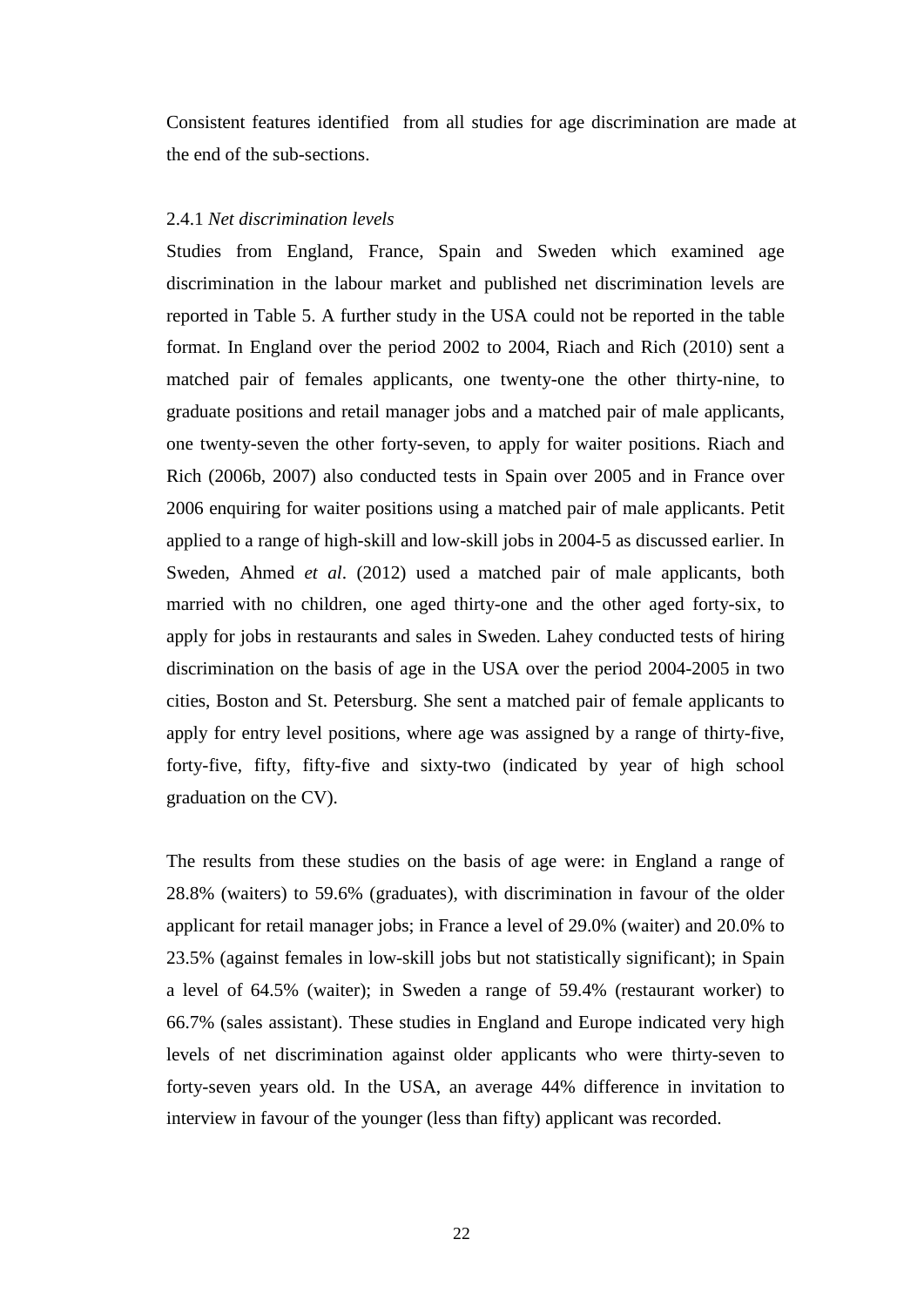#### 2.4.2 *Callback rates*

Further studies from England, France and Spain which examined age discrimination in the labour market and published callback rates are reported in Table 6. Tinsley (2012) tested in England in 2011 by sending matched pairs of female younger/older applicants to over one thousand job vacancies for either personal assistant or bar work. Statistically significant differences in callback rates were found in favour of younger applicants in their mid-twenties compared to older applicants who were fifty or fifty-one, although the difference was greater for the speculative enquiries for bar work compared to applications for vacancies for personal assistant (respectively 2.25 times and 1.5 times greater positive response rate to the younger applicant). Petit found in French tests controlling for age that, compared to the older applicant, the younger applicant received a callback rate that was at least 1.6 times greater in low skilled jobs and at least 2.25 times greater in high skilled jobs. This indicated that a younger applicant needed to apply to approximately two jobs, whereas an older applicant needed to apply to approximately four, to receive a positive response. In Spain, Albert *et al*. found statistically significant differences in callback between the twenty-eight and thirty-eight year-olds. In aggregate, the callback ratio of younger/older workers of 10.9/6.1 indicated that older applicants had to apply to nearly twice as many jobs as younger applicants to get a positive response. These tests suggest that, in France and Spain, older applicants for secretarial and administrative positions need to make twice as many applications as younger applicants to obtain a positive response from an employer, whereas in England it was slightly lower at approximately one and a half. For waiter positions in France, Spain, and Sweden, an older applicant needed to apply to approximately three times more vacancies than a younger applicant to obtain a positive response from an employer.

One consistent finding is identified from these studies of age discrimination which is that an older worker needs to make between two to three times as many job applications as a young worker to get a positive response, where 'old' can range between late thirties to early fifties.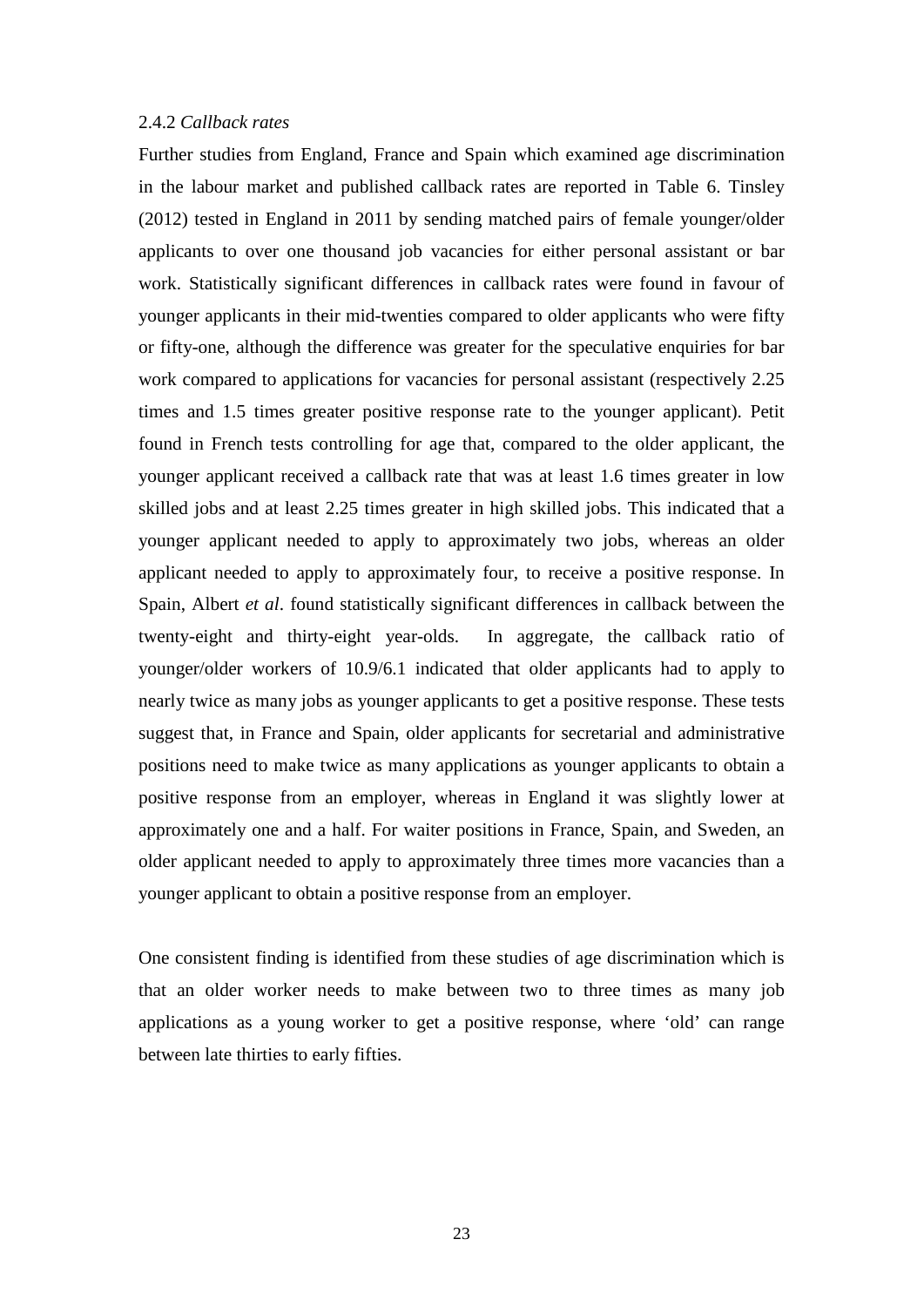| <b>Country and Study</b>                                        | <b>Year and</b><br><b>Location of</b><br>test | <b>Minority</b>    | Occupation                                  | <b>Neither</b><br>invited | <b>Usable</b><br>tests | Equal<br>treatment | <b>Discrimination</b><br>against older | <b>Discrimination</b><br>against younger | <b>Net</b><br>Discrimination $1, 2$ |                              |
|-----------------------------------------------------------------|-----------------------------------------------|--------------------|---------------------------------------------|---------------------------|------------------------|--------------------|----------------------------------------|------------------------------------------|-------------------------------------|------------------------------|
|                                                                 |                                               |                    |                                             |                           | (1)                    | (2)                | (3)                                    | (4)                                      |                                     | $(3)-(4)(3)-(4)/(1)$         |
|                                                                 |                                               |                    |                                             |                           |                        |                    | No.                                    | No.                                      | No.                                 | $\frac{6}{6}$                |
| England                                                         |                                               |                    |                                             |                           |                        |                    |                                        |                                          |                                     |                              |
| Riach and Rich (2010)                                           | 2002-4                                        | Older <sup>3</sup> | Graduate                                    | 373                       | 47                     | 15                 | 30                                     | $\overline{2}$                           | 28                                  | $59.6***$                    |
| Written                                                         | England                                       |                    | Retail manager                              | 273                       | 27                     | 3                  | 8                                      | 16                                       | $-8$                                | $-29.6$                      |
|                                                                 | London                                        |                    | Waiter                                      | 390                       | 80                     | 11                 | 46                                     | 23                                       | 23                                  | $28.8***$                    |
|                                                                 |                                               |                    | Waiter, London                              |                           | 22                     | 3                  | 17                                     | $\overline{2}$                           | 15                                  | $68.2***$                    |
| France<br>Riach and Rich<br>(2006b)<br>Written                  | 2006<br>Cities of France                      | Older <sup>4</sup> | Waiter                                      | 314                       | 31                     |                    | 24                                     | 11                                       | 9                                   | $29.0^*$                     |
| Spain<br>Riach and Rich (2007)<br>Written                       | 2005<br>Cities of Spain                       | Older <sup>4</sup> | Waiter                                      | 309                       | 31                     | 5                  | 23                                     | 3                                        | 20                                  | $64.5***$                    |
| Sweden<br>Ahmed, Andersson and<br>Hammarstedt (2012)<br>Written | 2011<br>Sweden                                | Older <sup>5</sup> | Restaurant worker<br>Sales assistant<br>All | 231<br>188<br>419         | 32<br>15<br>47         | 7<br>8             | 22<br>12<br>34                         | $\mathfrak{Z}$<br>$\overline{c}$<br>5    | 19<br>10<br>29                      | 59.4***<br>66.7<br>$61.7***$ |

## **Table 5: Results for Net Discrimination in the Labour Market Studies of Age Conducted 2002 to 2011**

1. Tests of statistical significance are indicated \* significant at the 0.05 level; \*\* significant at the 0.01 level; \*\*\* significant at the 0.001 level

2. A negative value indicates net discrimination against the younger applicant

3. Older 39 for graduate and retail and 47 for waiter; younger 21 for graduate and retail manager and 27 for waiter

4. Older 47 and younger 27

5. Older 46 and younger 31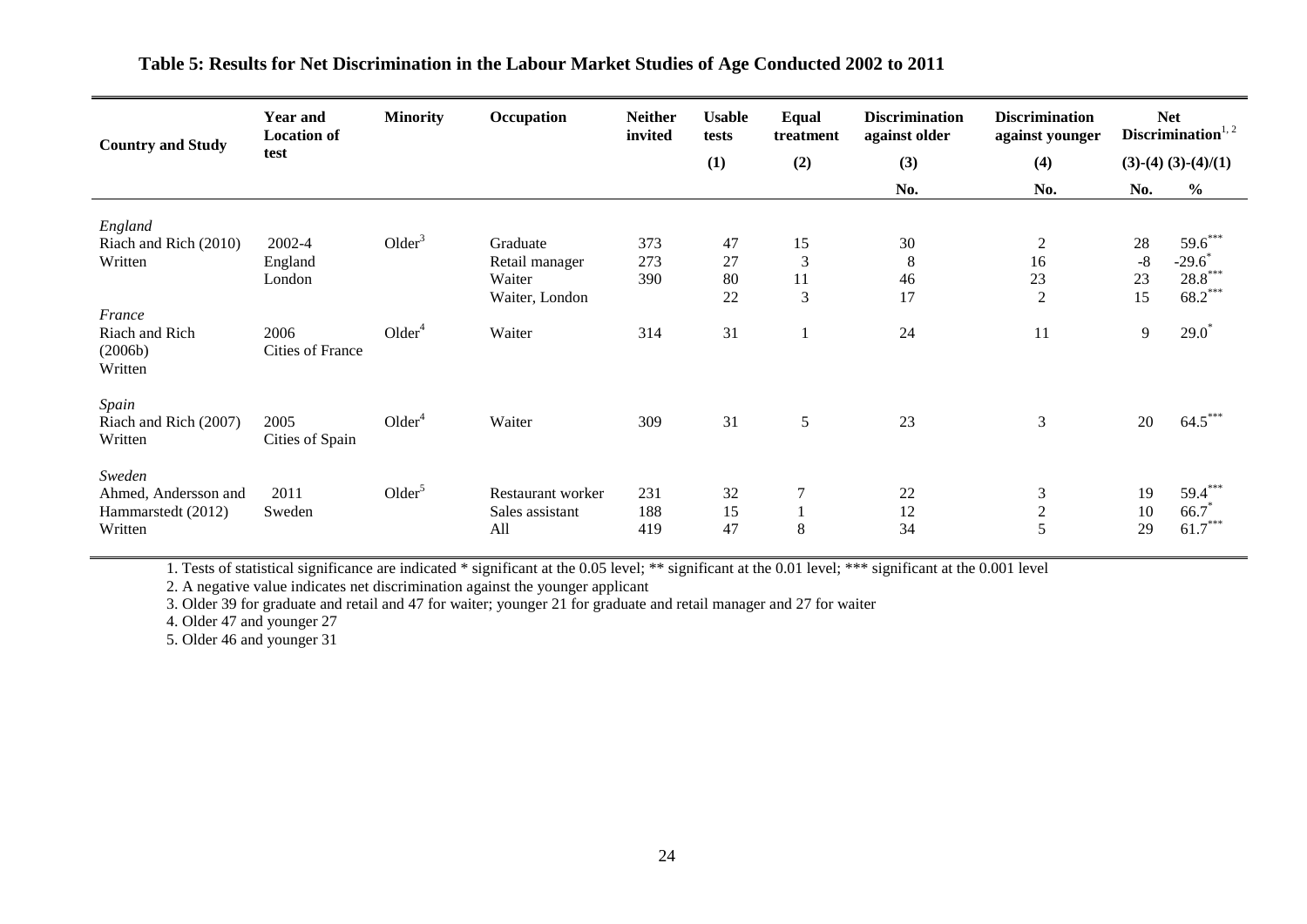| <b>Country and Study</b> | <b>Year and</b><br>location of<br>test | <b>Basis of</b><br>test | Occupation     | <b>Applicant</b><br>group | <b>Number</b><br>of CVs<br>sent | <b>Callback</b><br>Rate <sup>1, 2</sup><br>$\frac{0}{0}$ |
|--------------------------|----------------------------------------|-------------------------|----------------|---------------------------|---------------------------------|----------------------------------------------------------|
| Spain                    |                                        |                         |                |                           |                                 |                                                          |
| Albert, Escot and        | 2005-6                                 | Gender                  | Accountant     | Female                    | 830                             | 7.0                                                      |
| Fernandez-Cornejo (2011) | Madrid                                 |                         |                | Male                      | 830                             | 6.4                                                      |
| Written                  |                                        |                         | Accountant     | Female                    | 990                             | $11.2***$                                                |
|                          |                                        |                         | assistant      | Male                      | 990                             | 7.8                                                      |
|                          |                                        |                         | Administrative | Female                    | 880                             | $10.5***$                                                |
|                          |                                        |                         | assist         | Male                      | 880                             | 3.4                                                      |
|                          |                                        |                         | Executive      | Female                    | 400                             | $15.8***$                                                |
|                          |                                        |                         | secretary      | Male                      | 400                             | 5.0                                                      |
|                          |                                        |                         | Marketing      | Female                    | 1080                            | 2.3                                                      |
|                          |                                        |                         | technician     | Male                      | 1080                            | 2.3                                                      |
|                          |                                        |                         | Sales rep      | Female                    | 1130                            | 16.4                                                     |
|                          |                                        |                         |                | Male                      | 1130                            | 17.0                                                     |
| England                  |                                        |                         |                |                           |                                 |                                                          |
| Tinsley $(2012)$         | 2011                                   | Age                     | Personal       | Older, 50                 | 250                             | 7.3                                                      |
| Written                  | England                                |                         | assistant      | Younger, 24               | 250                             | $16.4***$                                                |
|                          | London                                 |                         | Bar work       | Older, 51                 | 977                             | 4.4                                                      |
|                          |                                        |                         |                | Younger, 25               | 977                             | $6.4***$                                                 |
| Spain                    |                                        |                         |                |                           |                                 |                                                          |
| Albert, Escot and        | 2005-6                                 | Age                     | Accountant     | Older, 38                 | 396                             | 4.8                                                      |
| Fernandez-Cornejo (2011) | Madrid                                 |                         |                | Younger, 28               | 396                             | 6.9                                                      |
| Written                  |                                        |                         | Accountant     | Older, 38                 | 792                             | 6.1                                                      |
|                          |                                        |                         | assistant      | Younger, 28               | 792                             | 12.1                                                     |
|                          |                                        |                         | Administrative | Older, 38                 | 704                             | 4.0                                                      |
|                          |                                        |                         | assist         | Younger, 28               | 704                             | 8.7                                                      |
|                          |                                        |                         | Executive      | Older, 38                 | 320                             | 6.9                                                      |
|                          |                                        |                         | secretary      | Younger, 28               | 320                             | 12.2                                                     |
|                          |                                        |                         | Marketing      | Older, 38                 | 864                             | 1.0                                                      |
|                          |                                        |                         | technician     | Younger, 28               | 864                             | 3.1                                                      |
|                          |                                        |                         | Sales rep      | Older, 38                 | 904                             | 13.4                                                     |
|                          |                                        |                         |                | Younger, 28               | 904                             | 21.2                                                     |
|                          |                                        |                         | All            | Older, 38                 | 4248                            | 6.1                                                      |
|                          |                                        |                         |                | Younger, 28               | 4248                            | 10.9                                                     |

# **Table 6: Results for Callback Rates in the Labour Market Studies on Gender and Age Conducted 2005 to 2011**

1. Difference in callback rate to the majority applicant for like CV: significant at the 0.05\*; 0.01 \*\*; 0.001\*\*\*

2. It was not possible to calculate statistical significance for results for Spain in the format reported in this table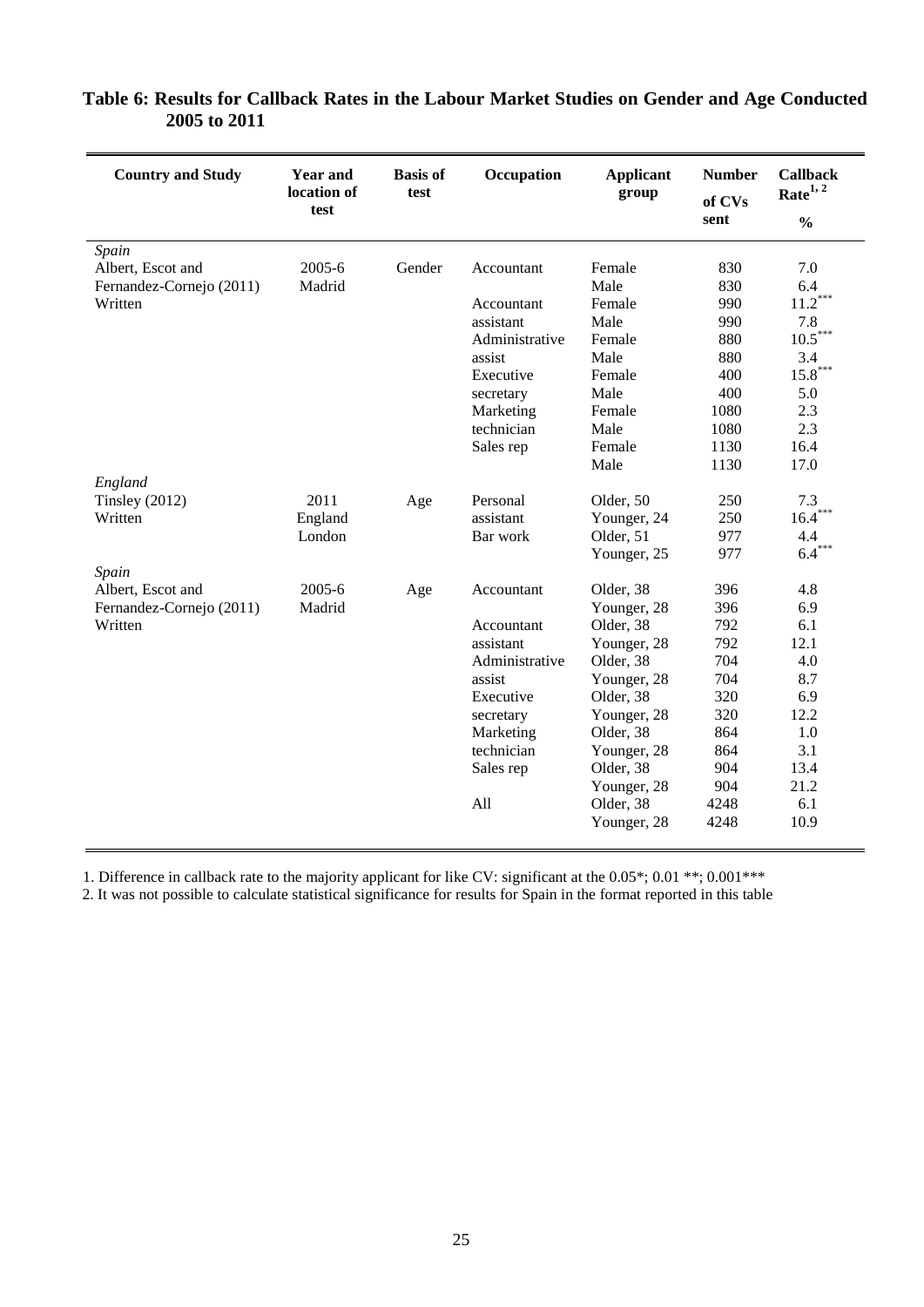#### 2.5 *Sexual Orientation Tests*

Researchers in this area acknowledge that construction of the CV to signal homosexuality may also signal other qualities which could be perceived as having a negative impact at work. This perception, in itself, could constitute prejudice against openly homosexual individuals (Drydakis 2011a, p. 95-96; Drydakis 2012, p. 8; Tilcsik 2011, p. 596-599). Tilcsik argues cogently that stereotypes of gays need to be confronted on the CV, mirroring the argument by Riach and Rich on the need to confront ageism in age tests (Tilscik 2011, p. 618). In the interests section of the CV, sexual orientation was signalled by stating either membership or volunteer activity with a homosexual association. However, to control that this did not send a negative signal, Tilcsik used university career service advice to undergraduates who engage in volunteer activity and emphasised skills the applicant used in the volunteering position such as financial skills, rather than merely stating the activity (Tilcsik 2011, p. 597, footnote 3). He then ensured similar signalling was controlled for on the heterosexual applicant's CV. Weichselbaumer (2013) signalled being lesbian by either stating the applicant was single and a volunteer in a recognised, large gay and lesbian organisation, or partnered in a registered partnership. Baert avoided the uncertainty of either a negative/positive signal being attached to the signal of homosexuality/heterosexuality, indicating sexual orientation by explicitly stating the name of the spouse/registered partner and alternated this signal between the lesbian and heterosexual applicant.

Drydakis has been at the forefront of testing for discrimination on the basis of sexual orientation and his studies of Cyprus and Greece are discussed in the first sub-section together with that for Belgium by Baert. The second sub-section discusses studies conducted in Germany, Sweden and the US which reported callback rates. Reflection is again made of all the studies at the end of the sub-sections.

#### 2.5.1 *Net discrimination levels*

Studies on discrimination in hiring on the basis of sexual orientation using matched pairs, conducted in Belgium, Cyprus and Greece are reported in Table 7. These studies all sent a matched pair of applicants (to advertised jobs) who were thirty years old in the case of Drydakis (2011a; 2012) and new graduates in their early twenties in the case of Tilcsik (2011). Baert was interested in exploring the impact of motherhood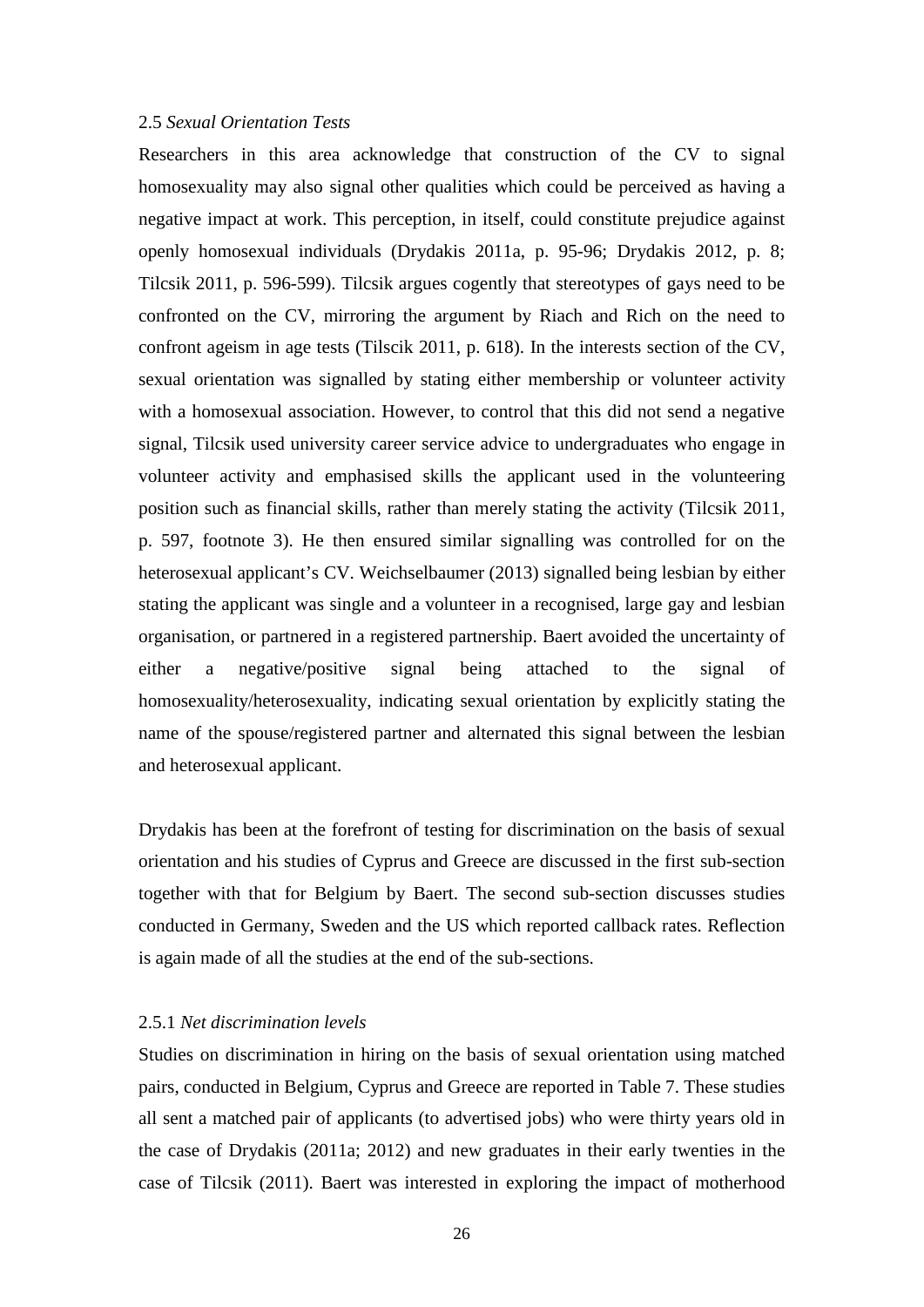and her female applicants were all married but assigned an age of twenty-five or thirty-seven and assigned no child or one child.

In Greece Drydakis (2009; 2011a) tested for discrimination based on sexual orientation by applying to around two thousand eight hundred jobs in Athens over the period 2006 to 2008. He found very high levels of discrimination against lesbians (54.2%) and gay men (64.3%). The tests conducted by Drydakis (2012) in Cyprus over the period 2010-11 constructed two matched pairs, one providing basic information on the applicant, the other more information in the way of work commitment and personality traits. Net discrimination on the basis of sexual orientation was found for both types of CVs. In the case of basic information, net discrimination levels of 76.7% against lesbians and 71.9% against gay men were recorded. In the case of the more informative CV emphasising positive work attributes, slightly higher net discrimination was recorded against lesbians and gay men of 77.3% and 72.1% respectively. These were higher levels of net discrimination than found in the Greek studies. In both countries, the levels varied across the four occupations tested but remained very high (occupational results were not reported in the case of Cyprus). In particular, the lowest levels of net discrimination were recorded for the jobs with customer contact - restaurant/café services (lesbian and gay men) and shop sales (gay men).

The only statistically significant net discrimination Baert found in the tests conducted over 2012-13 was against the heterosexual female manual worker (43%), a maledominated occupation, which conformed with expected perceptions of lesbians, although she also found heterosexuals were preferred for the male-dominated occupation of engineer (Baert 2013, p. 13). Net discrimination of 8% against the heterosexual in aggregate, and over a range of 12% to 17% for three other occupations were not significant. While a preference was found for the younger lesbian (with or without a child), this was not statistically significant at conventional levels (Baert 2013, Table 1, p. 30).

## 2.5.2 *Callback rates*

Three studies published callback rates but only that for the USA by Tilcsik is reported in Table 8 (the others for Germany and Sweden sent a single enquiry and so are not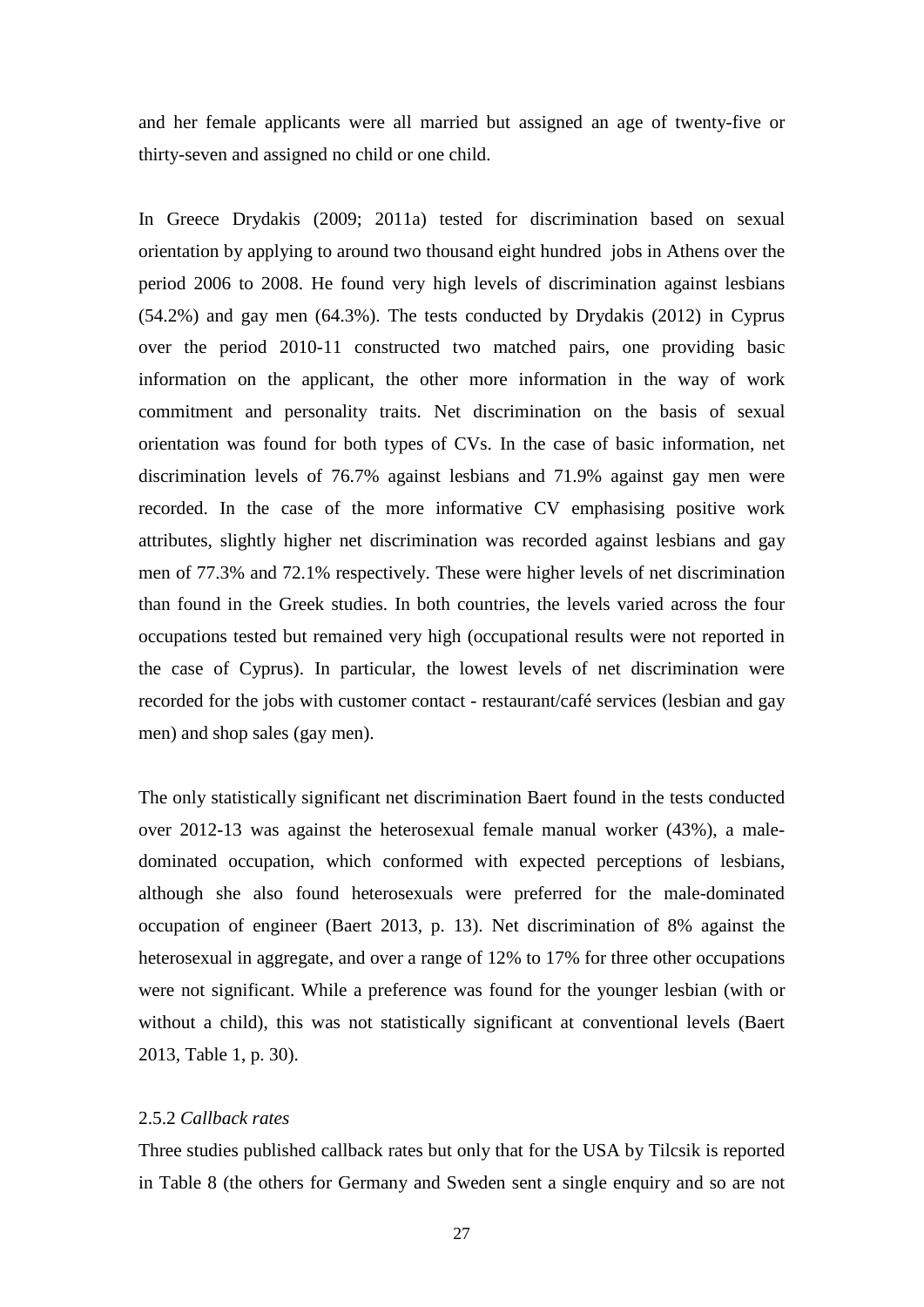reported in table format). Tilcsik applied to nearly one thousand eight hundred jobs across seven states in 2005. In aggregate he found a statistically significant difference in callback rates favouring the heterosexual aplicant (11.5% compared to 7.2%). This indicated that, to obtain a positive response, a gay applicant needed to make fifty percent more applications than a heterosexual applicant. The difference in callback rates was statistically significant in the states of Florida, Ohio and Texas but not in California, Nevada, Pennslvania and New York.

Discrimination against gay men and lesbians was investigated in Sweden over a six month period from August 2010 (Ahmed, Andersson and Hammarstedt 2013) and against single and married lesbians in Germany over a fifteen month period from May 2011 (Weichselbaumer 2013). Both these studies sent only a single application, chosen at random from a carefully designed set of applications, to each identified vacancy. Weichselbaumer initially sent three applications (one single heterosexual, one married heterosexual and one lesbian) to each vacancy but stopped this design after three months when detection became an issue for reasons specific to the German environment. Ahmed *et al*. (2013) did not find any statistically significant differences in callback rates (from heterosexual applicants) in aggregate or across the ten occupational groups with the exception of lesbians in cleaner positions, although a less favourable treatment of lesbians in female-dominated positions and gay men in male-dominated jobs was indicated. Weichselbaumer found statistically significant lower call back rates to lesbians, single or partnered, in Munich but not in Berlin (Weichselbaumer 2013, pp. 16-19).

All these studies investigating discrimination in hiring on the basis of sexual orientation indicate levels of net discrimination on the basis of sexual orientation which are as high or higher than those found in the age and some of the race/ethnicity tests, making them amongst the highest recorded for labour market studies of discrimination. No consistent pattern of discrimination by occupation emerged, such as in favour of lesbians for male-dominated jobs or against lesbian and gay men in customer contact jobs.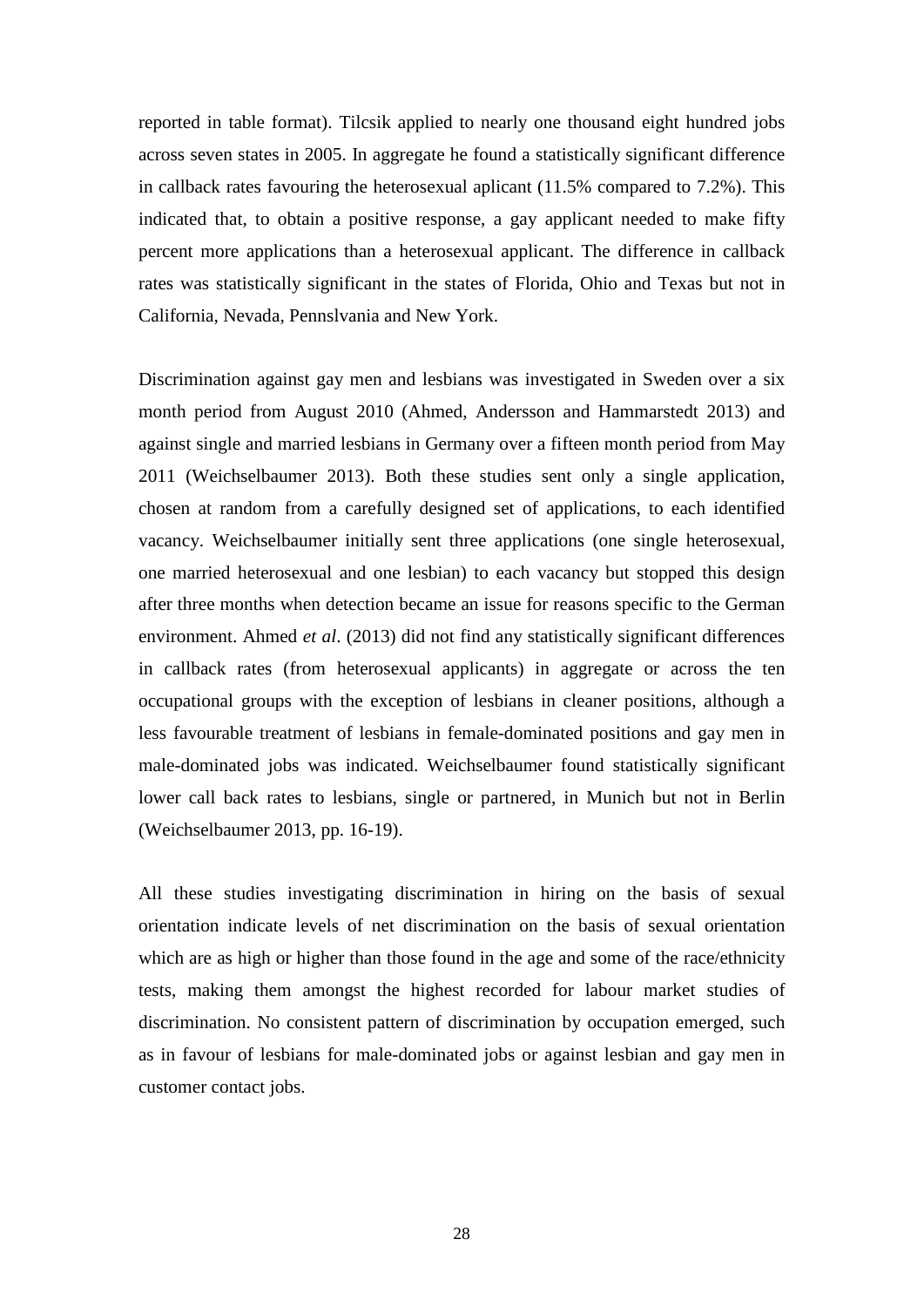#### 2.6 *Caste and Religion Tests*

In the first study of discrimination on the basis of either caste or religion, Banerjee *et al*. applied via email to software and call centre jobs identified in newspapers or online in Delhi, India in 2004. They tested for discrimination on the basis of social class by using surnames to distinguish three caste groups: upper, scheduled and 'other backward'. The surnames used to identify caste were carefully checked to ensure they were recognised as the correct caste. They created CVs for male and female applicants with both high and low quality backgrounds. They tested for discrimination on the basis of religion by using both first names and surnames to identify Muslim applicants. Siddique (2011) also studied caste-based discrimination in India over 2006 using a matched pair to apply, via email, to over five hundred vacancies advertised online for customer service and office/administration jobs.

Table 8 reports the callback rates for these caste and religion tests. Banerjee *et al*. found no statistically significant differences (at the conventional five percent level) in callback rates in either of the occupation groups on the basis of caste or religion. Siddique's study did identify statistically significant callback rate differences between upper caste and lower caste applicants and the responses by matched pair found a statistically significant net discrimination rate of 18.8% against low caste applicants.

#### 2.7 *Obesity Tests*

Swedish results on discrimination on the basis of obesity are reported in Table 9. Rooth (2009) conducted tests over 2006 in Gothenburg and Stockholm, applying to jobs in seven occupations using male and female matched pair applicants. He signalled obesity by attaching to one CV a digitally enhanced photo of an individual who was made to look obese, while using the normal photo of the same individual, who had been judged to be attractive, for the matched CV. Statistically significant discrimination against obese female (16.8%) and male (15.2%) applicants was recorded which varied across the seven occupations included in the tests. The statistically significant discrimination against men occurred in three job areas requiring customer contact (business and sales assistants and restaurant workers) while for females it was in the three occupations of accountant, pre-school teacher and restaurant worker.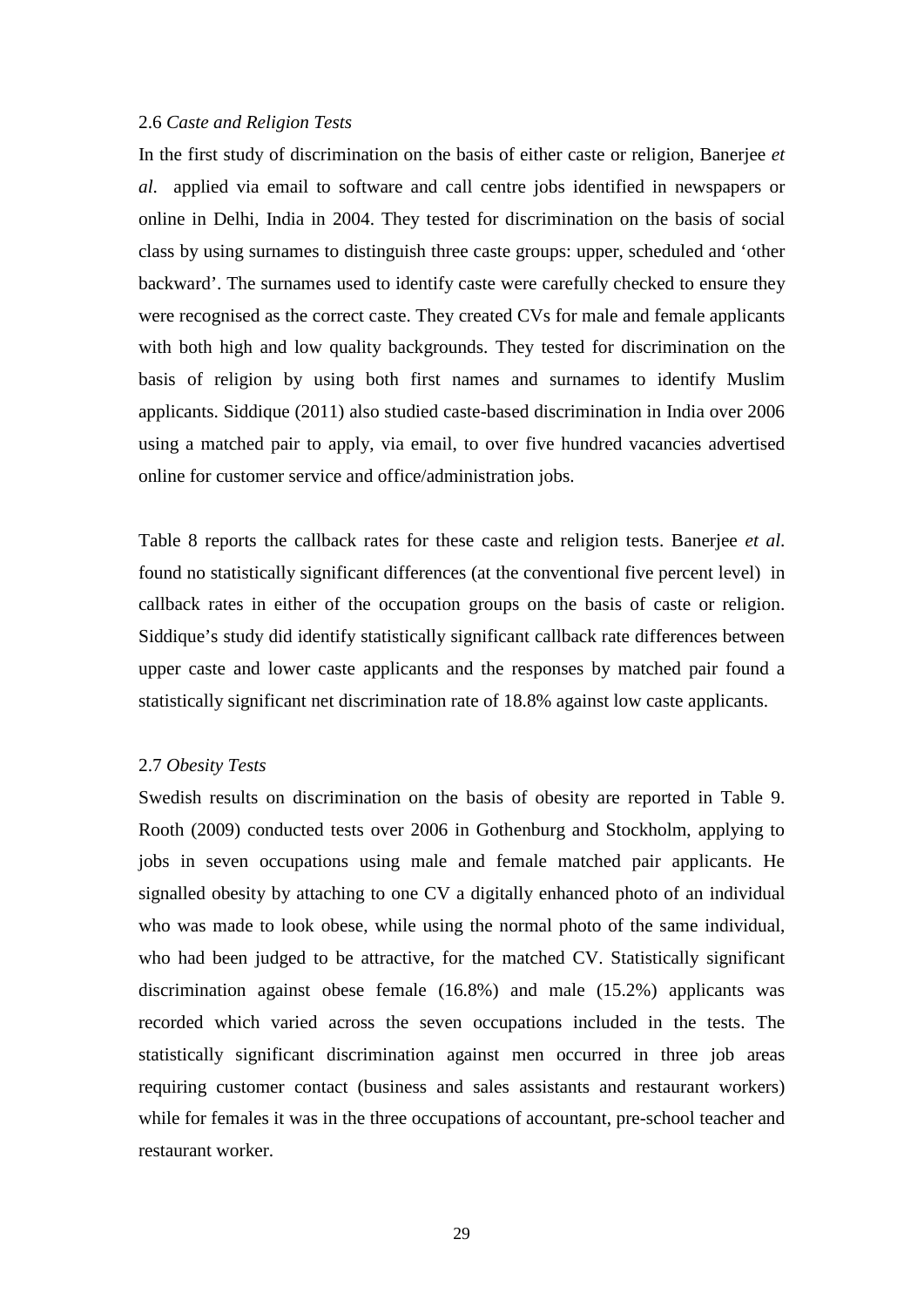#### 2.8 *Disability Tests*

Hiring discrimination on the basis of disability has been investigated in Scotland by MacRae and Laverty (2006). This consisted of matched pairs tests in which CVs were sent to one hundred and twenty advertised job vacancies in 2006. While full details of the responses have not been published, they report that the able-bodied applicant received sixty-nine percent of the invitations to interview, that is, over twice as many as the disabled applicant (MacRae and Laverty 2006, p. 7).

Summarising these studies (that is, other than for race/ethnicity), discrimination was found on the basis of age in England, France, Spain and Sweden; on the basis of gender in England and France; on the basis of sexual orientation in Cyprus, Greece and the USA; and in a less substantive group of studies, on the basis of caste in India, disability in Scotland and obesity in Sweden.

#### 2.9 *Regression Analysis of Responses*

A detailed discussion of the regression models developed in a number of the studies covered is not possible within this survey although some basic observations can be made. Many of the researchers obtained information related to hiring such as firm size, location, gender or race/ethnicity of recruiters, the proportion of the minority group living in the area of the firm location, to test the impact of these together with the applicants' characteristics on the probability of a positive response. A range of hypotheses were investigated such as: firms with a stated equal employment opportunity policy would be more likely to have goals of ensuring equality of opportunity and therefore less likely to discriminate; large firms would be less likely to discriminate because they would be more likely to have personnel trained in equality and diversity awareness; recruiters will favour applicants from their own group, so, for example, male recruiters would be more likely to discriminate against females; firms located in areas with a high proportion of minority group residents would be less likely to discriminate against this group. Apart from confirming the statistical significance of the bases of discrimination they were testing, no patterns of impact from these other variables on the probability of a positive response emerged, with few finding any of these variables statistically significant at 5% level or less (see for example, Bertand and Mullainathan 2004, Table 7 p.1004; Carlsson and Rooth 2007, Table 3, p. 724; Kass and Manger 2011, Table 1, p. 8).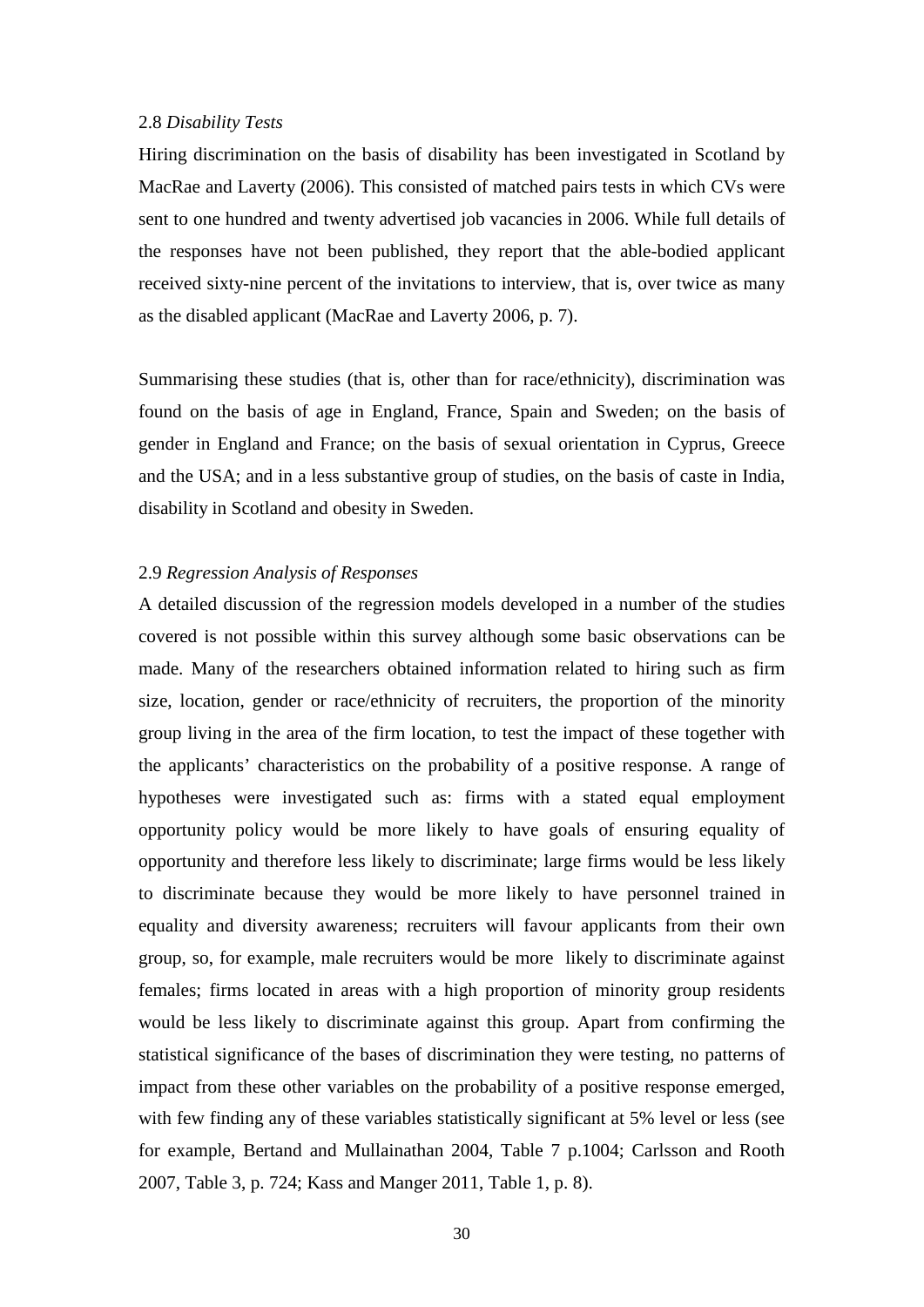| <b>Country and Study</b> | Occupation<br><b>Year and</b><br><b>Minority</b><br><b>Location of</b> |         |                          | <b>Neither</b><br>invited | <b>Usable</b><br>tests | <b>Equal</b><br>treatment | <b>Discrimination</b><br>against minority | <b>Discrimination</b><br>against majority | <b>Net</b><br>Discrimination $1, 2$ |                      |
|--------------------------|------------------------------------------------------------------------|---------|--------------------------|---------------------------|------------------------|---------------------------|-------------------------------------------|-------------------------------------------|-------------------------------------|----------------------|
|                          | test                                                                   |         |                          |                           | (1)                    | (2)                       | (3)                                       | (4)                                       |                                     | $(3)-(4)(3)-(4)/(1)$ |
|                          |                                                                        |         |                          |                           |                        |                           | No.                                       | No.                                       | No.                                 | $\frac{0}{0}$        |
| Belgium                  |                                                                        |         |                          |                           |                        |                           |                                           |                                           |                                     |                      |
| Baert (2013)             | 2012-13                                                                | Lesbian | Engineer                 | 72                        | 24                     | 10                        | $\overline{9}$                            | $\sqrt{5}$                                | $\overline{4}$                      | 17.0                 |
| Written                  | Flanders                                                               |         | Ergotherapist            | 62                        | 34                     | 23                        | $\mathfrak{Z}$                            | $\,8\,$                                   | $-5$                                | $-15.0$              |
|                          |                                                                        |         | Management assistant     | 83                        | 13                     | $\tau$                    | $\sqrt{2}$                                | $\overline{4}$                            | $-2$                                | $-15.0$              |
|                          |                                                                        |         | Manual worker            | 75                        | 21                     | 6                         | $\mathfrak{Z}$                            | 12                                        | $-9$                                | $-43.0$ <sup>*</sup> |
|                          |                                                                        |         | Nanny                    | 70                        | 26                     | 13                        | 8                                         | 5                                         | 3                                   | 12.0                 |
|                          |                                                                        |         | Secretary                | 80                        | 16                     | $\,8\,$                   | $\mathfrak{Z}$                            | 5                                         | $-2$                                | $-13.0$              |
|                          |                                                                        |         | All occupations          | 442                       | 134                    | 67                        | 28                                        | 39                                        | $-11$                               | $-8.0$               |
| Cyprus                   |                                                                        |         |                          |                           |                        |                           |                                           |                                           |                                     |                      |
| Drydakis (2012)          | 2010-11                                                                | Gay     | All occupations          |                           |                        |                           |                                           |                                           |                                     |                      |
| Written                  | Larnaca,                                                               |         | Less informative         | 564                       | 652                    | 163                       | 479                                       | 19                                        | 469                                 | $71.9***$            |
|                          | Limassol                                                               |         | More informative         | 499                       | 701                    | 181                       | 513                                       | $\overline{7}$                            | 506                                 | $72.1***$            |
|                          | Nicosia<br>Paphos                                                      |         |                          |                           |                        |                           |                                           |                                           |                                     |                      |
|                          |                                                                        | Lesbian | All occupations          |                           |                        |                           |                                           |                                           |                                     |                      |
|                          |                                                                        |         | Basic informative        | 519                       | 521                    | 109                       | 406                                       | 6                                         | 400                                 | $76.7***$            |
|                          |                                                                        |         | More informative         | 467                       | 601                    | 120                       | 473                                       | 8                                         | 465                                 | $77.3***$            |
| Greece                   |                                                                        |         |                          |                           |                        |                           |                                           |                                           |                                     |                      |
| Drydakis (2011)          | 2007-8                                                                 | Lesbian | Industrial jobs          | 176                       | 135                    | 56                        | 77                                        | $\overline{c}$                            | 75                                  | $55.6^*$             |
| Written                  | Athens                                                                 |         | Office jobs              | 153                       | 123                    | 49                        | 69                                        | 5                                         | 64                                  | $52.0^*$             |
|                          |                                                                        |         | Restaurant/café services | 106                       | 150                    | 74                        | 73                                        | 3                                         | 70                                  | $46.7$ **            |
|                          |                                                                        |         | Shop sales               | 89                        | 125                    | 41                        | 82                                        | $\overline{2}$                            | 80                                  | $64.0$ **            |
|                          |                                                                        |         | All occupations          | 524                       | 533                    | 220                       | 301                                       | 12                                        | 289                                 | $54.2***$            |
| Drydakis (2009)          | 2006-7                                                                 | Gay     | Industrial jobs          | 215                       | 131                    | 40                        | 89                                        | $\mathbf{2}$                              | 87                                  | $66.4***$            |
| Written                  | Athens                                                                 |         | Office jobs              | 268                       | 187                    | 46                        | 140                                       | $\mathbf{1}$                              | 139                                 | $74.3***$            |
|                          |                                                                        |         | Restaurant/café services | 342                       | 169                    | 57                        | 110                                       | $\sqrt{2}$                                | 108                                 | $63.9^{**}$          |
|                          |                                                                        |         | Shop sales               | 193                       | 209                    | 87                        | 118                                       | $\overline{4}$                            | 114                                 | $54.5***$            |
|                          |                                                                        |         | All occupations          | 1018                      | 696                    | 230                       | 457                                       | 9                                         | 448                                 | $64.3***$            |
|                          |                                                                        |         |                          |                           |                        |                           |                                           |                                           |                                     |                      |

# **Table 7: Results for Net Discrimination in the Labour Market Studies of Sexual Orientation Conducted 2006 to 2013**

1. Tests of statistical significance are indicated \* significant at the 0.05 level; \*\* significant at the 0.01 level; \*\*\* significant at the 0.001 level

2. A negative value indicates discrimination against the heterosexual applicant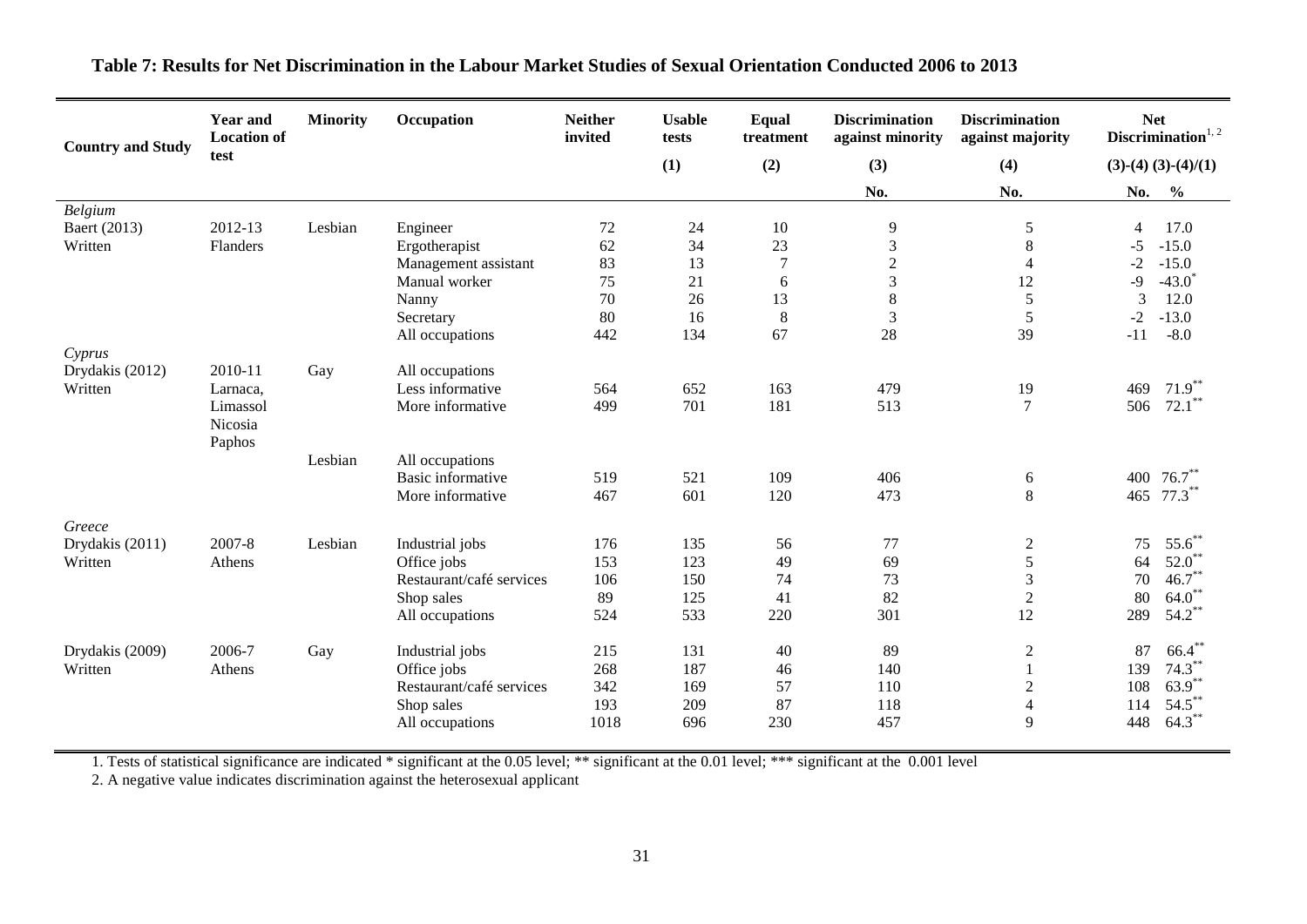| <b>Country and</b><br><b>Study</b> | <b>Year and location</b><br>of test                                          | <b>Basis of</b><br>test | Occupation  | <b>Applicant group</b>      | <b>Number</b><br>of CVs<br>sent | <b>Callback</b><br>Rate <sup>1</sup><br>$\frac{0}{0}$ |
|------------------------------------|------------------------------------------------------------------------------|-------------------------|-------------|-----------------------------|---------------------------------|-------------------------------------------------------|
| <b>USA</b>                         |                                                                              |                         |             |                             |                                 |                                                       |
| <b>Tilcsik</b> (2011)<br>Written   | 2005<br>California<br>Florida<br>New York<br>Nevada,<br>Ohio<br>Pennsylvania | Sexual<br>Orientation   |             | Gay<br>Heterosexual male    | 1776                            | $7.2***$<br>11.5                                      |
| <b>India</b>                       |                                                                              |                         |             |                             |                                 |                                                       |
| Banerjee, Bertrand,                | 2004                                                                         |                         |             |                             |                                 |                                                       |
| Dutta and                          | Delhi                                                                        | Caste                   | Software IT | <b>Upper Caste</b>          | 459                             | $4.8^{2}$                                             |
| Mullainathan                       |                                                                              |                         |             | <b>Scheduled Caste</b>      | 465                             | 6.0                                                   |
| (2009)                             |                                                                              |                         |             | <b>Upper Caste</b>          | 323                             | 4.6                                                   |
|                                    |                                                                              |                         |             | <b>Other Backward Caste</b> | 327                             | 4.3                                                   |
|                                    |                                                                              |                         | Call Centre | <b>Upper Caste</b>          | 195                             | 20.0                                                  |
|                                    |                                                                              |                         |             | <b>Scheduled Caste</b>      | 205                             | 14.6                                                  |
|                                    |                                                                              |                         |             | <b>Upper Caste</b>          | 149                             | 20.8                                                  |
|                                    |                                                                              |                         |             | <b>Other Backward Caste</b> | 169                             | 13.0                                                  |
|                                    |                                                                              | Religion                | Software IT | <b>Upper Caste</b>          | 418                             | 5.3                                                   |
|                                    |                                                                              |                         |             | Muslim                      | 415                             | 5.8                                                   |
|                                    |                                                                              |                         | Call Centre | <b>Upper Caste</b>          | 96                              | 21.9                                                  |
|                                    |                                                                              |                         |             | Muslim                      | 96                              | 20.8                                                  |
| Siddique (2011)                    | 2006                                                                         |                         |             |                             |                                 |                                                       |
|                                    | India                                                                        | Caste                   | All         | <b>Upper Caste</b>          | 523                             | 16.1                                                  |
|                                    |                                                                              |                         |             | <b>Lower Caste</b>          | 523                             | 13.6                                                  |

# **Table 8: Results for Callback Rates in the Labour Market Studies of Sexual Orientation, Caste and Religion Conducted 2004 to 2006**

1. Difference in callback rate to the majority applicant for like CV: significant at the  $0.05^*; 0.01^{**}; 0.001^{***}$ 

2. All results for Banerjee *et al*. (2009) are from Tables 2a, 2b and 2c, p. 21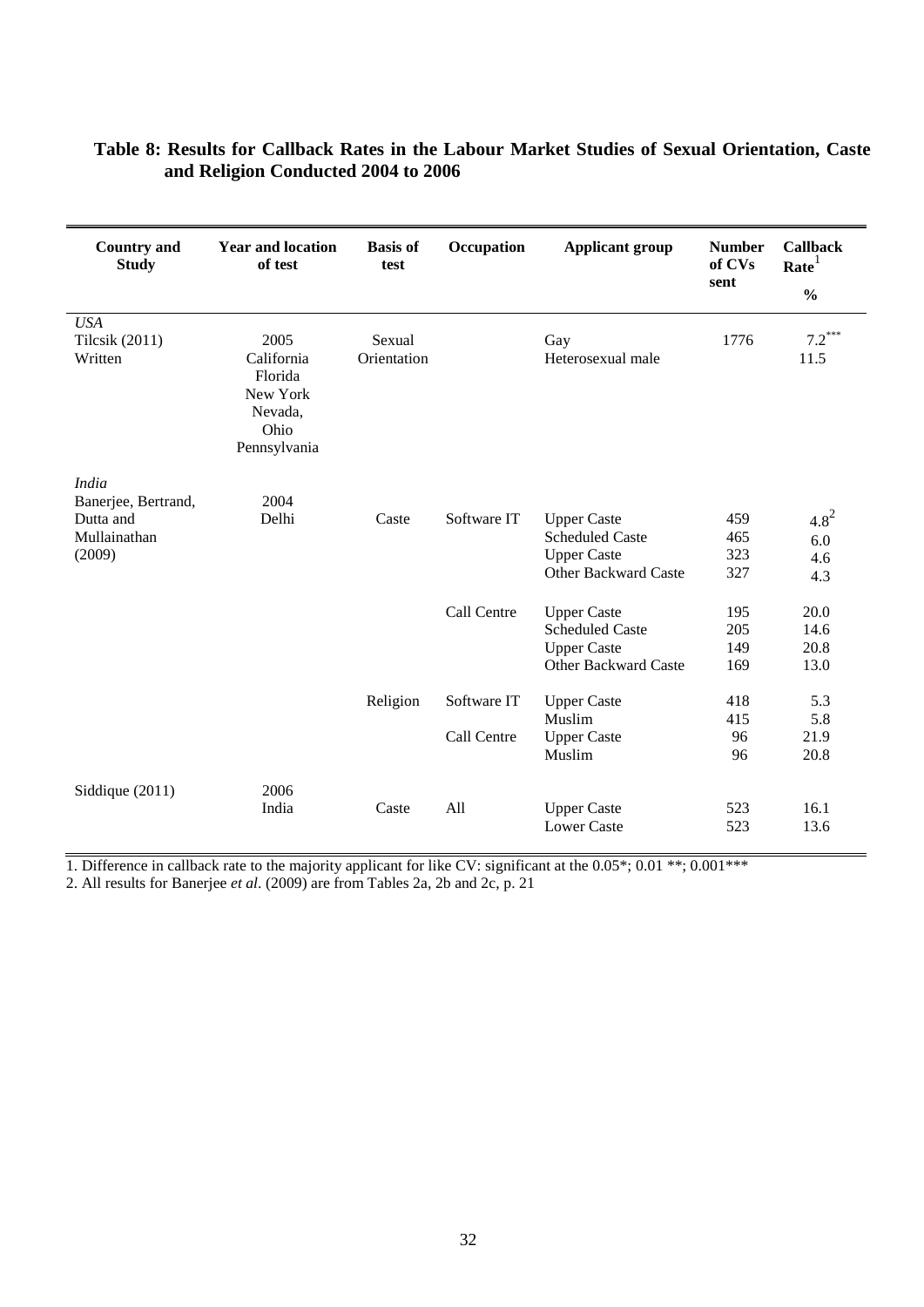#### 2.10 *Other Dimensions of Differential Treatment*

Evidence of other dimensions of differential treatment were found in many of the labour market studies. Using an innovative approach, Drydakis (2009, 2011a, 2012) and Drydakis and Vlassis (2010) gathered further information on wage offers and insurance cover by having testers available to receive telephone calls from employers wanting to arrange an interview. Albanians in Greece were offered on average eleven percent lower wages and had a twenty-five percent lower probability of getting insurance cover from an employer. Drydakis found statistically significant lower wage offers to gay men and lesbians in all his studies of sexual orientation. Pager *et al*. also document similar types of differential treatment and developed a useful typology of the steps of hiring to categorise the treatment they recorded in the US. Step one is the 'initial point of contact' where categorical exclusion can occur; step two is 'assessment of qualifications' where shifting standards can arise; step three is 'job placement' where channelling can occur such as suggesting other (lower status, lower pay) jobs are available (Pager *et al*., 2009, p. 792). Earlier studies in the labour market also found differential treatment occurred such as minority applicants being treated less courteously at interviews or being offered lower wages (Riach and Rich 2000, p. F509).

#### 2.11 *Dishonest Concealment of Rejection*

Dishonest concealment of rejection of applicants has been reported by Riach and Rich (2006, p. 14-15) and the ILO studies (Allasino *et al*. 2004, pp. 43-47; Cediey and Foroni 2008, pp. 78-86). These type of responses tell the minority applicant either that they have been rejected because the job vacancy has been filled (only to contact the majority applicant the following day to ask them to make a time for interview), or that they are over-qualified for the job (at the same time inviting the equivalently qualified majority applicant to an interview). Whilst it is illegal in many countries for an employer to specify the desired race, gender, or age of a job applicant in a job advertisement, this dishonest concealment of rejection, together with the significant differences in callback rates recorded on all these bases, alludes to its covert existence.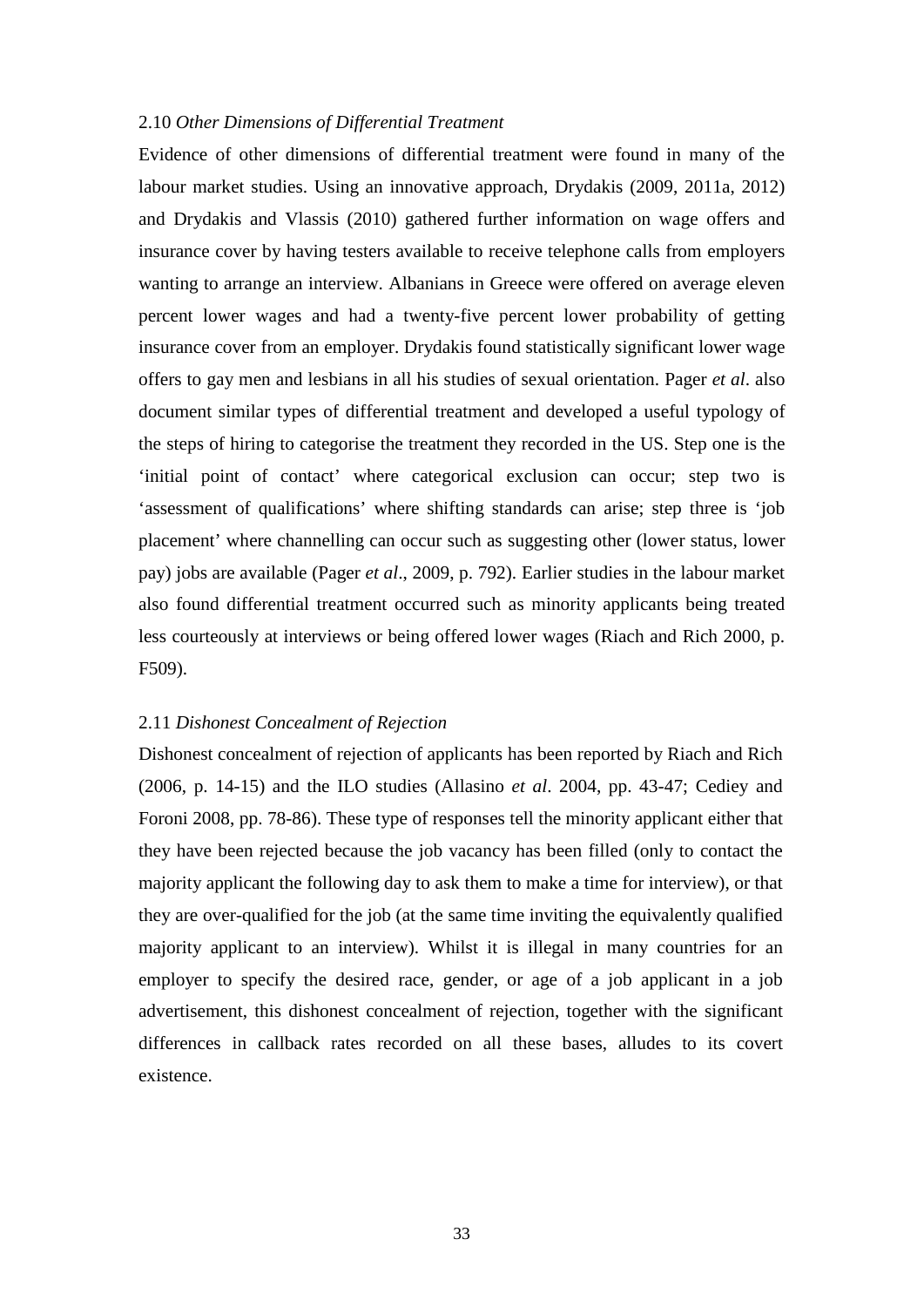| <b>Country and Study</b> | <b>Year and</b><br><b>Location of</b> | <b>Minority</b> | Occupation            | <b>Neither</b><br>invited | <b>Usable</b><br>tests | Equal<br>treatment | <b>Discrimination</b><br>against minority | <b>Discrimination</b><br>against majority | <b>Net</b> | Discrimination <sup><math>1, 2</math></sup> |
|--------------------------|---------------------------------------|-----------------|-----------------------|---------------------------|------------------------|--------------------|-------------------------------------------|-------------------------------------------|------------|---------------------------------------------|
|                          | test                                  |                 |                       |                           | (1)                    | (2)                | (3)                                       | (4)                                       |            | $(3)-(4) (3)-(4)/(1)$                       |
|                          |                                       |                 |                       |                           |                        |                    | No.                                       | No.                                       | No.        | $\frac{6}{6}$                               |
| Sweden                   |                                       |                 |                       |                           |                        |                    |                                           |                                           |            |                                             |
| Rooth (2009)             | 2006                                  | Obese           | Accountant            | 47                        | 6                      |                    | 3                                         | $\overline{c}$                            |            | 16.7                                        |
| Written                  | Gothenburg,                           | Male            | Business sales assist | 37                        | 43                     | 28                 | 13                                        | $\overline{2}$                            | 11         | $25.6^{\degree}$                            |
|                          | Stockholm                             |                 | Computer professional | 23                        | 13                     | 6                  | 5                                         | $\overline{c}$                            | 3          | 23.1                                        |
|                          |                                       |                 | Nurse                 | 24                        | 55                     | 42                 | 6                                         |                                           | -1         | $-1.8$                                      |
|                          |                                       |                 | Restaurant worker     | 66                        | 27                     | 9                  | 13                                        |                                           | 8          | 29.6                                        |
|                          |                                       |                 | Shop sales assistant  | 93                        | 18                     | 9                  | $\mathbf{r}$                              | ◠                                         | 5          | 27.8                                        |
|                          |                                       |                 | Teacher pre-school    | 27                        | 48                     | 35                 | 9                                         | 4                                         | 5          | 10.4                                        |
|                          |                                       |                 | All occupations       | 317                       | 210                    | 130                | 56                                        | 24                                        | 32         | $15.2$ **                                   |
|                          |                                       | Obese           | Accountant            | 34                        | 16                     |                    | 8                                         | Л                                         | $\tau$     | $43.8^{\circ}$                              |
|                          |                                       | Female          | Business sales assist | 57                        | 56                     | 27                 | 18                                        | 11                                        |            | 12.5                                        |
|                          |                                       |                 | Computer professional | 24                        | 13                     | 6                  | $\overline{2}$                            | 5                                         | -3         | $-23.1$                                     |
|                          |                                       |                 | Nurse                 | 20                        | 25                     | 19                 | $\overline{2}$                            |                                           | $-2$       | $-8.0$                                      |
|                          |                                       |                 | Restaurant worker     | 42                        | 29                     | 11                 | 17                                        |                                           | 16         | $55.2$ **                                   |
|                          |                                       |                 | Shop sales assistant  | 30                        | 3                      | $\overline{2}$     |                                           | $\overline{0}$                            |            | 33.3                                        |
|                          |                                       |                 | Teacher pre-school    | 42                        | 67                     | 46                 | 15                                        | 6                                         | 9          | $13.4*$                                     |
|                          |                                       |                 | All occupations       | 249                       | 209                    | 118                | 63                                        | 28                                        | 35         | $16.8***$                                   |

# **Table 9: Results of Net Discrimination in the Labour Market Study of Obesity Discrimination Conducted 2006**

1. Tests of statistical significance are indicated \* significant at the 0.05 level; \*\* significant at the 0.01 level; \*\*\* significant at the 0.001 level

2. A negative value indicates discrimination against the normal weight applicant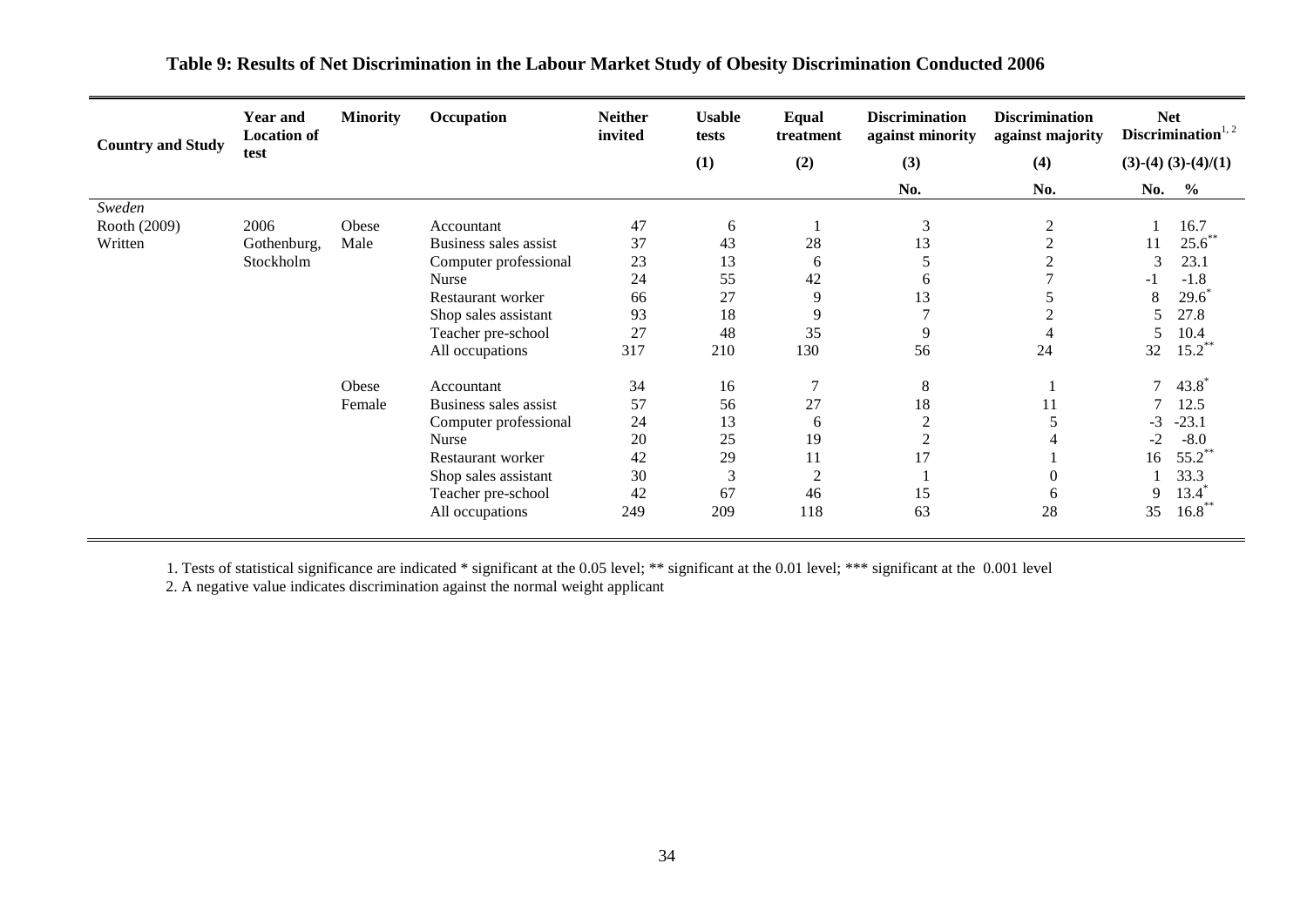#### **3. Field experiments of the housing market 2000 to 2012**

There have been fewer studies of discrimination in housing markets as compared to the number conducted in labour markets since 2000. Nineteen studies are surveyed with twelve using the written approach and seven using the in-person approach. The studies aimed to test for discrimination in access to housing across the bases of race/ethnicity (fourteen), disability (two), and sexual orientation (three). Aspects of the technique are discussed in section 3.1 and the results of the studies are considered by bases in sections 3.2 to 3.4. Other dimensions of differential treatment are discussed in section 3.5 and the dishonest concealment of rejection in section 3.6.

#### 3.1 *General Aspects of the Technique Used*

The ability to use written approaches for housing tests has been facilitated by the development of the internet and the posting of rental adverts on websites which can be responded to via email. Prior to this, the in-person approach to real estate agents and landlords was the more successful mode of acquiring responses to (fictitious) enquiries for housing for rent or purchase. Studies using the written approach have tested for discrimination on the basis of race or ethnicity in Italy, Norway, Spain, Sweden and the USA and on the basis of sexual orientation in Sweden. Seven studies using the written approach sent a single enquiry chosen at random from a set of profiles while the other five studies sent matched-pairs. Many studies also tested the impact of providing further information on the applicant. The in-person approach to test for discrimination on the basis of race/ethnicity was used in Greece and the USA, of sexual orientation in the USA, and of disability, again, in the USA.

The statistical significance of responses and difference in responses was tested on the basis of race, ethnicity, sexual orientation or disability, using chi-square/Fisher exact tests, binomial tests, or test of difference for the null hypothesis that there is no difference in the callback rate between the groups. Statistical significance of responses was also tested for impact from tester pair, city, or other aspects controlled in the CVs. Full details of responses and the net discrimination level are provided in many studies and these are reported in Tables 10 and 11. Location and dates for the tests, the cities in which they took place, the minority group tested, the type of profile/information sent and the researchers, are also identified in the tables. However, not all the studies provided responses that could be presented in this format. This was the case for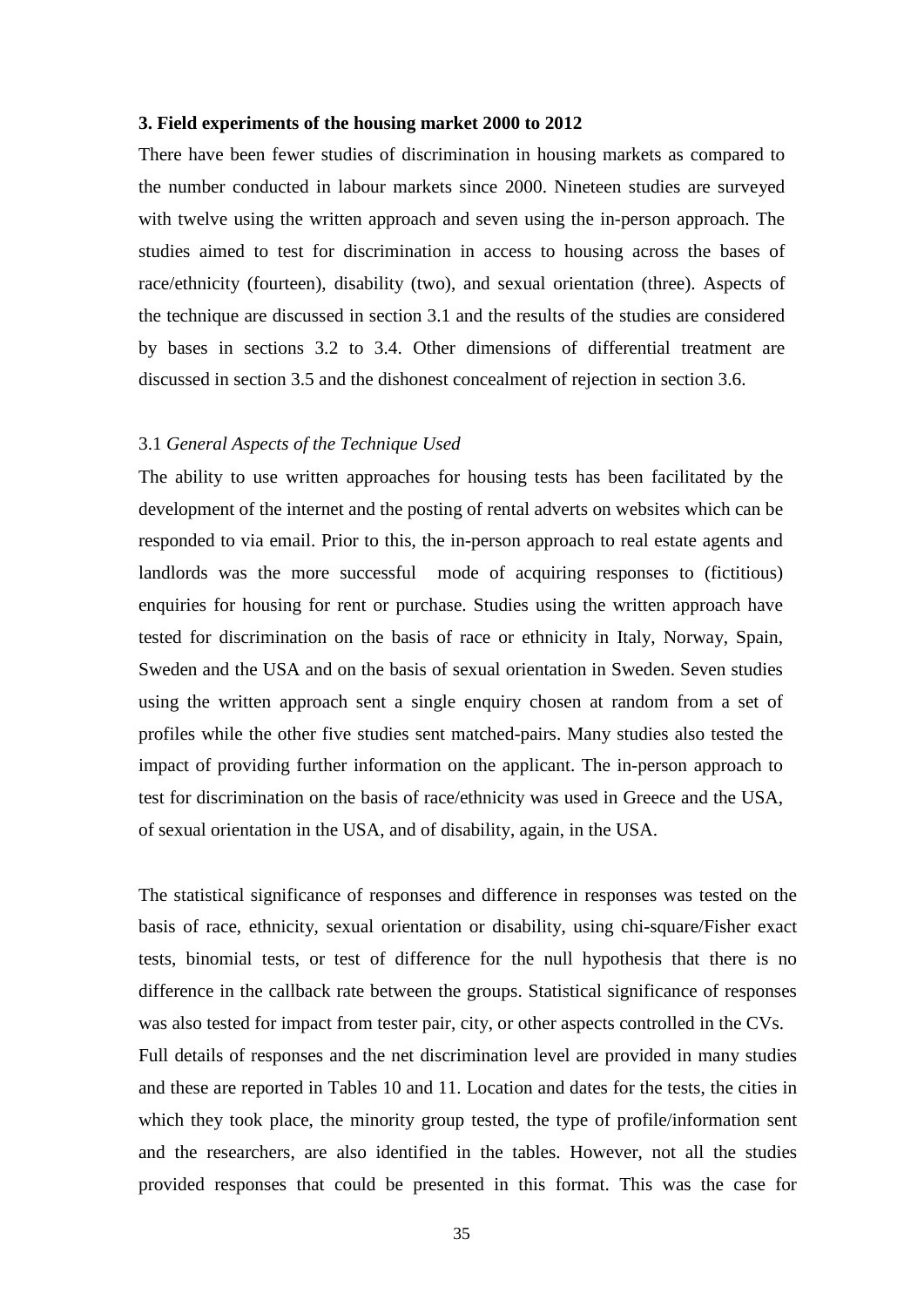experiments which sent single enquiries to a rental or sales advertisement. This was also the case for the audits of race/ethnicity and sexual orientation conducted by fair housing centres in Boston, Michigan, New Orleans, Seattle and Vermont which are discussed in section 3.5

#### 3.2 *Race/Ethnicity Tests*

Section 3.2.1 reports the responses from the studies conducted in Greece, Spain, Sweden and the USA, which sent matched-pairs to make enquiries either in-person or written, while section 3.2.2 reports the responses from those studies conducted in Italy, Norway, Sweden and the USA, which sent a single written enquiry.

#### 3.2.1 *Matched pair tests*

In the USA, the Urban Institute conducted three separate studies of race/ethnicity using in-person matched pairs of testers to enquire about renting or purchasing flats or houses. The first phase in 2000 comprised over one thousand audits in twenty cities for African-American/White pairs and over seven hundred audits in ten cities for Hispanic/White pairs (Turner, Ross, Galster and Yinger 2002). Phase two conducted the first tests of discrimination against Asian and Pacific Islanders in housing, undertaking nearly nine hundred audits across eleven cities over 2000 to 2001 (Turner and Ross 2003a). Phase three, in 2002, involved four hundred audits in eight cities of three states using a matched pair of Native American and White testers (Turner and Ross 2003b). In contrast, testing by Hanson and Hawley (2011) sent email enquiries from a matched African-American and White pair with information on social class (randomly assigned from the six profiles created), to over three thousand online adverts for rental properties across ten major cities of the USA in 2009. Social class was signalled by the expression used in the enquiry.

Drydakis (2011b) used the in-person approach in Greece, where matched pairs of Albanian and Greek testers made telephone enquiries to adverts in newspapers, the major source of housing availability. He conducted close to five thousand tests over the period 2006 and 2007, with female testers enquiring to rent accomodation in working class, middle class and upper class areas of Athens. Pilot tests and surveys were conducted to ensure the ethnicity of testers could be correctly identified by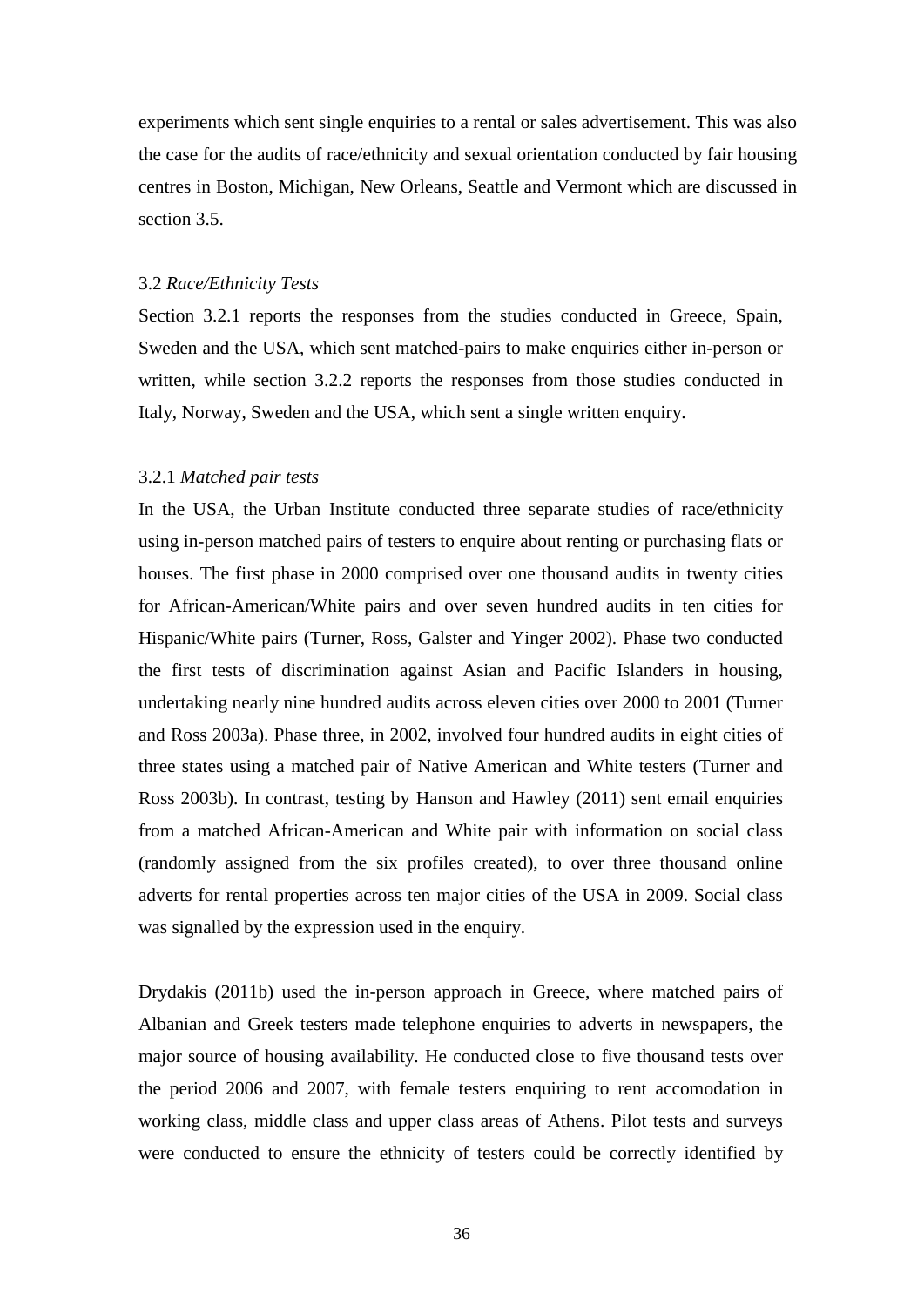accent. In Spain, Bosch, Carnero and Farré (2010) conducted around two thousand matched enquiries in 2008 and 2009, testing for differential treatment between native Spaniards and Moroccan immigrants. Applicants were assigned common Spanish or Moroccan names to signal ethnicity and the matched batch of enquiries were either all females or all males to avoid conflating observations with gender discrimination. The applications were constructed to investigate whether providing a greater amount of information to landlords, indicating reliability and income of the applicant, had an impact on the callback rate. An applicant was given either standard/basic information or high quality/more information such as professional background (details of the profiles are provided in Table 10). In Sweden, Ahmed and Hammarstedt (2008) investigated ethnic discrimination in housing over the year 2007 by sending three applications to each advert for a rental apartment: Swedish male/ Swedish female/ Middle-Eastern male.

The results found for net discrimination in these studies are reported in Table 10. In reporting the findings for the (US) Urban Institute studies, the hierarchical measure of net discrimination is used. This measure is a summary statistic that captures differential treatment across a broad range of indicators (see Turner and Ross 2003a, p. 2-18-2-22). The tests in 2000 for housing sales, found that African-Americans were discriminated against at a statistically significant level but Hispanics were not, whereas both groups were discriminated against in rental enquiries. Further, Turner *et al*. (2002) found the incidence of geographic steering of African-Americans was statistically significant and had increased from 1989 to 2000. They concluded that "black homeowners may be more likely to receive favourable treatment on housing availability and housing inspections than they were a decade ago, but they are apparently also more likely to be steered to neighbourhoods that are more predominately black than those recommended to comparable white homebuyers" (Turner *et al*. 2002, p. 3-12). This may go some way towards explaining why residential racial segregation remains a continuing feature of cities in the USA (Bayer, McMillan and Rueben 2001; Seitles 1998). Statistically significant discrimination was found against Asian and Pacific Islanders in housing sales but not for rental properties, in the 2000-2001 Phase two tests. In the 2002 Phase three tests, statistically significant discrimination was found against Native Americans in rental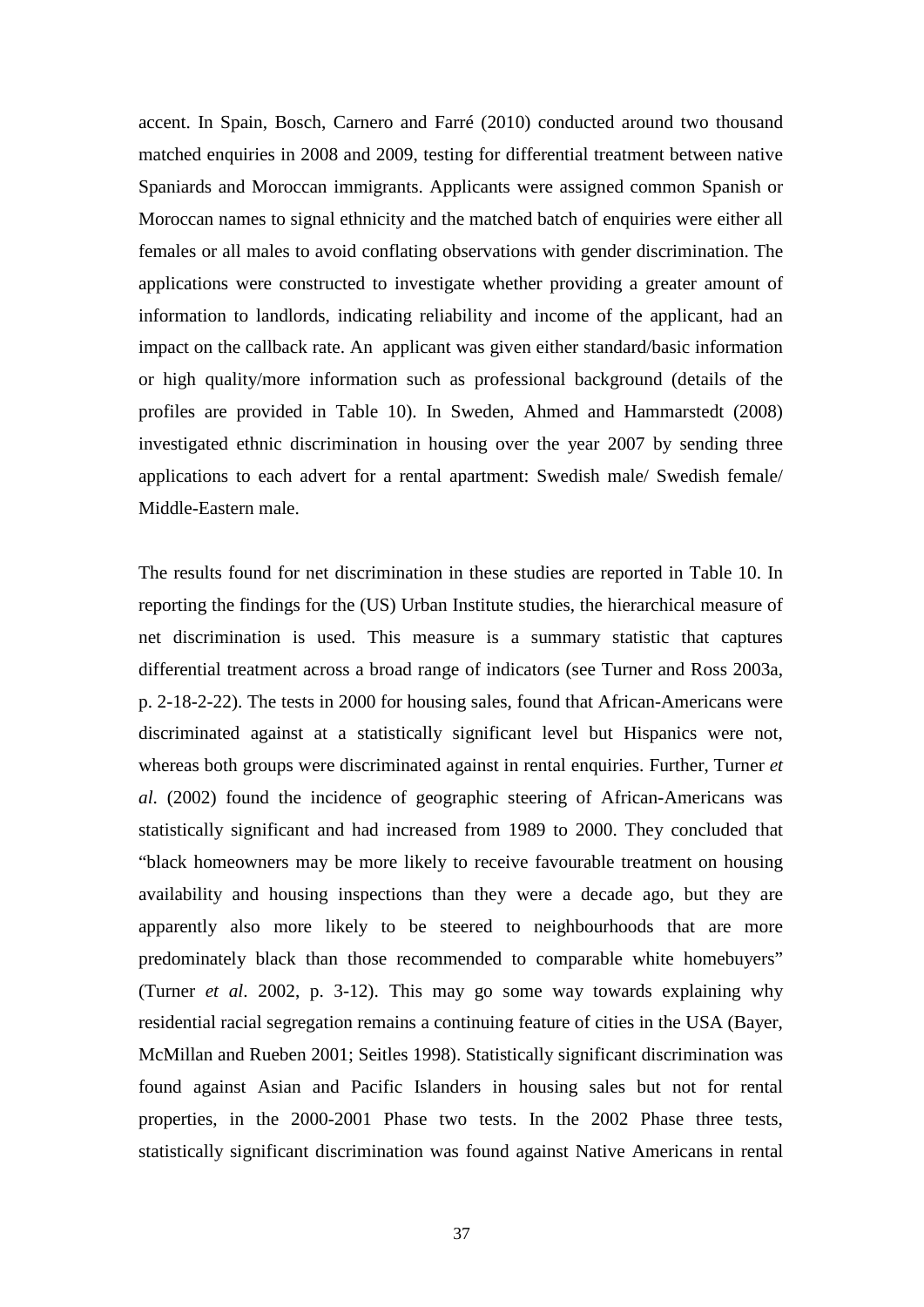properties, although no significant difference was found in the limited housing sales tests.

Hansen and Hawley's findings are broadly consistent with those of the Urban Institute. Table 10 shows they found statistically significant net discrimination in aggregate against African-Americans of 4.54% which was explained by low class enquiries, recording no significant difference for high class enquiries. Hansen and Hawley also shed some light on geographic steering by grouping responses by the percentage of white residents in the neighbourhood. They did this to investigate whether "neighborhoods exhibit tipping behavior when the minority share is between 5% and 20% - at that point white residents move almost entirely out of neighborhoods. If this is true, and landlords want to prevent neighborhood tipping, they may be more likely to discriminate in neighborhoods where the share of nonwhites is between 5% and 20%, than in other neighborhoods" (Hansen and Hawley 2011, p. 107). Table 10 indicates Hanson and Hawley found the highest levels of discrimination in these 'tipping neighbourhoods'. This provides evidence of geographic steering of African-Americans occurring across the US in 2009, consistent with the Urban Institute Phase 1 study of 2000. Moreover, discrimination was sensitive to the type of rental property as statistically significant discrimination was recorded for flats and condominiums (Hansen and Hawley 2011, Table 9 p. 108).

The tests in all the other countries found statistically significant discrimination in rental housing against the ethnic minority. In Greece, where greater differential treatment against Albanians was recorded as rent increased, the levels of net discrimination were: working class, 25.6%, middle class, 36.6%, upper class, 46.4%. In Sweden net discrimination levels against Middle-Eastern men of between 24.8% to 35.2% were recorded (as well as discrimination in favour of Swedish females). Probit estimates also found that differential treatment became greater as rent increased (Ahmed and Hammarstedt 2008, p. 371). In Spain, providing information on ability to pay rent (high-quality applicant) reduced but did not eliminate differential treatment between natives and Moroccans (H.Q. native/standard immigrant net discrimination of 20.0% compared to H.Q. native/H.Q. immigrant net discrimination of 12.0%).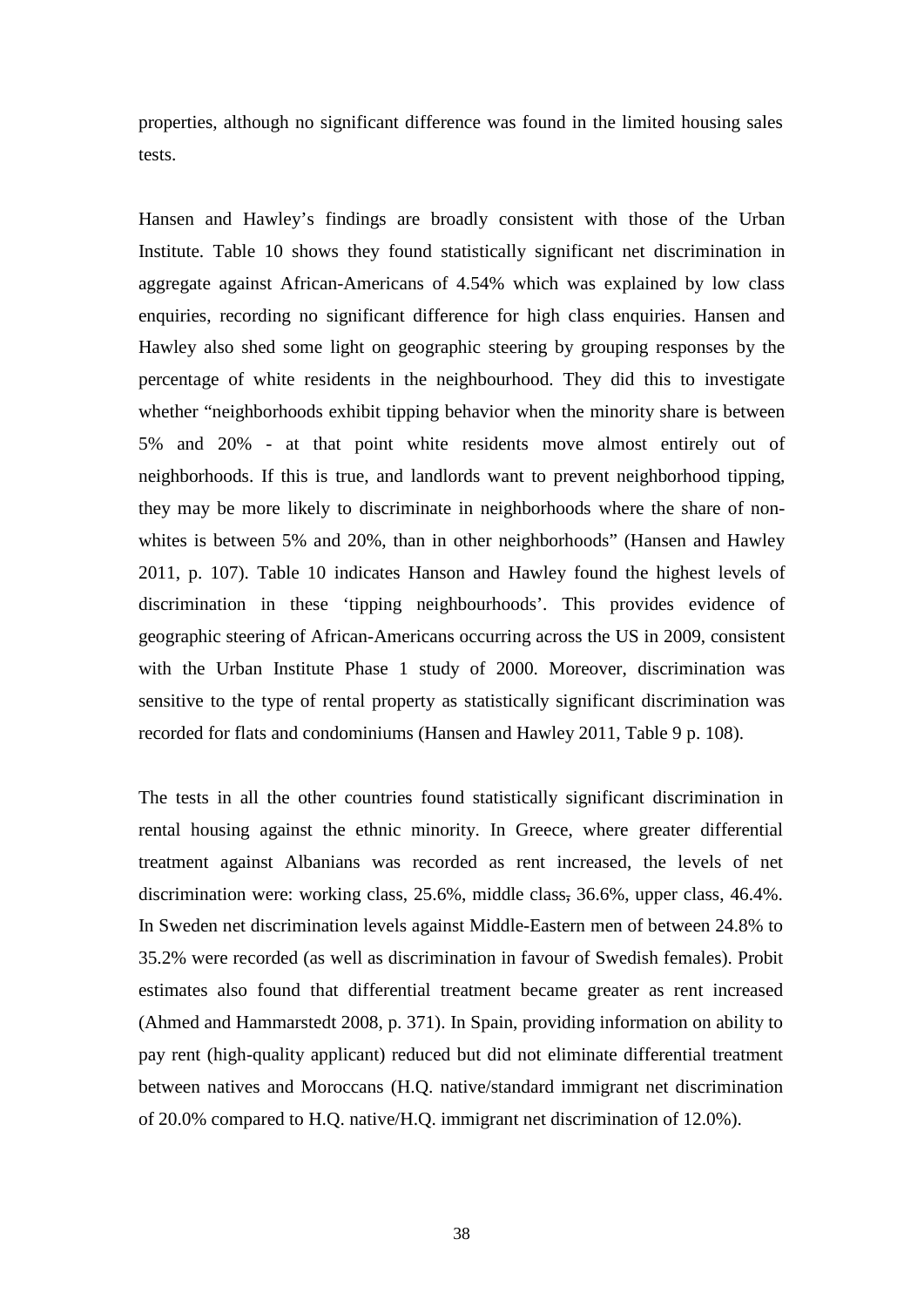#### 3.2.2 *Single Enquiry Tests*

None of the results for the seven studies discussed here are reported in table format. There have been two further studies of race discrimination in housing in the USA using written approaches which sent single enquiries to advertised rental properties. Carpusor and Loges (2006) created an enquiry message and then randomly assigned a name from either an African-American, Arab or White when responding to just over one thousand rental advertisements in Los Angeles over ten weeks from March 2003. They found significantly fewer responses were received by the Arab and African-American enquiry as compared to the White, with the African-American receiving the least. There was evidence of greater differential treatment of African-Americans as rent increased to the middle range. A much larger study conducted by Ewens, Tomlin and Wang (2014) in 2009 responded to over fourteen thousand rental adverts over seven States. They constructed three types of enquiries for each racial group which contained information on the enquirer that was either basic, positive or negative and then sent one of these to enquire for a rental property. The intent of this study was to test various hypotheses which were consistent with either statistical or taste-based discrimination. The control for 'no signal' meant that the response to applicants was based only on their name. When name only was used, black applicants received 16% fewer positive responses than white applicants. Positive information had a beneficial impact on responses to both groups but the response gap remained the same. Negative information did, however, reduce the difference in treatment between white and black enquirers. The implications of these findings for theories of discrimination are discussed in section 6.

Three studies of ethnic discrimination in housing in Sweden which sent a single enquiry to rental adverts were conducted from 2008 to 2011. Ahmed, Andersson and Hammarstedt (2010) conducted a study for three months in early 2008 to investigate the impact on callback rates of providing more information on applicants such as employment, education, marital status and income when applying to rent a property. They designed four applications: a matched pair of Middle-Eastern male/ Swedish male with basic information and a matched pair of Middle-Eastern male/ Swedish male with enhanced information. One application was randomly selected and sent to an advertised rental property, with over one thousand enquires made. This additional information reduced, but did not eliminate, differential treatment. The difference in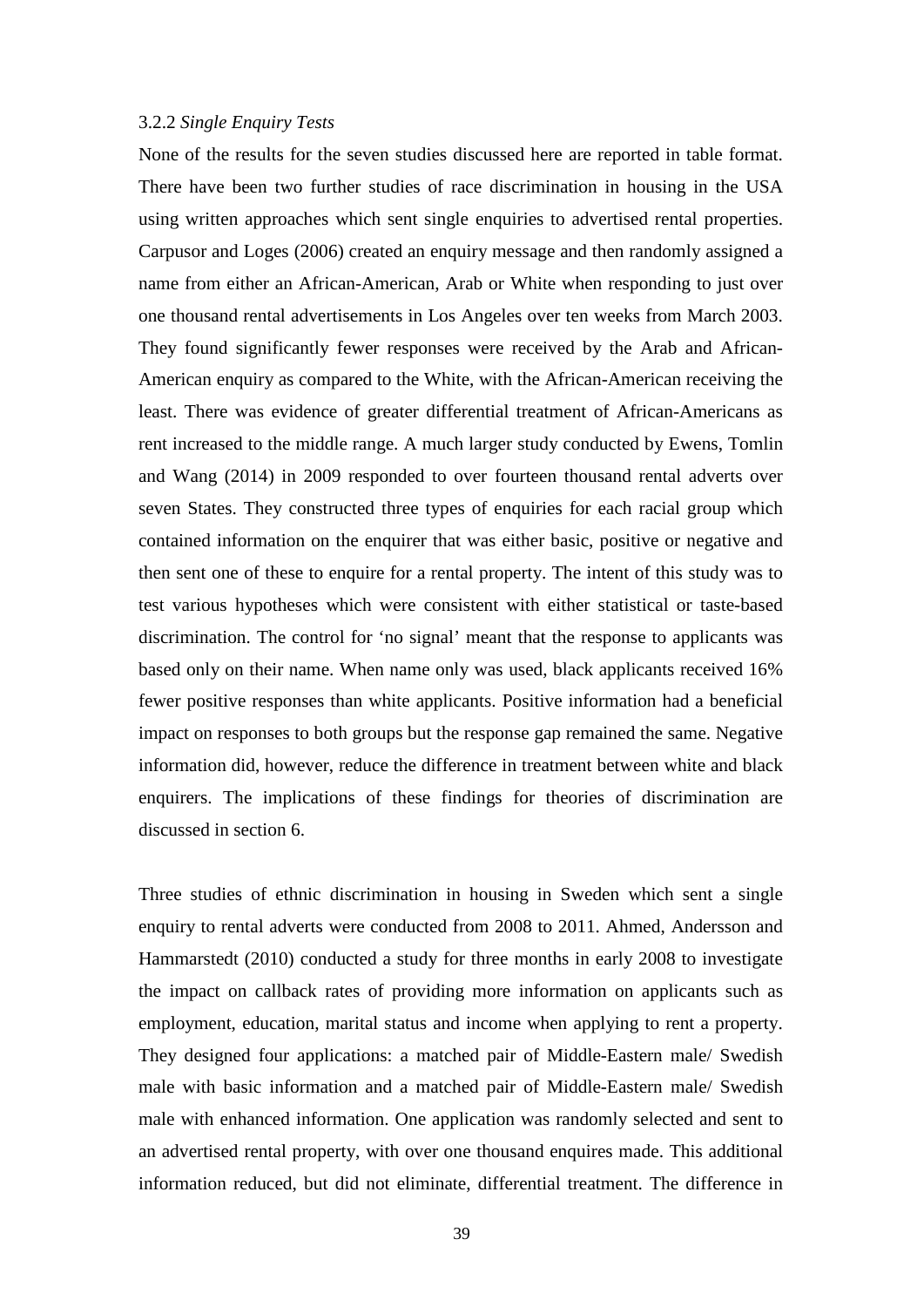callback rates between Middle-Eastern and Swedish males for the basic application was 16% as compared to 12% for the enhanced application, with the differences being statistically significant (Ahmed *et al*. 2010, Table 1, p. 84). Bengtsson, Iverman and Hinnerich (2012) tested two years later, for three months from early to mid-2010, sending one of four profiles, female/male and Arab/Swedish name to adverts for apartments to rent. Females with Arabic names were the only group discriminated against and the discrimination was concentrated in the suburbs of Stockholm. Carlsson and Eriksson conducted tests of ethnicity (age, gender and employment status also) from late 2010 to early 2011, sending a randomly generated enquiry created by a computer programme to nearly six thousand advertised rental properties. Arab enquiries had statistically significant lower rates of invitation to view properties than Swedish enquiries. The addition of positive information did not have an impact on the size of ethnic discrimination. If the landlord was Swedish, then the male Arab faced substantial discrimination. Consistent with Bengtsson *et al*. ethnic discrimination was concentrated in areas outside the metropolitan/city centre.

In Norway, Andersson, Jakobsson and Kotsadam (2012) tested for ethnic discrimination between late 2009 and early 2010 by creating eight profiles in terms of a Norwegian or Arab name, male or female, and occupation of economist or warehouse worker. They responded to nearly one thousand adverts for rental apartments, randomly selecting one of the eight profiles each time. Statistically significant discrimination against Arab names was found and confirmed ethnic discrimination rather than gender discrimination explained this. There was no statistical significant difference in the positive response rate between Norwegian males (58.5%) and Norwegian females (65.8%) nor between Arab males (46.4%) and Arab females (52.7%).

Baldini and Federici (2011) conducted tests of ethnic discrimination in Italy for four months from March 2010 responding to over three thousand six hundred adverts for rental properties. One profile, randomly selected from twelve fictitious profiles (constructed using characteristics of Arab/Eastern European/Italian ethnicity, gender and socio-economic information) was sent to adverts for rental property across Italy. Positive responses were recorded as follows: Italian, 62%, Eastern European 50% and Arab 44%. The lower response rate for Arab as compared to Italian names was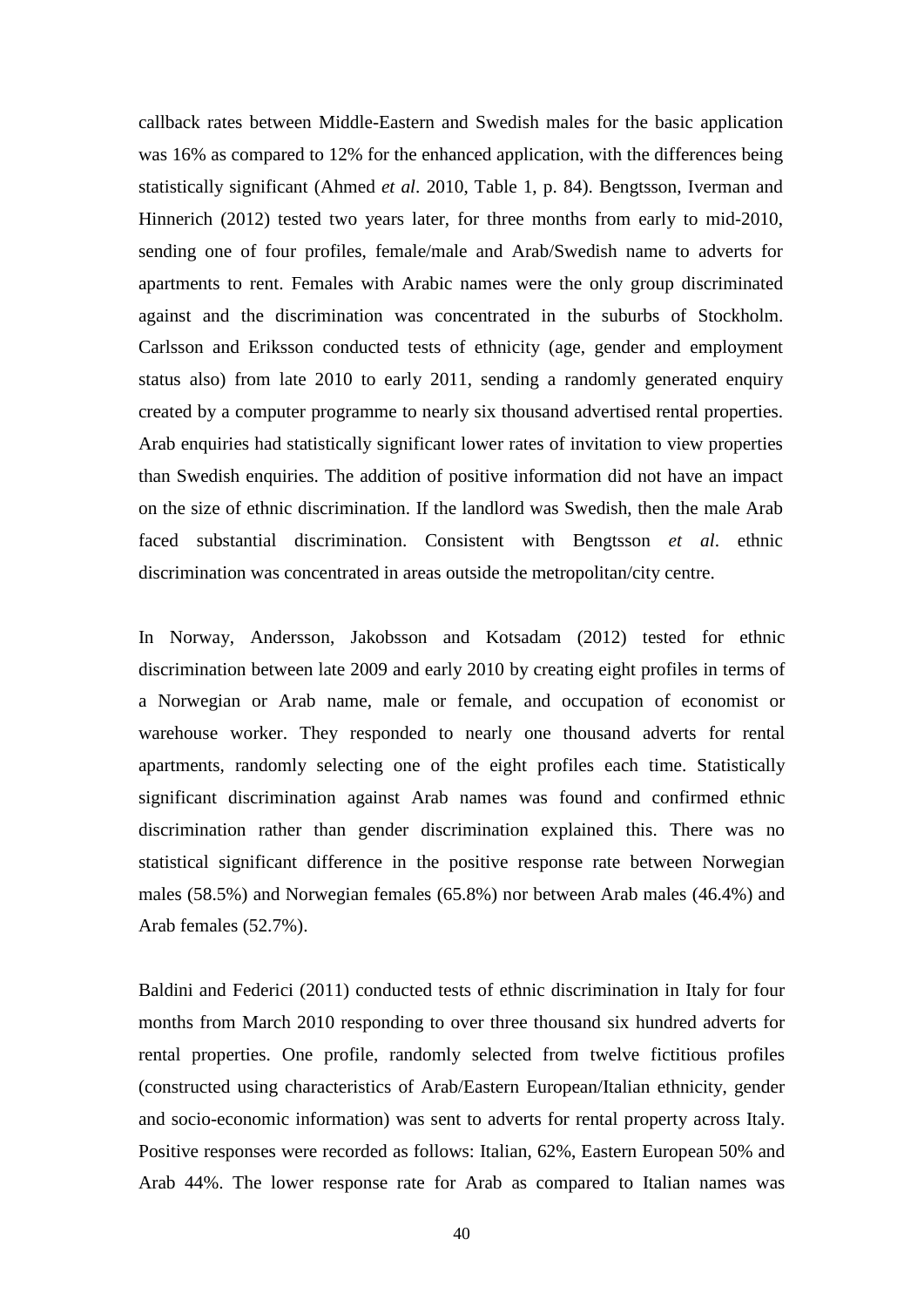statistically significant for the Northern region of Italy with no significant difference in central and southern Italy. The addition of socio-economic information increased the response rate to all.

Four consistent features are identified from all these studies of discrimination on the basis of race/ethnicity in housing. First, persistent discrimination against, and geographic steering of, African-Americans in the USA. Second, prevalent discrimination against Middle Eastern and Moroccan ethnic groups across Europe. Third, positive information on socio-economic circumstances improved but did not eliminate differential treatment of ethnic minorities in access to rental properties. Fourth, discrimination in housing in Sweden tended to be concentrated in the nonmetropolitan areas of cities.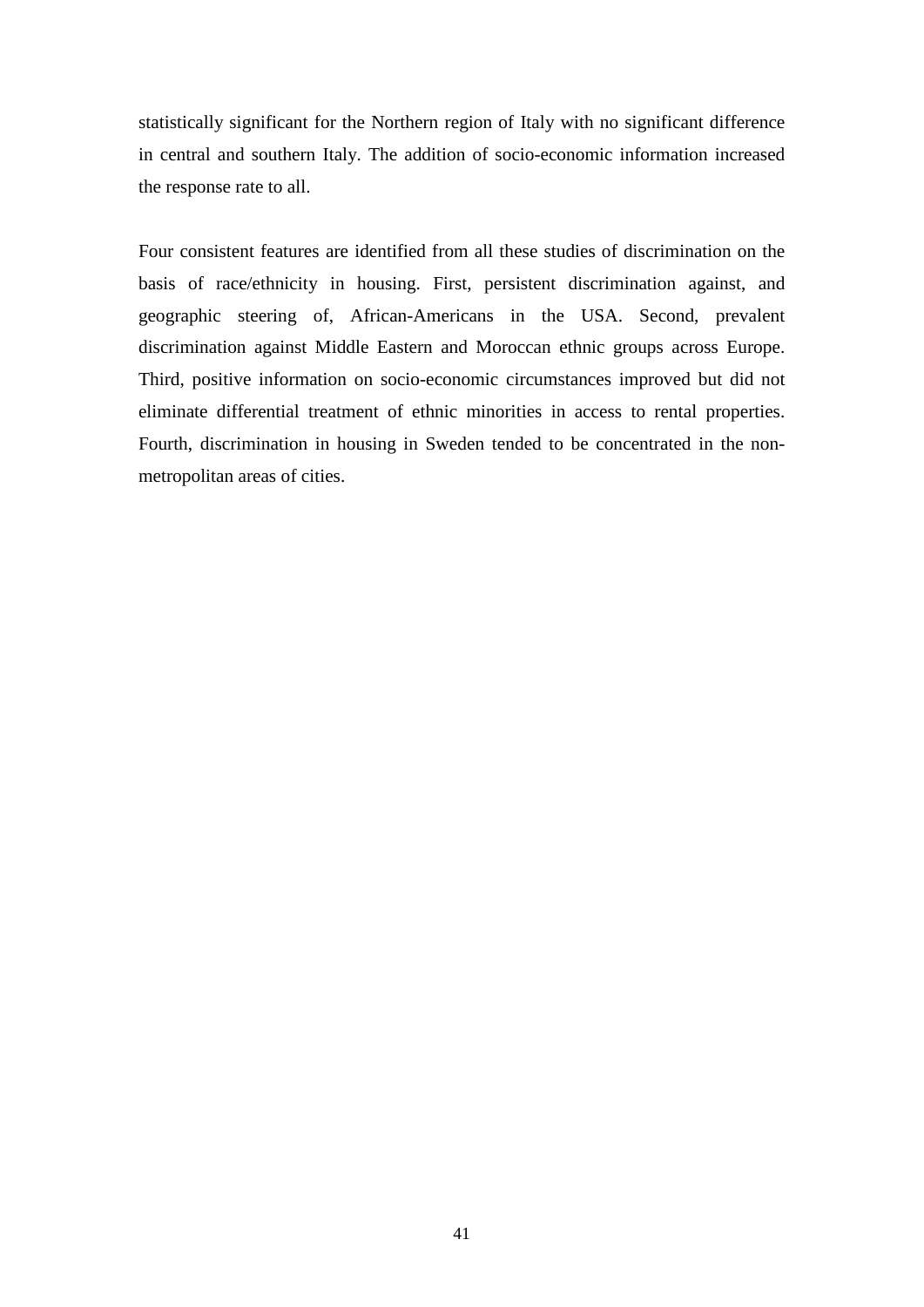| <b>Country and Study</b>                     | <b>Year and</b><br>location of<br>test | <b>Basis of test</b> | Type of profile/information                                | <b>Number of tests</b> | Net Discrimination Rate <sup>1, 2</sup><br>$\frac{0}{0}$ |
|----------------------------------------------|----------------------------------------|----------------------|------------------------------------------------------------|------------------------|----------------------------------------------------------|
| Greece                                       |                                        |                      |                                                            |                        |                                                          |
| Drydakis (2011b)                             | 2006-7                                 | Ethnicity            | Working-class (average rent $\epsilon$ 394.68)             | 1639                   | $25.6^*$                                                 |
| In-person - telephone                        | Athens                                 | Albanian             | Middle-class<br>(average rent $\epsilon$ 472.29)           | 1826                   | $36.6$ **                                                |
|                                              |                                        |                      | (average rent $\text{\textsterling}89.33$ )<br>Upper-class | 1419                   | $46.4***$                                                |
| Spain                                        |                                        |                      |                                                            |                        |                                                          |
| Bosch, Carnero and Farré <sup>3</sup> (2010) | 2009                                   | Moroccan             | Standard native/standard immigrant                         | 532                    | $15.0^{5}$                                               |
| Written                                      | 20 large                               | Immigrants           | $H.Q$ native/ $H.Q$ . immigrant <sup>4</sup>               | 986                    | $12.0^5$                                                 |
|                                              | cities in                              |                      | H.Q. immigrant/standard immigrant                          | 1382                   | $8.0^{5}$                                                |
|                                              | Spain                                  |                      | H.Q. native/standard native                                | 105                    | $7.0^{5}$                                                |
|                                              |                                        |                      | H.Q. native/standard immigrant                             | 986                    | $20.0^{5}$                                               |
|                                              |                                        |                      | H.Q. immigrant/standard native                             | 105                    | $-3.0^{5}$                                               |
| Sweden                                       |                                        |                      |                                                            |                        |                                                          |
| Ahmed and Hammarstedt (2008)                 | 2007                                   | Ethnicity            | Swedish male/ME male                                       | 104                    | $24.8^{6***}$                                            |
| Written                                      | Sweden                                 | Middle-Eastern       | Swedish female/ Swedish male                               | 226                    | $-10.4^{6***}$                                           |
|                                              |                                        |                      | Swedish female/ME male                                     | 92                     | $35.2^{6***}$                                            |
| <b>USA</b>                                   |                                        |                      |                                                            |                        |                                                          |
| Turner, Ross, Galster, and Yinger<br>(2002)  |                                        |                      |                                                            |                        |                                                          |
| In-person                                    | 2000                                   | Race                 |                                                            |                        |                                                          |
| Housing rental                               | 20 cities                              | African-             |                                                            | 1152                   | $7.9^{7*}$                                               |
| Housing sales                                | 16 cities                              | American             |                                                            | 1112                   | $8.3^{7*}$                                               |
| In-person                                    | 2000                                   | Race                 |                                                            |                        |                                                          |
| Housing rental                               | 10 cities                              | Hispanic             |                                                            | 731                    | $15.1^{7*}$                                              |
| Housing sales                                | 10 cities                              |                      |                                                            | 759                    | $4.9^{7}$                                                |

#### **Table 10: Results for Net Discrimination Rates in the Housing Market Studies on Race/Ethnicity Conducted 2000 to 2009**

1. \* significant at the 0.05 level; \*\* significant at the 0.01 level; \*\*\* significant at the 0.001 level.

2. A negative sign means discrimination in favour of the minority

3. Bosch, Carnero and Farre (2010, p. 14) made enquiries using matched standard native/ standard immigrant to 427 flats; matched high quality immigrant/ standard immigrant to 396 flats; matched high quality native /high quality immigrant /standard native to 881 flats; high quality native /high quality immigrant /standard native/ standard immigrant to 105 flats 4. H.Q. refers to high quality

5. Percentage of emails in net terms favouring the standard native (Bosch, Carnero and Farre 2010: footnote b to table 2, 15)

6. Results reported for 'Contact' (Ahmed and Hammarstedt 2008, Table 2 p. 368)

7. Results reported for hierarchical measure are respectively, exhibit 3-5, p. 3-4; exhibit 3-16, p. 3-14; exhibit 3-10, p. 3-9; exhibit 3-22, p. 3-19 (Turner *et al*. 2002)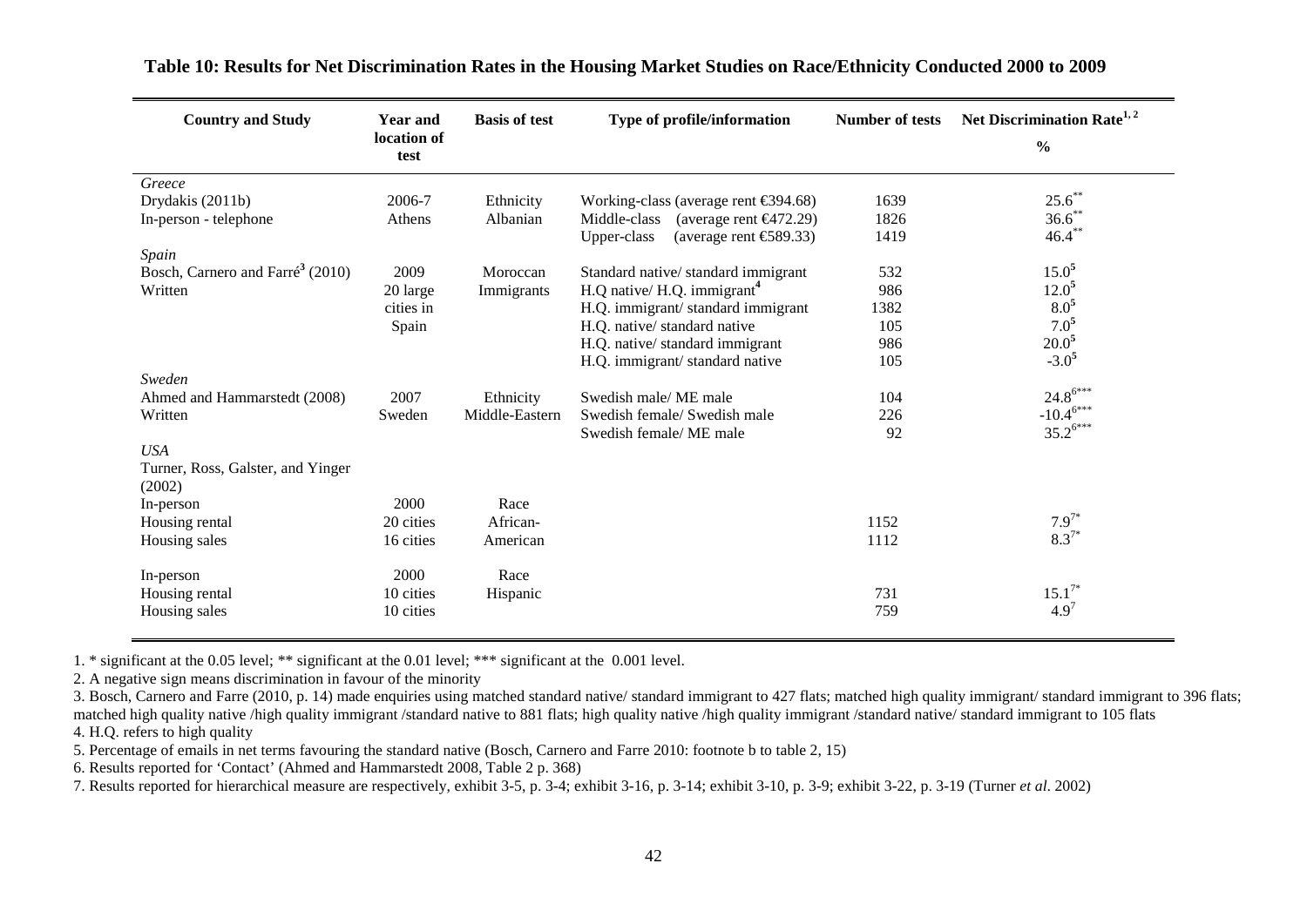| <b>Country and Study</b>                                                              | Year and<br>location of<br>test | <b>Basis of test</b>                      | Type of profile/information                                                                                                                                                                                                               | <b>Number</b><br>of tests | Net Discrimination Rate <sup>1, 2</sup><br>$\frac{6}{9}$                                                     |
|---------------------------------------------------------------------------------------|---------------------------------|-------------------------------------------|-------------------------------------------------------------------------------------------------------------------------------------------------------------------------------------------------------------------------------------------|---------------------------|--------------------------------------------------------------------------------------------------------------|
| <b>USA</b><br>Turner and Ross (2003a)<br>In-person<br>Housing rental<br>Housing sales | 2000-1<br>11 cities             | Race<br>Asian and<br>Pacific<br>Islanders |                                                                                                                                                                                                                                           | 481<br>408                | $4.3^{2*}$<br>$19.6^{2*}$                                                                                    |
| Turner and Ross (2003b)<br>In-person<br>Housing rental<br>Housing sales               | 2002<br>8 cities                | Race<br>Native<br>Americans               |                                                                                                                                                                                                                                           | 297<br>100                | $18.4^{3*}$<br>$5.2^3$                                                                                       |
| Hanson and Hawley (2011)<br>Written                                                   | 2009<br>10 cities               | Race<br>African-<br>American              | All audits<br>High class enquiry<br>Low class enquiry<br>Neighbourhood $<$ 50% white residents<br>Neighbourhood $50\% < 80\%$ white residents<br>Neighbourhood $80\% < 95\%$ white residents<br>Neighbourhood 95% to 100% white residents | 3153<br>790<br>788        | $4.54^{4***}$<br>$1.77^{5}$<br>$5.96^{5***}$<br>$5.81^{6**}$<br>$4.43^{6**}$<br>$7.02^{6***}$<br>$2.58^{6*}$ |

 **Table 10 continued: Results for Net Discrimination Rates in the Housing Market Studies on Race/Ethnicity Conducted 2000 to 2009** 

1. \* significant at the 0.05 level; \*\* significant at the 0.01 level; \*\*\* significant at the 0.001 level.

2. Results reported for hierarchical measure are for rental, exhibit 3-5, p. 3-3; sales exhibit 3-12, p. 3-8 (Turner and Ross 2003a)

3. Results reported for hierarchical measure are for rental, exhibit 4-1, p. 4-2; sales exhibit 3-21, p. 3-31 (Turner and Ross 2003b)

4. Hanson and Hawley (2011), Table 5, p. 105.

5. Hanson and Hawley (2011), Table 6, p. 105.

6. Hanson and Hawley (2011), Table 8, p. 107.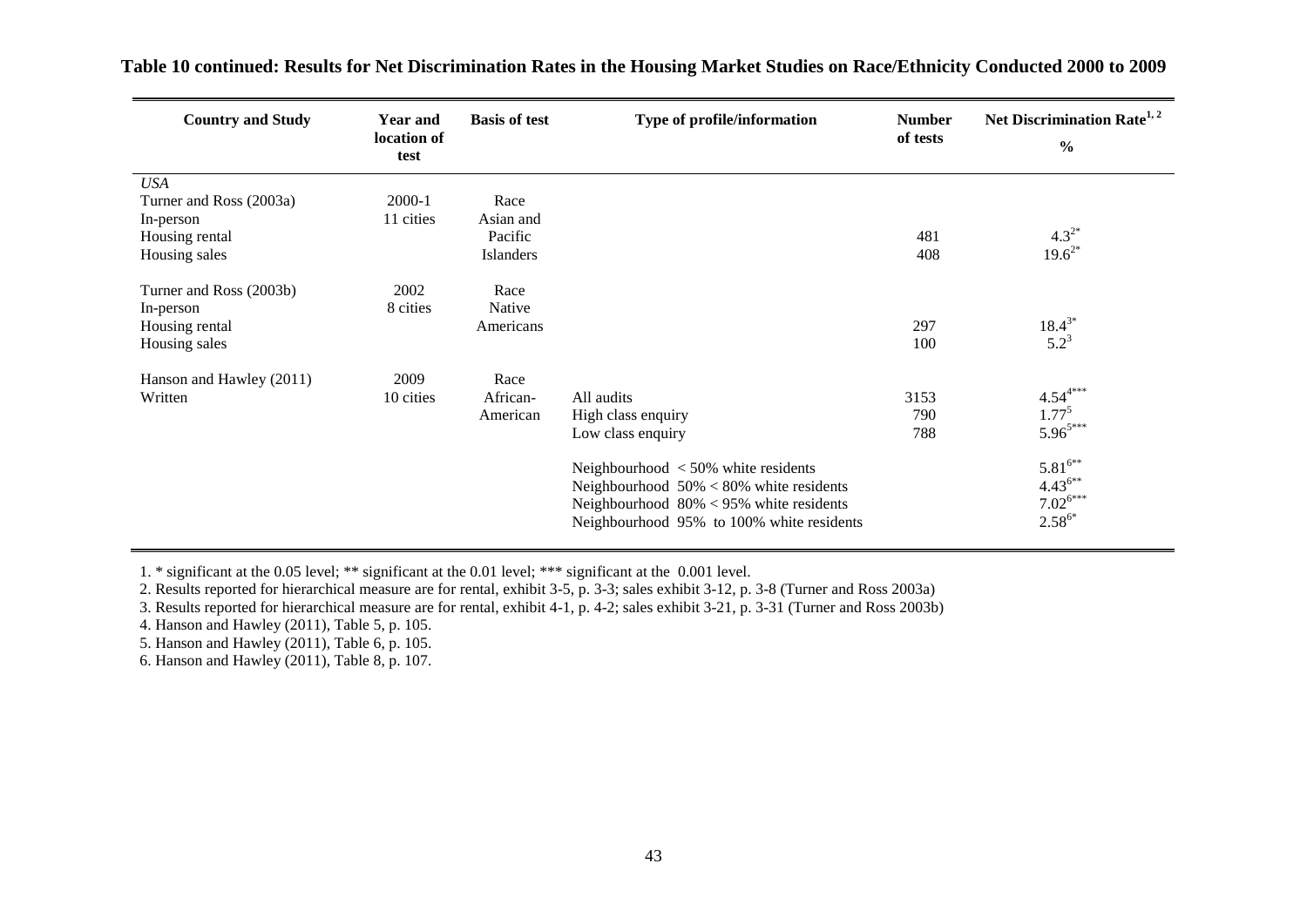#### 3.3 *Sexual Orientation Tests*

A matched-pair of applications were used in all these studies. The results found for net discrimination in the three studies, two in Sweden and one in the USA, are reported in Table 11. The studies in Sweden each sent two matched-pair applications via email consisting of a homosexual male couple/heterosexual couple in the case of Ahmed and Hammarstedt (2009) and lesbian couple/heterosexual couple in the case of Ahmed *et al*. (2008). Homosexual men were discriminated against when they applied to rent a property, a level of net discrimination of 19.9% recorded on the measure 'contact following an enquiry'. In contrast, virtually no difference in treatment between lesbian and heterosexual couples was found. Ahmed, Andersson and Hammarstedt (2008) concluded that this was consistent with previous experiments they had conducted that recorded preferences for females to rent property.

#### 3.4 *Disability Tests*

The Urban Institute in the US conducted in-person, matched pair tests on access to housing for the disabled in 2003, where the disability was either being deaf or in a wheelchair (Turner, Herbig, Kaye, Fenderson and Levy 2005). Approximately one hundred audits in the Chicago area were conducted for each type of disability and the results for the summary measure of consistent adverse treatment are reported in Table 11. In comparison to the African-American race tests conducted in 2000, levels of net discrimination on the basis of disability were at least three times higher [26.7% (deaf) and 30.3% (wheelchair)].

#### 3.5 *Other Dimensions of Differential Treatment*

The Boston Fair Housing tests of race/ethnicity (2004-5) recorded differential treatment against African-Americans and Latinos in 47% of tests, such as differences in access to properties and agents, mortgage required and encouragement and scrutiny (Fair Housing Center of Greater Boston 2005). In an audit of African-Americans access to housing in New Orleans conducted in 2006-2007, differential treatment of the African-American was recorded in 57.5% of the forty tests (Greater New Orleans Fair Housing Action Center 2005). The tests conducted in Seattle in 2011 recorded inconsistencies favouring whites in 69% of tests such as quoting higher rents to African-Americans, withholding information and more intense scrutiny of African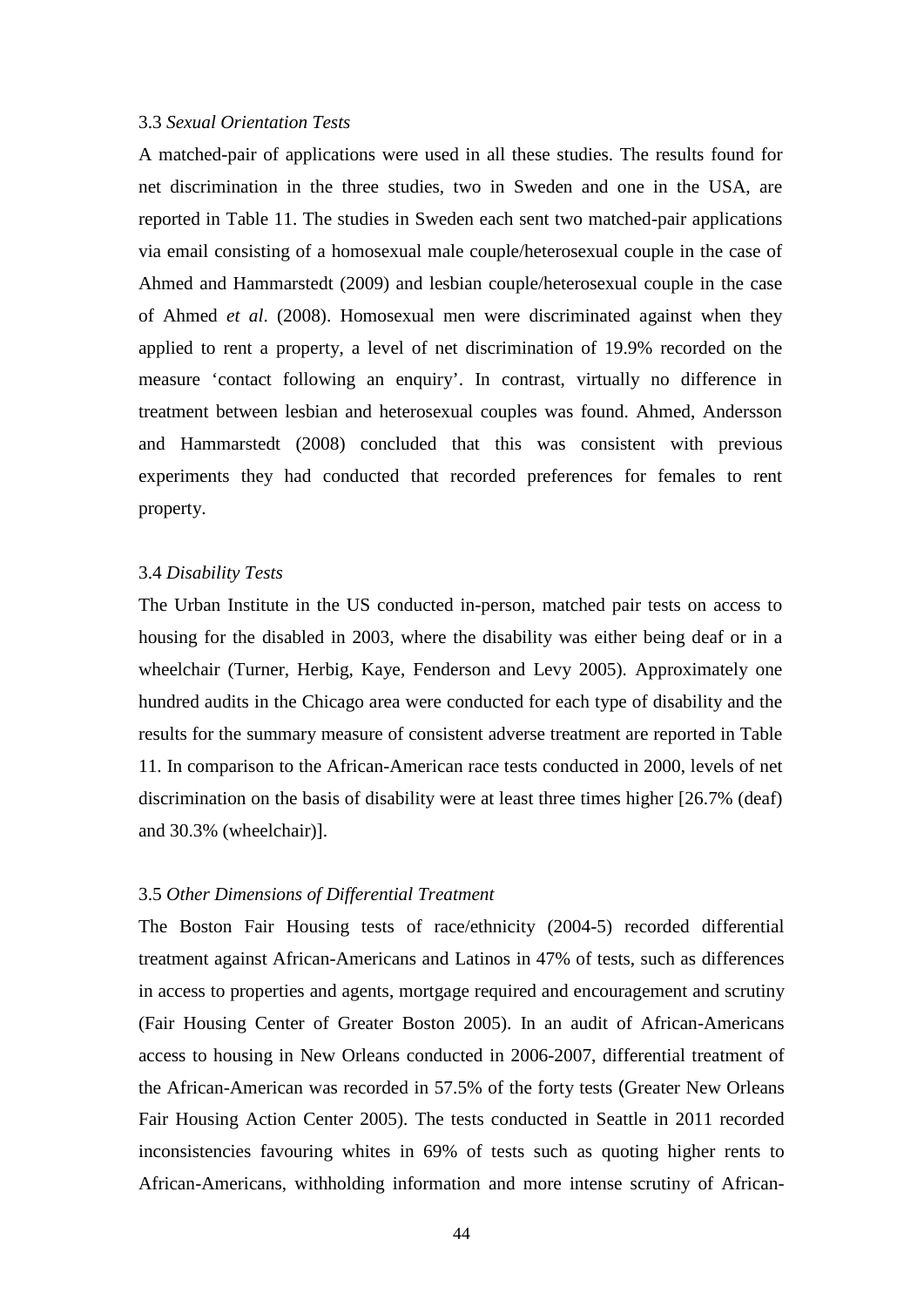Americans (Seattle Office for Civil Rights 2011). The Vermont Fair Housing matched-pair audits (2003-4) of discrimination in housing against immigrants from Islamic and non-Islamic backgrounds, recorded differential treatment against both groups of the type outlined above (CVOEO Fair Housing Project 2004, pp. 5-6). In the audits for discrimination on the basis of sexual orientation conducted by the Michigan Fair Housing Centers in 2006, differential treatment of the same-sex couple, who were better qualified than the heterosexual couple, was reported in 27% of tests. (Fair Housing Center of Southeastern Michigan 2007). The Seattle Office for Civil Rights (2011) investigating differential treatment on the basis of disability (in a wheelchair or having a service animal) found differential treatment in 36% of audits, consisting of refusal to accommodate an animal, withholding information on properties and failure to provide parking dedicated to the disabled.

#### 3.6 *Dishonest Concealment of Rejection*

Dishonest concealment of rejection, similar to that found in the labor markets tests, has been recorded in the housing market tests. Tests by the Urban Institute in 2000 and 2005 report instances of the minority tester being told that applications for renting were not being taken, only for the majority tester to be told, when enquiring hours later, that applications for renting were being accepted (Turner *et al*., 2005, pp. 35- 38). Other examples were: the minority tester's enquiry not receiving a response/not asked for further information, hanging up the phone in the case of the disability tests, while the later contact from the majority tester was responded to and a viewing arranged; minority applicants being told the property had been rented, but when the majority applicant enquired subsequently, they were told the property was available.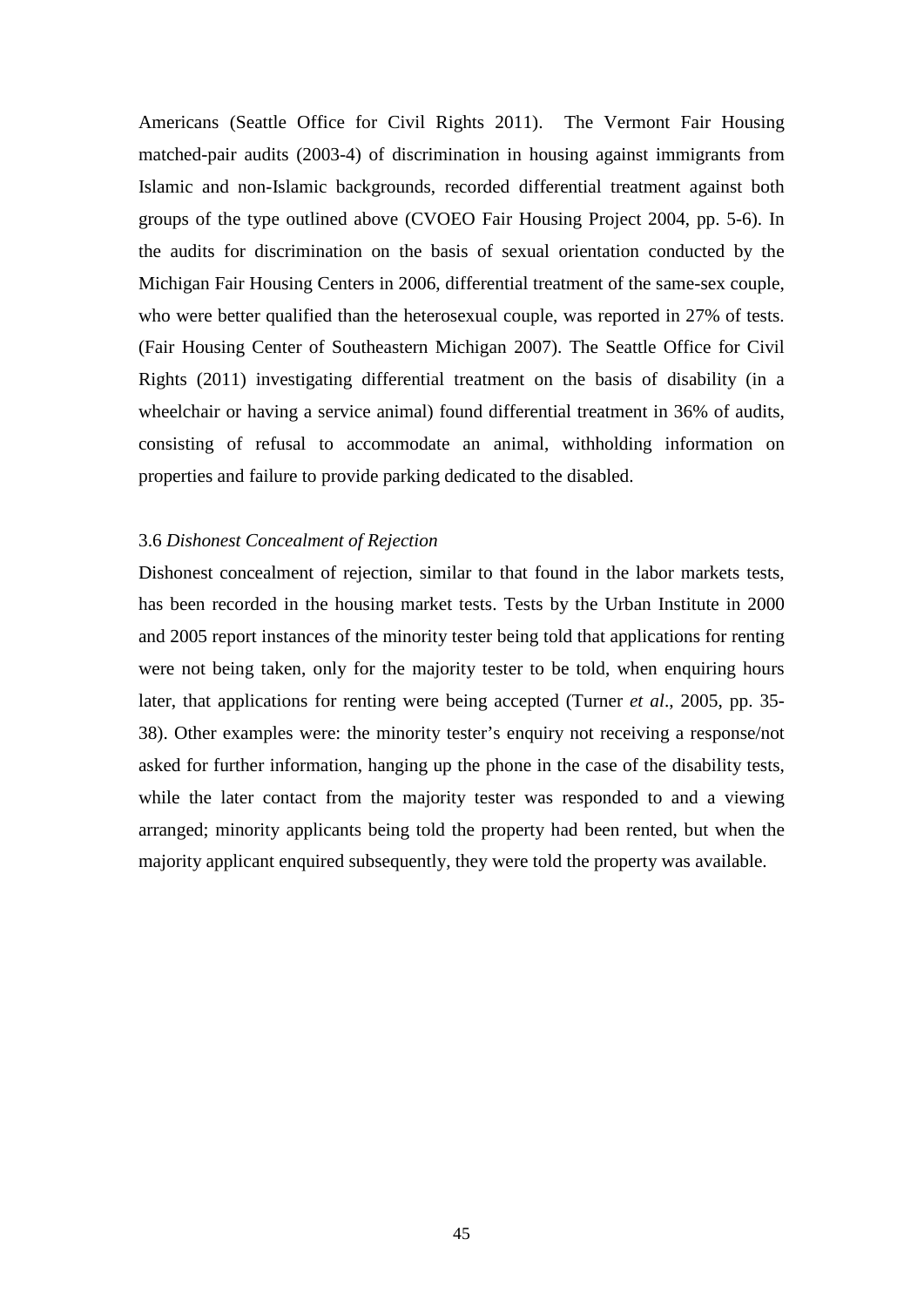| <b>Country and Study</b>                                                                           | <b>Year and</b><br>location of<br>test | <b>Basis of test</b>  | Type of profile/information           | <b>Number of tests</b> | Net Discrimination Rate <sup>1</sup><br>$\frac{0}{0}$ |
|----------------------------------------------------------------------------------------------------|----------------------------------------|-----------------------|---------------------------------------|------------------------|-------------------------------------------------------|
| Sweden<br>Ahmed and Hammarstedt (2009)<br>Written                                                  | 2007<br>Sweden                         | Sexual<br>orientation | Homosexual male/<br>Heterosexual male | 408                    | $19.9^{2**}$                                          |
| Ahmed, Andersson and Hammarstedt<br>(2008)<br>Written                                              | 2007<br>Sweden                         | Sexual<br>orientation | Lesbian/Heterosexual female           | 423                    | $0.0^{3}$                                             |
| <b>USA</b><br>Turner, Herbig, Kaye, Fenderson, and<br>Levy $(2005)$<br>In-person<br>Housing rental | 2004<br>Chicago                        | Disability            | Deaf<br>Wheelchair                    | 101<br>99              | $26.7^{4*}$<br>$30.3^{4*}$                            |

 **Table 11: Results for Net Discrimination Rates in the Housing Market Studies on Sexual Orientation and Disability Conducted 2004 to 2007** 

1. \* significant at the 0.05 level; \*\* significant at the 0.01 level; \*\*\* significant at the 0.001 level.

2. Results reported for 'Callback' (Ahmed and Hammarstedt 2009, Table 2, p. 593)

3. Results reported for 'Contact' (Ahmed, Andersson and Hammarstedt 2008, Table 2 p. 237)

4. Results reported are for the summary measure of consistent adverse treatment (Turner, Herbig, Kaye, Fenderson, and Levy, 2005, Table 4-5, p. 41 and Table 5-6, p. 51)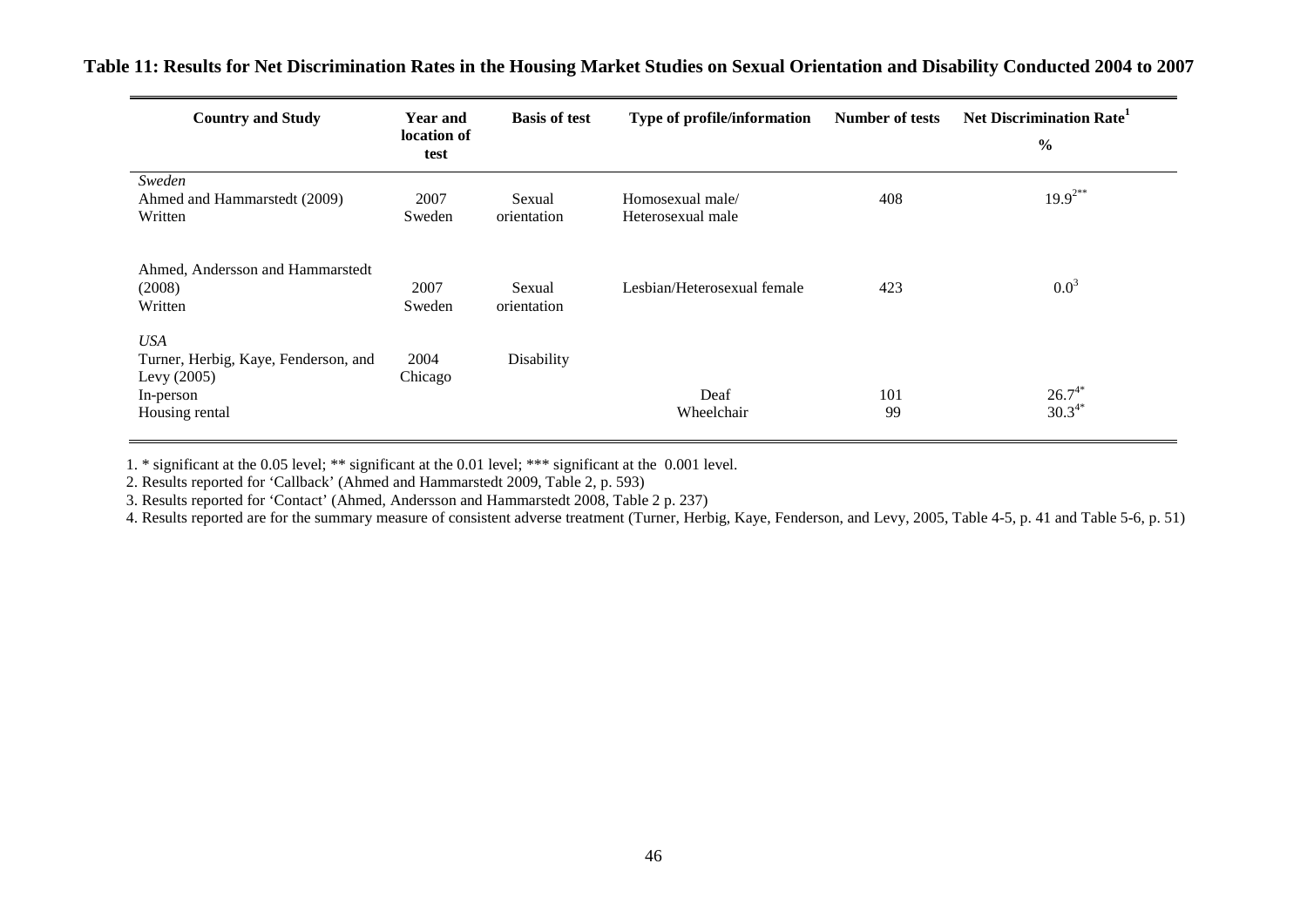#### **4. Field experiments of the product market**

There have been far fewer studies of discriminatory treatment in product markets since 2000 and the vast majority of these have been conducted in the USA. Seven studies in the USA focused on investigating differential treatment on the basis of race (five, one of which tested multiple bases for discrimination), disability (one) and sexual orientation (one). One study was conducted in Israel which investigated differential treatment based on ethnicity. The in-person approach was used and in most studies the testers were real buyers who made enquiries to purchase products, but recent studies have created fictious sellers or buyers to transact on online websites. In the main, the focus of these tests was the price outcomes for the different groups in the experiment. Prices are recorded at various stages of the transaction process and any differences in price outcomes are tested for statistical significance. Each experiment is carefully designed to test hypotheses as to why different price outcomes may arise between different groups, particularly whether the behaviour of transactors is driven by cost/profit considerations or by distaste when interacting with specific groups. Gneezy and List have been at the forefront in developing such tests that can reflect on the causes of discriminatory behaviour, thereby distinguishing taste-based from statistical discrimination.

List (2004) conducted tests on trading in the sportscard market in the USA from June 2002 to July 2003. Dealers and buyers at sportscard meets were recruited for the tests and voluntarily participated in recording the offers, initial to final, made in transactions. Specific instructions were given to participants on how to conduct enquiries and bargain in transactions, using training to control for bargaining method, mannerisms and technique. Price offers and other aspects of the transactions were recorded immediately after the bargaining concluded. List found that women, older people and minorities, paid more for sports cards than did young white men. Black buyers, for example, recorded final price offers that were 4.2 percent higher than those achieved by young white buyers, with these differences being statistically significant.

Gneezy and List (2004) conducted tests on the basis of disability in 2003. They sent matched pairs of male testers, one disabled (in a wheelchair), one able-bodied, to auto repair shops in Chicago to obtain quotes for car repair. Car make and model were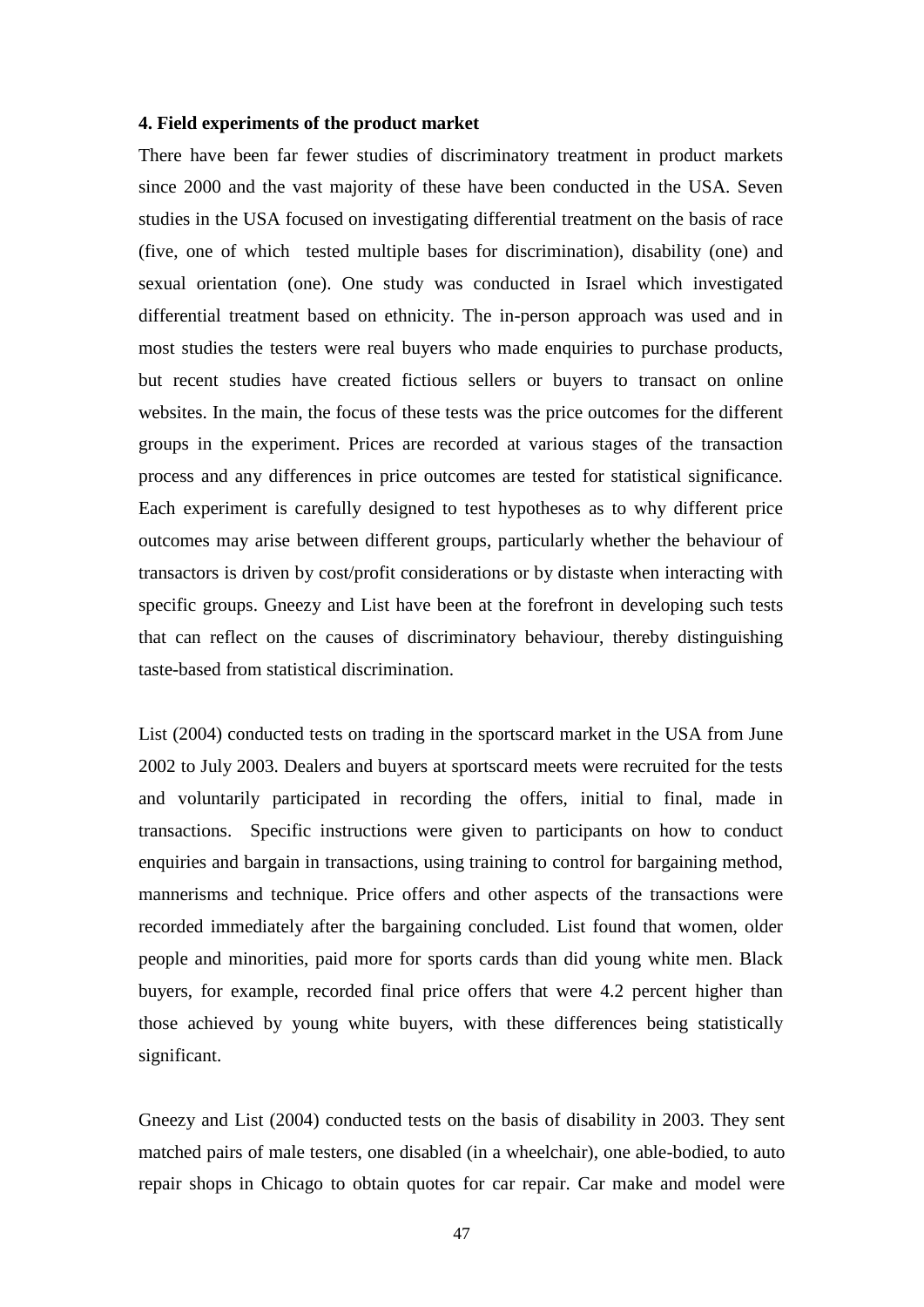equivalent and repair was controlled to body work. No bargaining was allowed with testers simply asking for quotes to repair a car. The difference in average price quoted to the disabled tester of \$1425 compared to \$1212 to the able-bodied tester was statistically significant. Gneezy, List and Price (2012) report two further studies of discrimination by sending matched testers to purchase new cars, one testing for race, the other for sexual orientation. In the race tests, statistically significant higher intial and final prices were made to minority testers as compared to white testers for highend cars but no difference was found for low-end cars. In the sexual orientation tests, the outcome was found to be dependent on the race of the salesperson: statistically significant higher initial and final offers to testers characterised as homosexual were made when the car dealer was from a minority group.

In an audit of nightclubs and bars in New Orleans in 2005, African-American and White testers, matched in appearance, age, height and trained in demeanour, were sent to ask for the same drinks (Greater New Orleans Fair Housing Action Center 2005). The white team was followed ten minutes later by the African-American team. In forty percent of the forty tests, statistically significant differential treatment was recorded: African-American testers were charged higher prices for drinks in a range of 17.7% to 24% more, while dress and entry conditions were enforced although they were lax for white testers.

In an experiment conducted for one year from March 2009 selling iPods on an online advertising site, Doleac and Stein (2013) signalled the race of the seller by the skintone of the seller's hand holding the iPod. They found that iPods offered for sale by black sellers received 13% fewer responses and 17% fewer offers than those made to white sellers.

Nunley, Owens and Howard (2011) investigated racial discrimination for most of 2009 by setting-up auctions (in total two hundred and eighty-eight) on eBay with matched pairs of sellers selling the identical product, using names to signal whether the seller was Black or White. They found products targeted to white buyers received higher prices when sold by a white seller than a black seller and for products targeted to black buyers received higher prices when sold by a black seller than a white seller. This bias in favour of same-race seller was mainly due to the lack on the part of the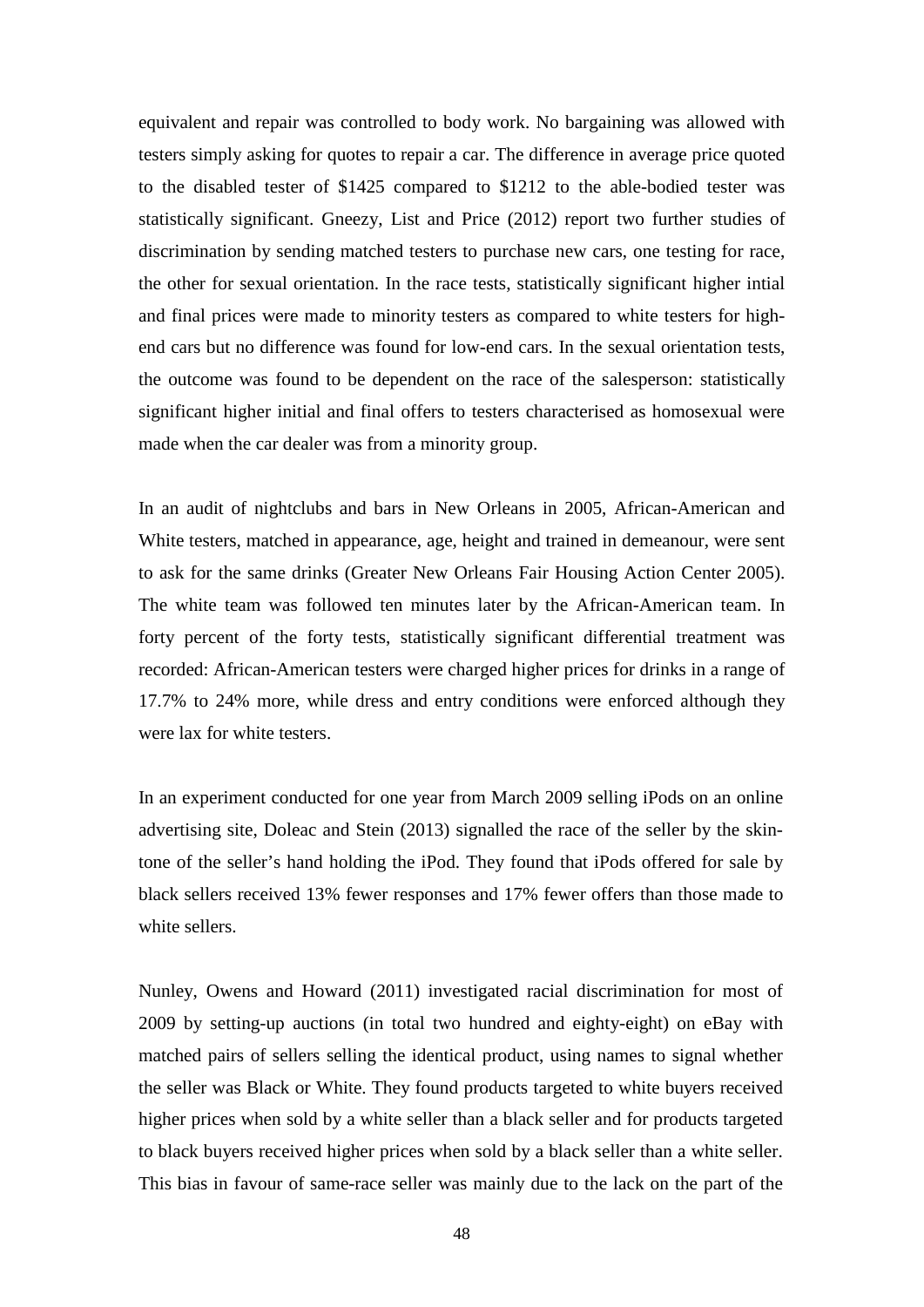seller of a credibile reputation. Once buyer feedback reached a certain score and the credibility of the seller was established no statistically significant price differences remained.

In Israel, Zussman (2013) tested for ethnic discrimination in an online market for used cars by sending enquiries from fictitious buyers signalling ethnicity by a distinct first name. The experiment was conducted from August 2009 to June 2010 and responded to eight thousand advertisements. The Jewish buyer received a 22% higher response rate than the Arab buyer. Arab buyers offering to buy at the stated price received the same response rate as Jewish buyers offering to buy at a 5-10% discount (Zussman 2013, p. F447).

#### **5. Neumark test for the impact of unobservable characteristics of an applicant**

One of the more notable observations from our survey of the sixty-seven studies of discrimination in different markets and seventeen countries is the very small number of tests where no net discrimination was found. The question has been raised, however, of whether the existence of unobservable characteristics (to the researchers) has possibly contributed to an overestimation of discrimination in the results. It has been argued that factors not controlled for but influencing a worker's productivity or an individual's ability to pay (for rent or products) may explain why the minority applicant would be a less desirable candidate. Assume productivity is normally distributed around the mean for the group and each applicant has the same average productivity arising from both the observed characteristic and the unobserved characteristic, but the variation from the average for the unobserved characteristic is much greater for the minority applicant. In this case, if a high standard/quality is set on the experimenter's constructed CVs to increase the chance of a positive response from an employer, a greater risk will be associated with choosing the minority applicant as an individual with a much lower productivity could be chosen. A bias is introduced into the testing favouring the majority applicant and thus an overestimation of discrimination against the minority may arise. If, on the other hand, a low standard/quality is set on the experimenter's constructed CVs to avoid any over qualification for the jobs being applied to, a lower risk is associated with choosing the minority applicant as an individual with a higher productivity could be chosen. A bias is then introduced into the testing, favouring the minority applicant and an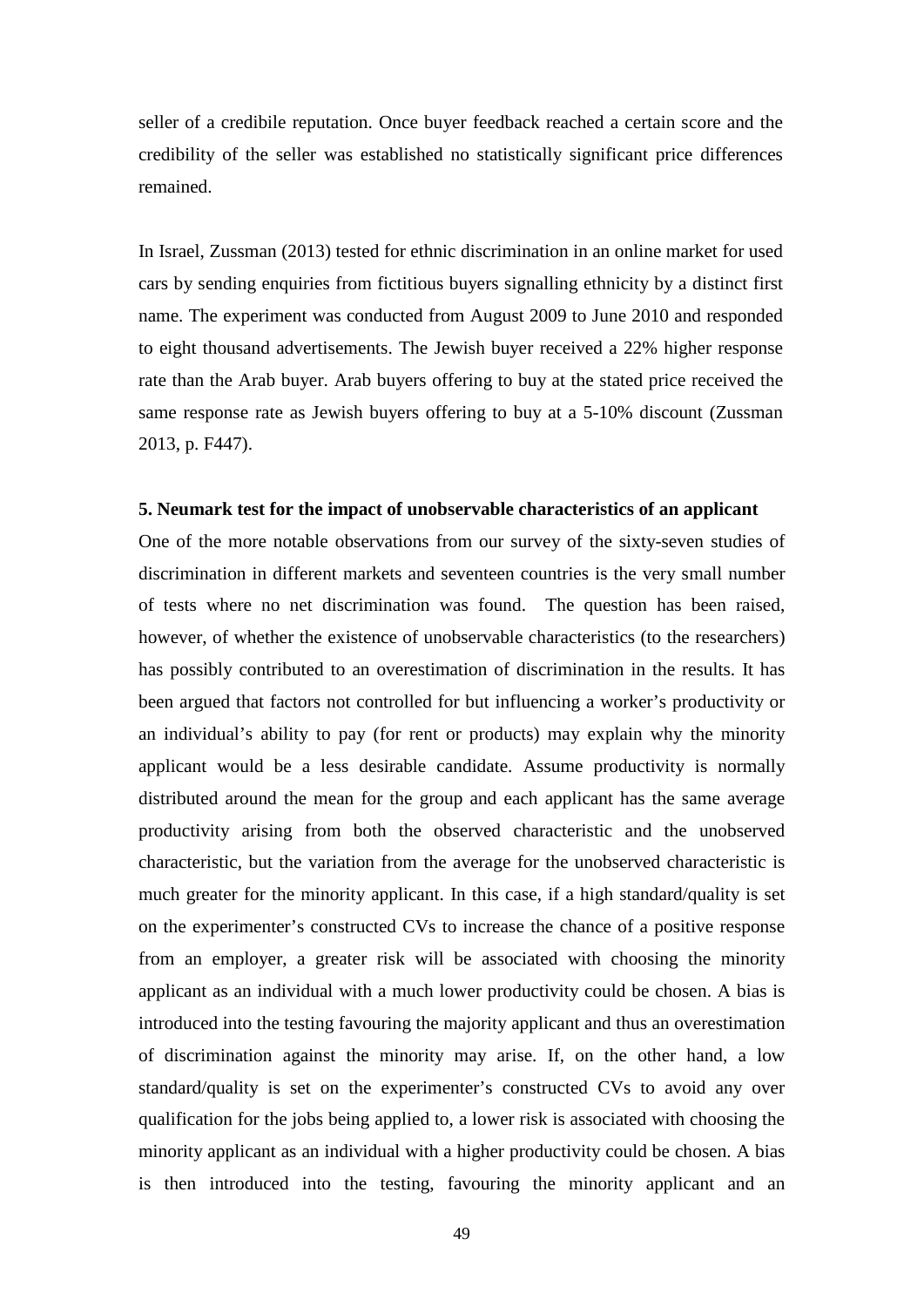underestimation of discrimination against the minority may occur. Total discrimination which has been measured by the experiment could be due to statistical discrimination and/or distaste. The statistical discrimination could be due in part to differences in the average productivity of the unobservable characteristics between majority and minority applicants and in part to an artifice of the experiment through the difference in variance of the unobservable characteristics between majority and minority applicants.

Neumark (2012) provides a technique for statistical analysis to account for the impact of unobservable characteristics on the responses gathered in field experiments, although details of that mathematically complex procedure are not reproduced here. It is possible to use this technique if the experimental study explores the impact of different productivity charactersitics by, for example, creating applicants who have different levels of qualifications. This information allows the effect of the difference in variance between the groups' unobserved characteristics on the responses to be isolated. The method developed by Neumark calculates the impact of being a member of a group on the probability of an interview for a job, keeping the variance of productivity constant and the impact of being a member of a group and allowing the variance of productivity from the unobservable characteristic. Isolating the impact of the variance of productivity arising from unobservable characteristics can assess whether the total discrimination recorded in the experiment has been compromised.

Neumark applied this technique to reexamine the results from Bertrand and Mullainathan (2004), a study which did control for variation in information on qualifications of applicants, thus enabling the impact of the unobservable characteristic to be measured. Neumark found that Bertrand and Mullainathan did not underestimate or overestimate the level of net discrimination in their tests on racial discrimination in the USA. Carlsson, Fumarco and Rooth (2013) then applied Neumark's technique to their own written tests on ethnicity/race and gender which had been conducted in 2007 and 2005 respectively. They found no bias in the estimation of ethnic discrimination. They suggest, however, that variance of unobservables may differ between high skill and low skill jobs and may affect the results found for discrimination. Their reexamination of the gender discrimination tests found it overestimated discrimination against males (Carlsson, Fumarco and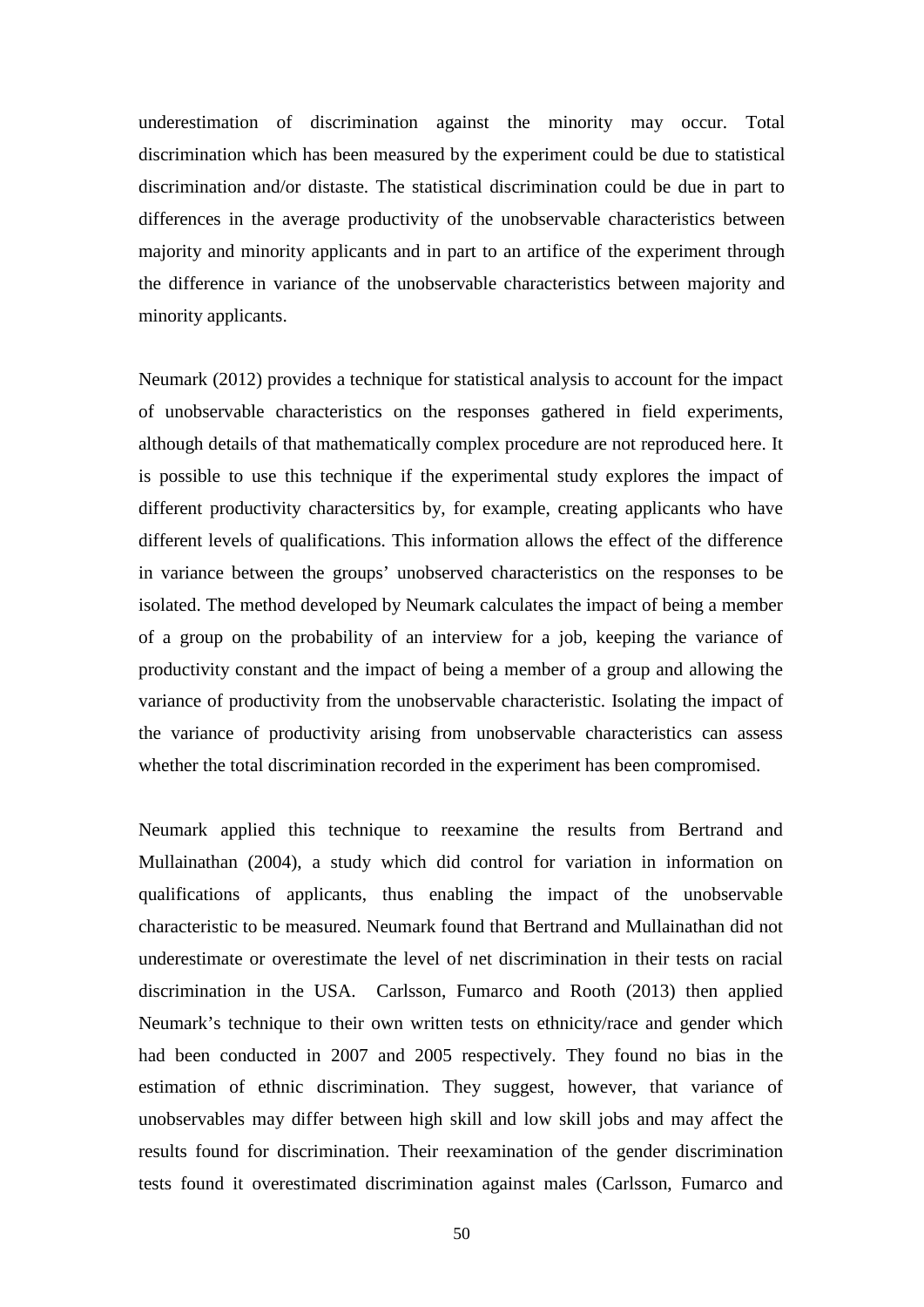Rooth 2013, p. 22-23). They surmised that this overestimation arose because lowquality applications had been used in the correspondence test and so biased the responses in favour of the group with higher variance of unobservables, that is, females. The application of Neumark's technique by Baert *et al*. (2013, p. 19) to their responses in Belgium found that discrimination was, if anything, underestimated and certainly not overestimated. Baert also confirmed her own results were not compromised (Baert 2013, footnote 13, p. 18). Future studies, designed to provide further information on applicants (such as Ahmed *et al*.; Bertrand and Mullainathan; Bosch *et al*.) enabling the application of Neumark's technique, should provide additional insight on the impact of characteristics other than the basis of discrimination being tested.

At the same time, the diversity of the studies surveyed here raises the question of what possible unobservable characteristics could explain the persistence of lower variance in productivity for the majority applicant over minority applicant. Such characteristics would have to apply over different bases (for example, female, African-American, Albanian, Chinese, Moroccan, Turkish, obese, older, disabled, homosexual, etc.), across different markets (labour, housing, and product) and over time. The identification of perceived attitudes may allude to what unobservable characteristics could be affecting decision-making. For example, is it that minority applicants present as more tentative or reticent and therefore are considered less suitable for senior leadership positions; could they be less sociable or adaptable and therefore thought less suitable for working in teams such as call centre positions; could they be thought more likely to have family/financial/other socio-economic problems which influence their concentration at work? These attitudes influencing unobservable characteristics raise the possibility that some of them may be explained by discriminatory attitudes (see for example Wozniak's 2012 analysis of hiring in firms testing for use of illegal drugs). If there is no or little evidence to support actual differences in the variance of unobservable characteristics from the same mean for applicant groups, then use of these unobservable characteristics as a difference in productivity between the groups is in itself further evidence of discrimination in treatment.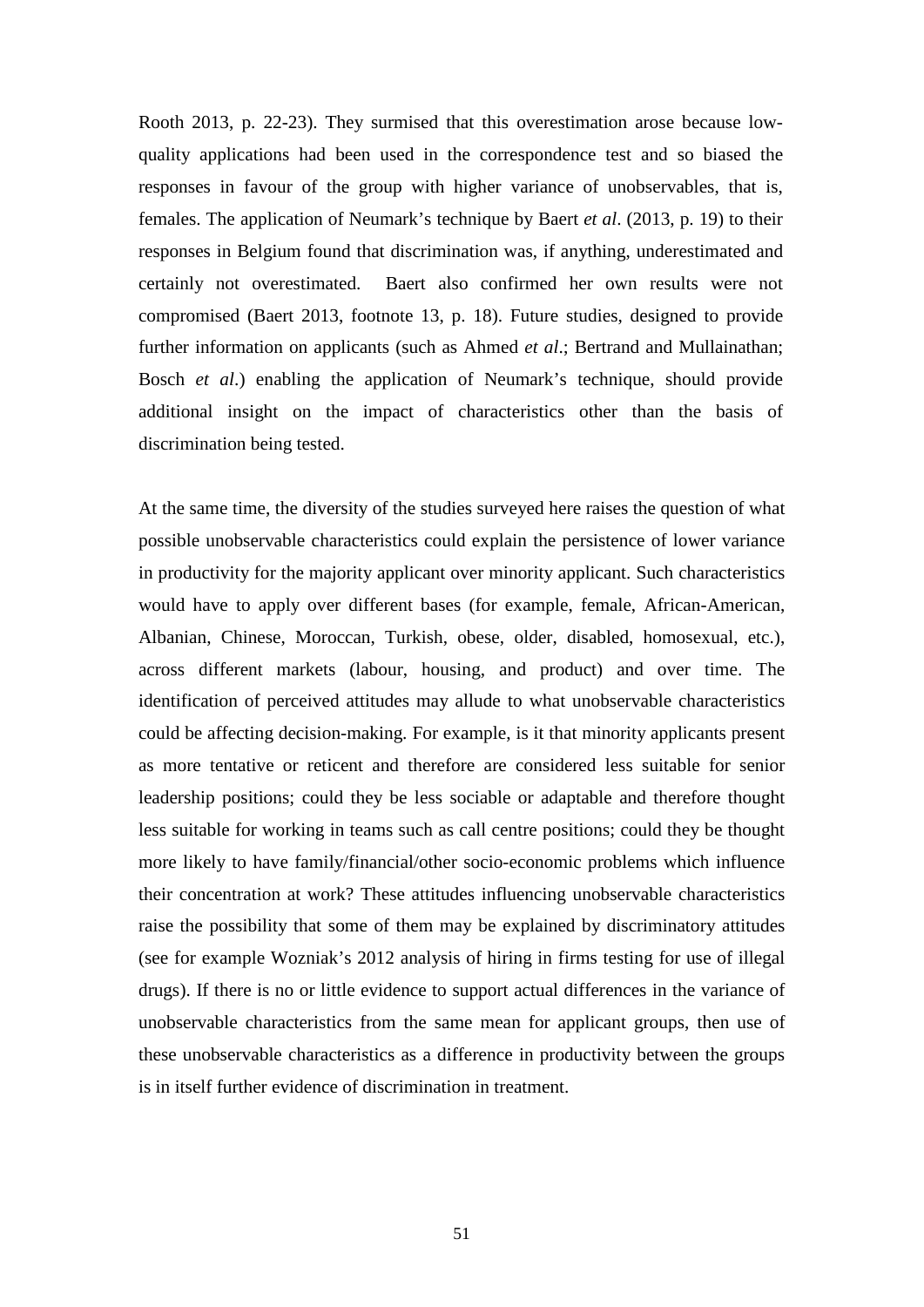#### **6. Theory: Taste-based or statistical discrimination?**

Guryan and Charles (2013) provide a comprehensive discussion of how correspondence and audit studies can be at the forefront of providing insight into the underlying behaviour explaining discrimination. In discussing the recent product market tests, they make cogent suggestions for developing the field experiments to gather such information. Many of the recent experimental studies discussed in this survey analysed their results to explore whether a convincing explanation was provided by taste-based (animus) or statistical discrimination. The findings from labour market studies will be considered first, then those of the housing market and the product market.

Bertand and Mullainathan felt both statistical and taste-based theories struggled to provide a plausible explanation for their findings of discrimination against African-Americans. Neither theory could adequately explain their finding of no significant difference in discrimination against African-Americans across occupations and industries. Other aspects of statistical discrimination were also hard to accept given that the same résumé characteristics were used for both groups tested (Bertrand and Mullainathan 2004, pp. 1010-1011). Carlsson and Rooth (2011) reexamined their findings on ethnic discrimination in Sweden using a large publicly available attitude survey, specifically using the question on immigrants and whether they are thought valuable or not. Investigating regional variation in responses to Swedish and Middle-Eastern names from their field experiment, with regional variation in attitudes to immigrants suggested that taste-based discrimination could well be a factor that explained employer responses. Maurer-Fazio suggested that her finding of similar treatment for ethnic minorities in China when labour markets were tight provided support for taste-based discrimination, as employers faced with a shortage of labour had less ability to indulge their preferences (Maurer-Fazio 2012, p. 11). Petit concluded from her study in France that statistical discrimination explained the findings of discrimination against young, single females with no children, in high-skill jobs in the financial sector, as the likely explanation was the potential costs involved in hiring young women. The banking sector in France faced legal obligations regarding paid maternity leave and the fertility rates in France at the time of the tests meant there was a general presumption that young females were likely to have children (Petit 2007, footnote 1, p. 374). Albert *et al*. (2011, p. 369-370) also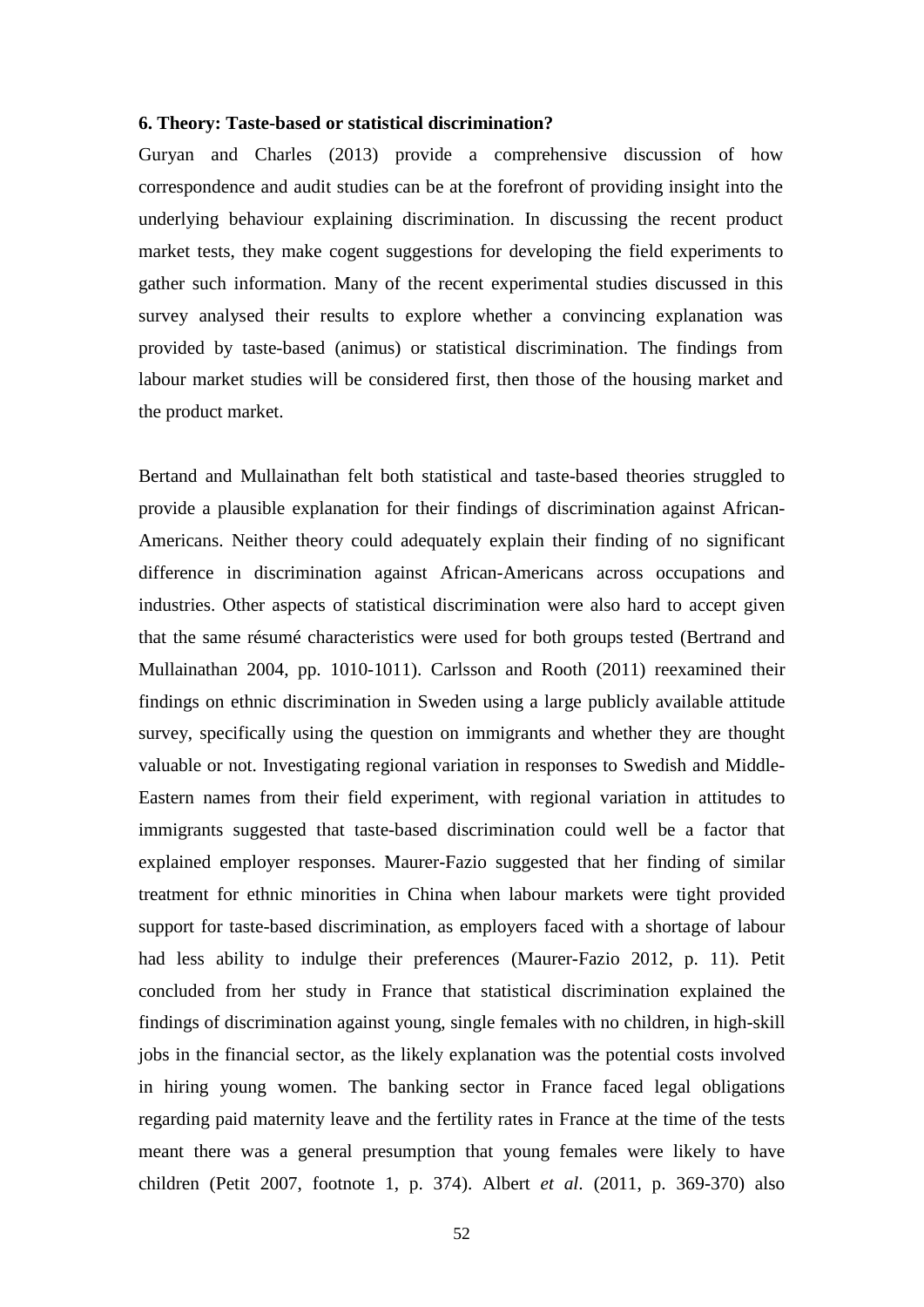interpreted their findings on age discrimination in Spain as providing support for statistical discrimination, although the reasons they give for why an employer would avoid hiring older workers are based on assertions regarding those workers' capabilities. This does not provide strong support for evidence of productivity differences as such attitudes could also be considered prejudical or taste-based. Lahey did not find compelling evidence to support statistical discrimination in her age tests as the vast majority of variables used to confront age stereotypes, which one could argue would have a negative effect on productivity and costs, were not statistically significant. On the other hand she did not present compelling evidence against tastebased discrimination as the variables used to capture employer, employee and customer distatse were too broad and, as such, not entirely convincing. Riach and Rich concluded from their studies of age and gender discrimination that there were strong implications that decisions were based on distaste. Their age tests had ensured the creation of realistic older workers with greater experience than the younger worker and they hypothesised that this would bias employer preferences to the older workers, which occurred in only one of the three occupations they tested. In the case of their gender tests this was because the discriminatory outcomes for men who applied to female-dominated jobs was suggestive of strong gender stereotyping. Drydakis and Tilcsik in their studies of sexual orientation discrimination and Rooth in his study of obesity discrimination surmised that prejudical attitudes were a more plausible explanation for their results, particularly demonstrated in the pattern of discrimination against men in customer service jobs from Rooth's obesity tests.

The housing market tests conducted in Italy, Norway, Spain and Sweden (by Ahmed and Hammarstedt) found that the provision of enhanced information reduced, but did not remove**,** discrimination against the ethnic minority. The reduction in the level of discrimination suggests that some proportion of differential treatment may be explained by statistical discrimination. For example, Ahmed and Hammarstedt surmised that landlords used an applicant's characteristics as a signal of ability to pay rent and that Middle-Eastern applicants with lower employment rates may be perceived to have lower ability to pay (Ahmed and Hammarstedt 2008, p. 371). However in their study, the reduction in differential treatment from enhanced information on applicants was less than fifty percent, leaving the majority of differential treatment unexplained. This suggested the presence of taste-based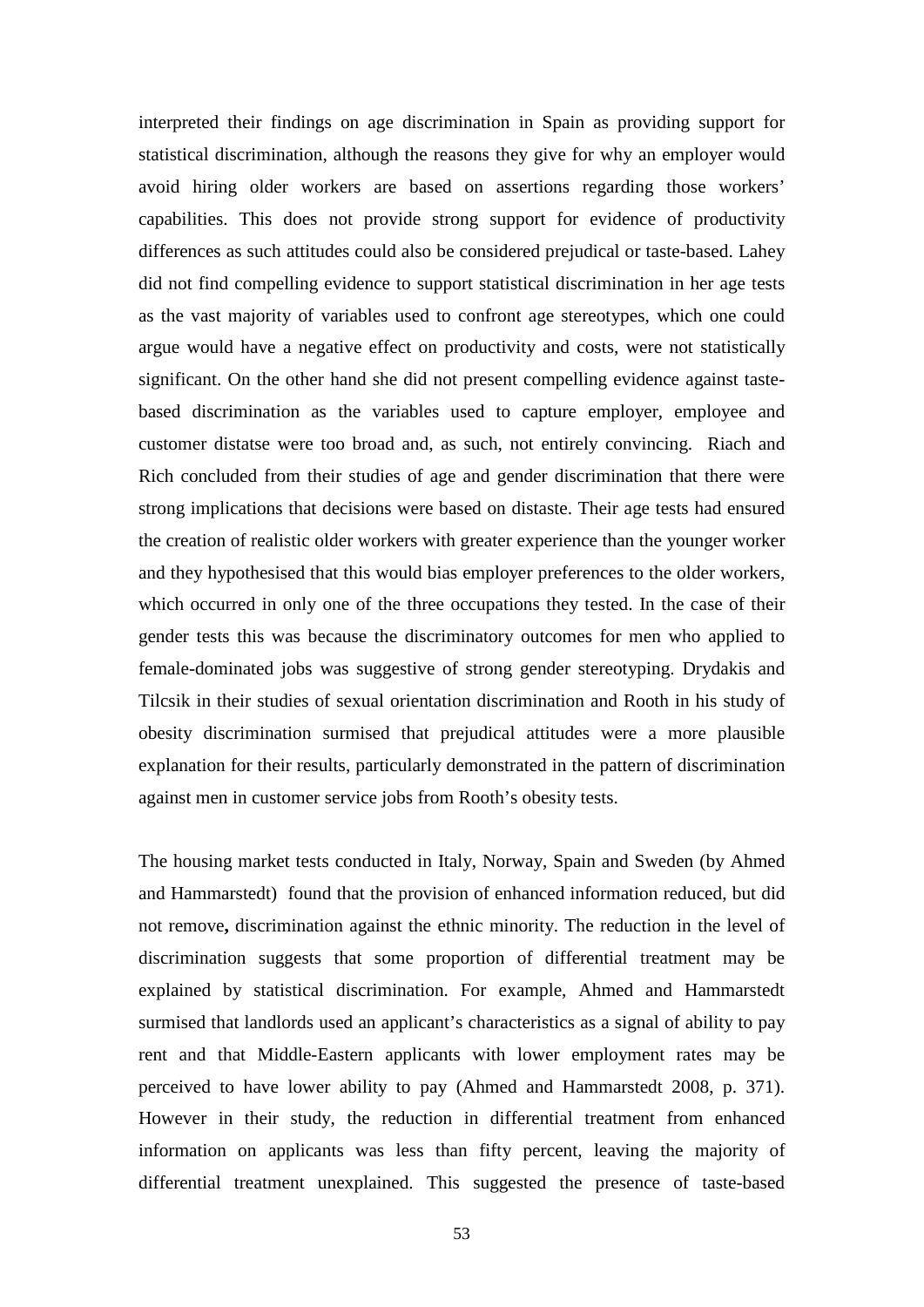discrimination, that is, an animosity towards Moroccans. This was the case for the ethnic minority in the other studies in Italy, Norway and Spain. The US study by Ewens *et al*. concluded that statistical discrimination explained the pattern of responses to the different information they provided. Testing their responses for various hypotheses conformed more with predictions from statistical than taste-based discrimination. This was particularly the case for the finding that positive information did not close the difference in response rates although it improved them for both groups, while negative information closed the difference by reducing responses to whites. This would support the notion that landlords find available information a better predictor of reliability for white than black renters and do not use the average reliability of the group for whites to any great extent. For black applicants, landlords use the average reliability of the group to a greater extent and discount the information provided on the individual. The Urban Institute tests of both race and disability, however, suggested the presence of prejudicial attitudes. In the case of the disability tests even when the disabled enquirer offered to meet costs that may be involved in required modifications to the property, they were rejected. Hansen and Hawley expalined their findings on discrimination by type of rental property as perhaps revealing landlord behaviour based on perceived discrimination of tenants (Hansen and Hawley 2011, p. 107). This would also suggest the presence of taste-based discrimination. Carlsson and Eriksson concluded that their findings that ethnic discrimination in housing was concentrated largely in non-metropolitan areas and exercised by Swedish landlords, were more indicative of taste-based discrimination, as attitude surveys confirmed higher levels of prejudical attitudes in these areas and by that group.

The product market tests of Gneezy *et al*., List, Nunley *et al*. and Zussman provide compelling evidence that statistical discrimination rather than prejudice explains the differential treatment of buyers by sellers. Sellers appear to take advantage of differences in search costs that exist between groups of buyers as was the case in Gneezy and List's tests for disability. Buyers may mitigate negative attitudes by not revealing information on their ethnicity as Zussman reported. Price differences due to lack of information on sellers disappeared once improved information on reputation was provided, as was the case with Nunley *et al*.. Doleac and Stein's study is consistent with this finding from Nunley *et al*. as they found evidence of (lack of)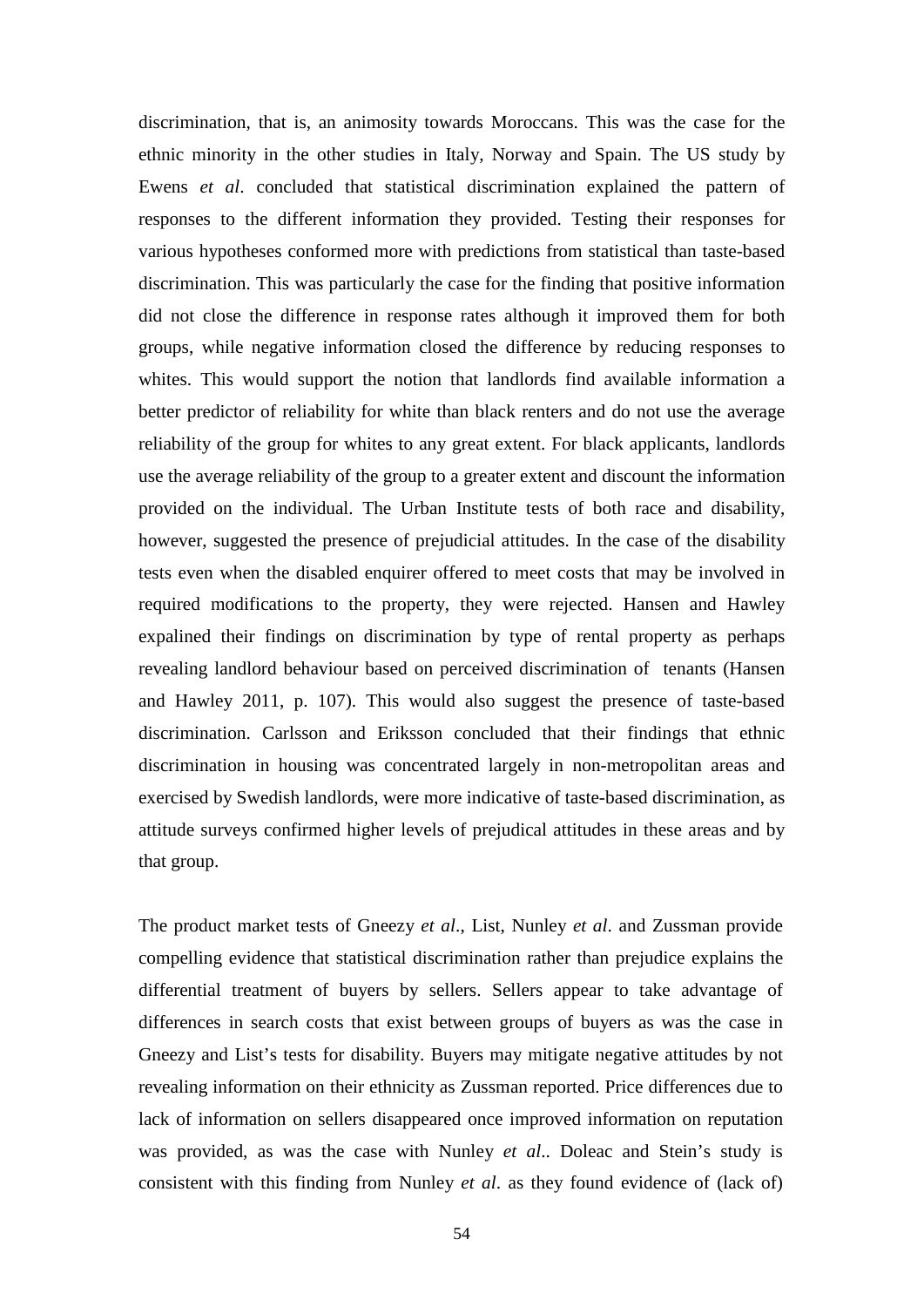trust which affected the interactions of buyers with (black) sellers. Zussman conducted a survey of Jewish sellers who had responded to the fictitious Arab buyers in his experiment, to elicit their attitudes to ethnic minority buyers. He designed the survey so that attitudes could be parsed into those expressing distaste/prejudice as distinct from those expressing perceptions of behaviour (which if accurate would mean a seller transacting with such a buyer would incur monetary costs). He then examined the relationship between these seller's responses and their attitudes to Arabs. The only attitude that was significantly related to discriminatory behaviour was that of the perception of cheating, or lack of trustworthiness, evidence once again, consistent with statistical discrimination (Zussman 2013, p. F451-452). This evidence from product market tests is supported by Bayer, Casey, Ferreira and McMillan (2012) who analysed data on house sale prices in four major cities of the US for twenty years (1990-2008). The average three percent higher price charged to black and Hispanic buyers was primarily explained by statistical discrimination.

#### **7. Concluding comments**

The sixty-seven studies conducted between 2000 and 2012 over seventeen countries which have been surveyed in this paper found that access to jobs was restricted in particular for racial minorities, women, homosexuals, and older workers. Persistent and enduring high levels of discrimination against Moroccans, African-Americans, older workers (bearing in mind these were between thirty-seven to forty-seven years old) were recorded, as well as strong gender-stereotyping of jobs. Higher qualifications or better employment backgrounds did not significantly improve the outcomes for minority groups. Access to housing was restricted for racial and ethnic minorities, homosexuals and disabled individuals. Geographic steering of African-Americans in housing rental and sales remains persistent across the USA. A caveat needs to be added as the housing market tests conducted in 2000 in the USA found that net discrimination had declined for both African-Americans and Hispanics since the tests conducted in 1989. African-Americans and disabled individuals, in particular, in the USA and Arabs in Israel, paid more for products. This survey mirrors the pattern of discrimination evidenced in Riach and Rich (2002). The impact of repeated failure to obtain jobs or housing on an individual are only too well documented. The effects include low self-esteem, low morale, lower productivity, discouraged job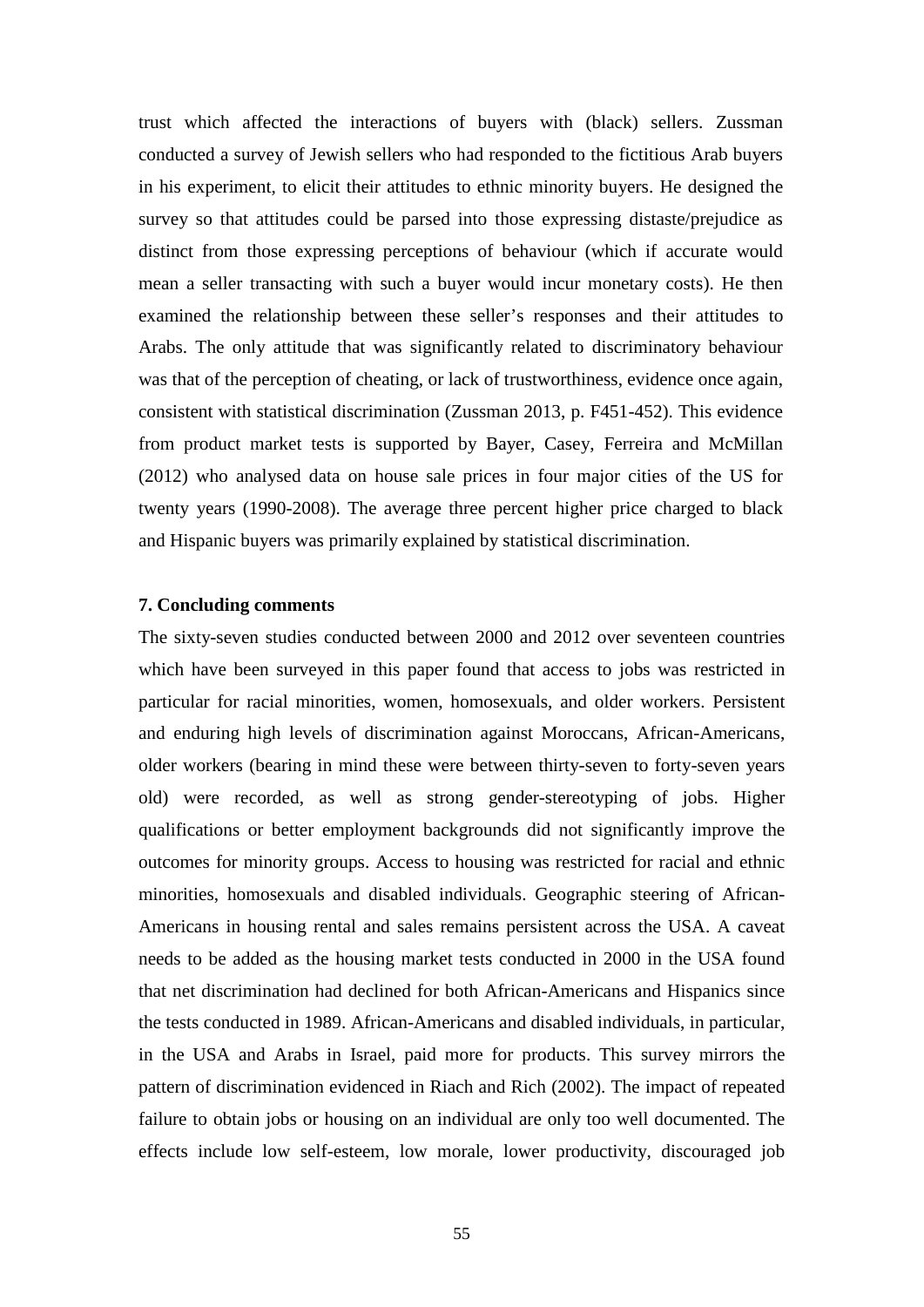seeking, poor health and social exclusion. The findings of this survey document the persistence of not only individual but also group differential treatment and exclusion.

In designing future studies, it would be useful for comparative purposes if those testing multiple ethnic groups at the same time used matched-pair applications and reported both callback rates and matched pair net discrimination levels as in the recent Chinese study by Maurer-Fazio and the Swedish study by Bursell. Single enquiry tests should aim to make substantial enquiries (such as Ewens *et al*.) given that the response of the same employer or real estate agent to a different, matched applicant is not known. One could argue, however, that if an employer or landlord did want to exercise differential treatment, they could do so when faced with an individual from a group they disliked or discounted their productivity without there being any other enquirer, particularly one from a favoured group. By undertaking widespread testing Ewens *et al*. were able to demonstrate patterns of differential treatment across a market.

In view of ageing populations and policies to increase the retirement age, the findings of high levels of net discrimination against older applicants for jobs are discouraging when considering the likely effects of such policies on the welfare of older workers. More testing in this area could provide a valuable contribution to policy considerations. The ILO three-stage tests in the labour market are another important contribution, establishing that the majority of discrimination occurred at the initial stage of hiring. The Urban Institute tests in the housing market are also an important guide to repeat experiments as they enabled tracking of discrimination over time, establishing that African-Americans continued to be steered to what are considered to be suitable residential neighbourhoods. Drydakis and Drydakis and Vlassis gathered further information on aspects of differential treatment in hiring by having testers available to receive telephone calls from employers wanting to arrange an interview. More of this type of information would be extremely useful in assessing the range of differential treatment. Zussman's follow-up survey of (majority population) sellers who had been approached in the experiment to elicit their attitudes to an ethnic minority, gathered information that enabled an analysis of his results on seller responses to buyer offers that could distinguish animus-based from statistical discrimination. This additional aspect of the testing is valuable for providing insight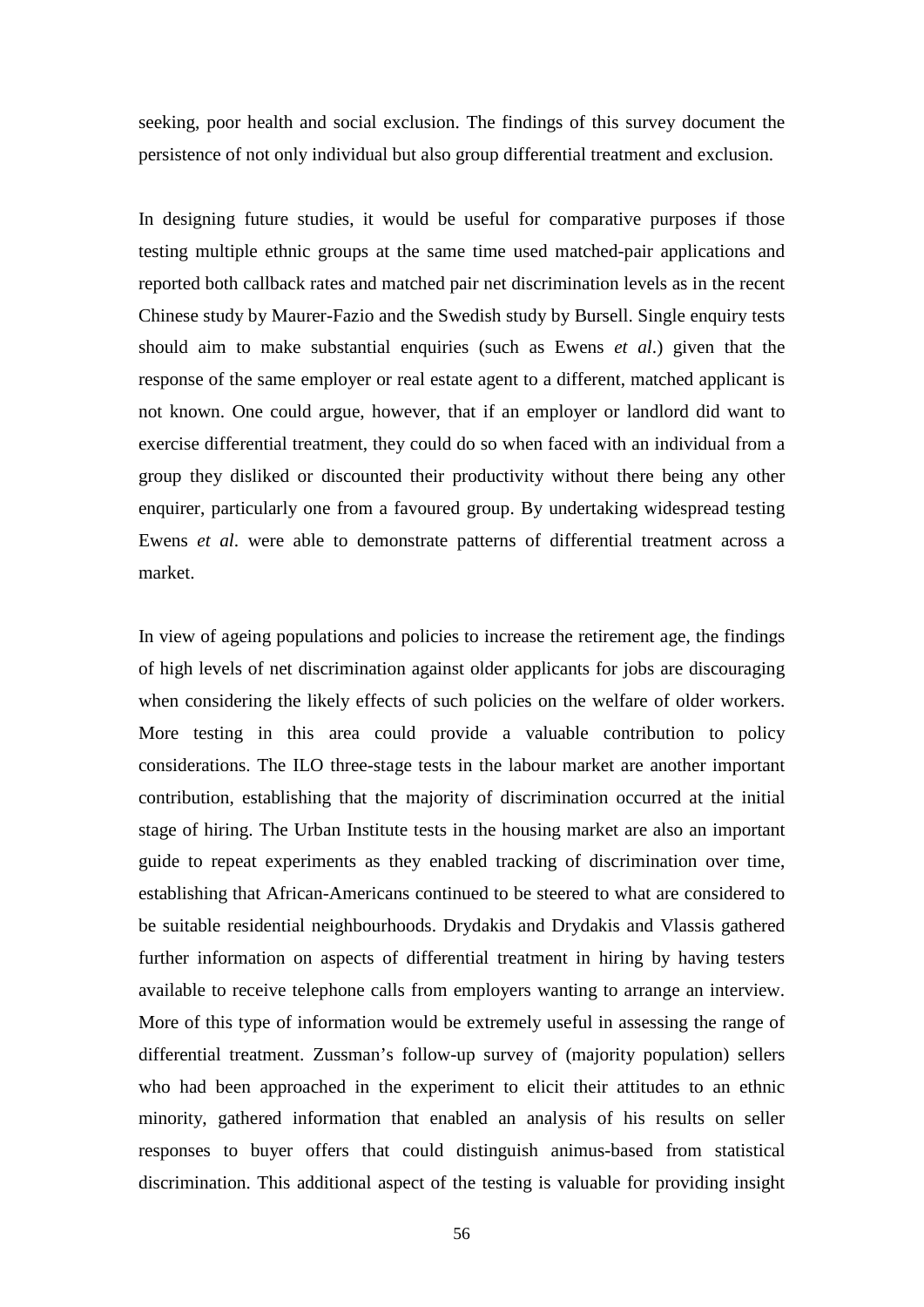into possible theoretical implications of the findings of field experiments. Neumark's statistical technique for analysing the impact of unobservable characteristics on the estimation of discrimination provides a basis for future work improving the reliability of the measure of discrimination obtained from the experiment. This requires designing the CVs so that applicants can signal for example, different levels of qualifications or skills (such design is evidenced in a number of recent studies as well as Bertrand and Mullainathan).

Future research design should consider how testing could provide insight on aspects of decision-making. Rooth (2010) provides a discussion regarding the usefulness of the implicit attitude test (IAT) in distinguishing reasons for hiring preferences. He combined the IAT with his own field experiments of ethnic discrimination by contacting employers who had been tested in the original experiment, requesting their participation to undertake the IAT. He found a clear association between a negative response to ethnic male and the lower probability of invitation to a job interview. Additional research needs to be done in this area to provide more conclusive evidence of the robustness of the IAT and its contribution to the theory of discrimination. This is particularly the case as there is by no means a consensus of opinion that the IAT does measure racial prejudice as it may measure belonging to, or exclusion from, a group rather than ethnicity or nationality (Azar 2008; Kaufman 2011). Rooth and Guryan and Charles nevertheless draw attention to the benefit economists could gain from collaborating with social psychologists who have a long history of research on prejudice, stereo-typing and discrimination (Guryan and Charles 2013, p. F428; Rooth 2010, p.530). A valuable area would be investigating perceived attitudes affecting decision-making that possibly underpin unobservable characteristics.

The latest findings are from an era where many countries have passed antidiscrimination legislation, making it illegal to discriminate against individuals on various bases and where there has been much discussion about discrimination in the public arena. It is thus rather alarming that the recent studies replicate the findings of tests conducted over the period 1966 to 2000 and document responses that indicated dishonest concealment of the reason(s) for rejection (see pages 33 and 45). It should also be recognised that one of the impacts of anti-discrimination legislation is that no sensible employer would behave in a clear and overt fashion if engaging in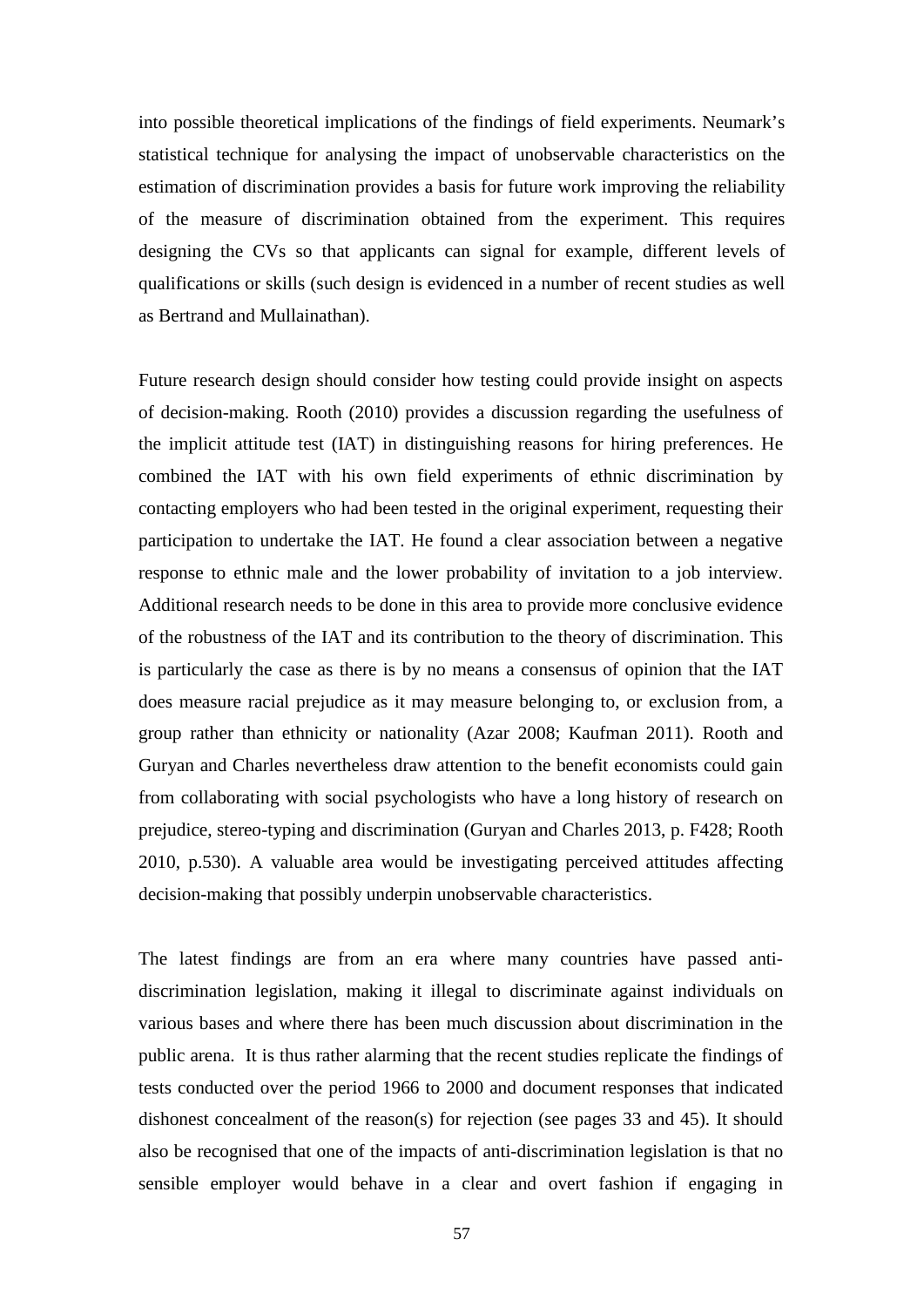discriminatory practices. The research of social psychologists (Al Ramiah, Hexstone, Davidio and Penner 2010; Ellemers and Barreto 2009) indicates that there has been a shift in such practices so that they have become more subtle and hence much more difficult for individuals to detect. So too does the research by Pager *et al*. who found minority applicants qualifications and experience were devalued as compared to white applicants (Pager *et al*. 2009, p. 793). The dishonest concealment of rejection and the subtle forms of discrimination mean it would be extremely difficult for an individual to gain primae facie evidence to instigate legal action under current legislation where it is complaint-based. This raises the issue of the legislative framework of complaintsbased anti-discrimination laws which legislators, equal employment bodies and others could pursue more vigorously.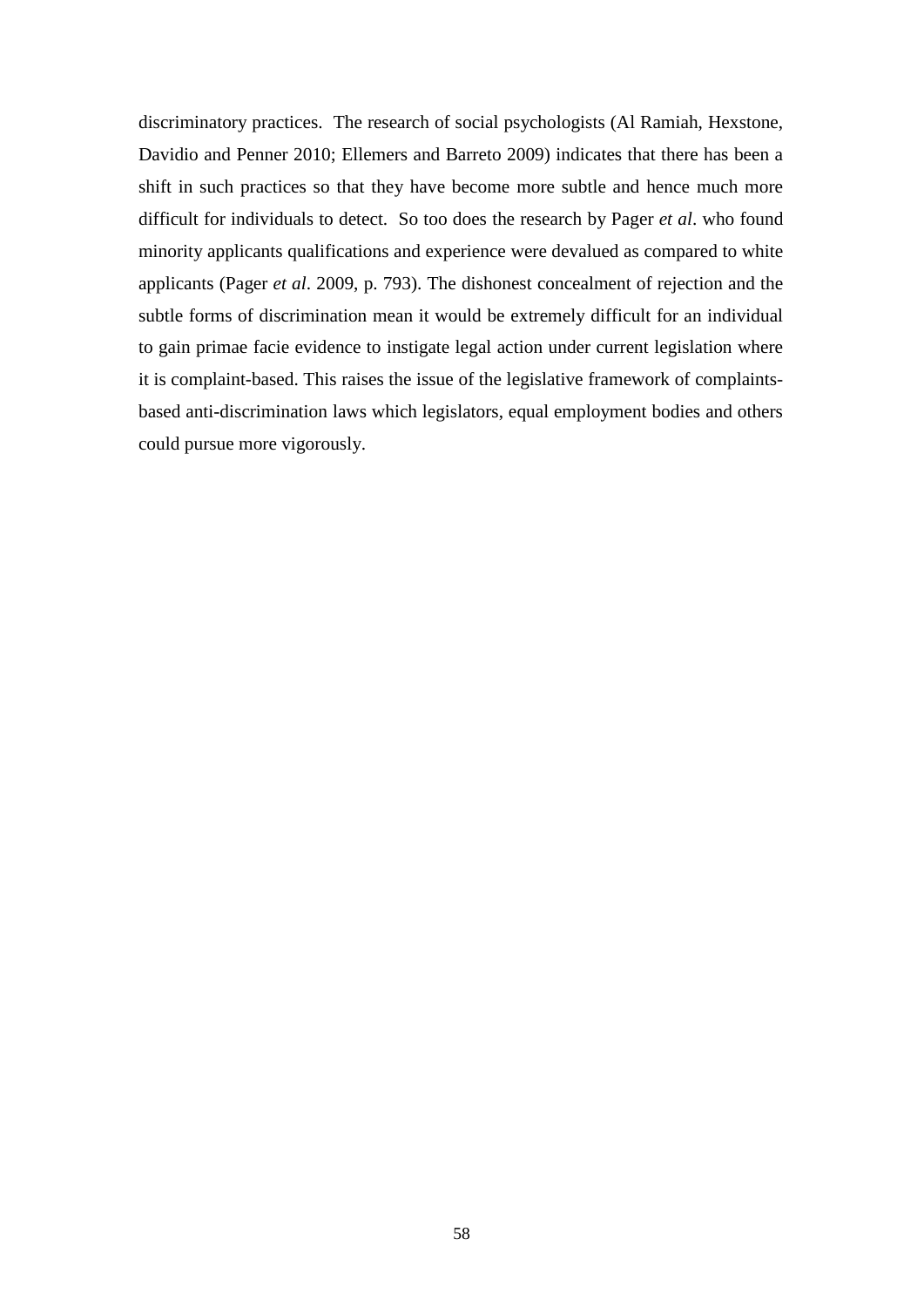- Ahmed, A., Andersson, L. and Hammarstedt, M. (2013). 'Are gay men and lesbians discriminated against in the hiring situation?', *Southern Economic Journal*, vol. 79 (3), pp.565-585.
- Ahmed, A., Andersson, L. and Hammarstedt, M. (2012). 'Does age matter for employability? A field experiment on ageism in the Swedish labor market', *Applied Economics Letters*, vol. 19, pp. 403-406.
- Ahmed, A., Andersson, L. and Hammarstedt, M. (2010). 'Can discrimination in the housing market be reduced by increasing the information about the applicants', *Land Economics*, vol. 86(1), pp. 79-90.
- Ahmed, A., Andersson, L. and Hammarstedt, M. (2008). 'Are lesbians discriminated against in the rental housing market? Evidence from a correspondence testing experiment', *Journal of Housing Economics*, vol. 17, pp. 234-238.
- Ahmed, A. and Hammarstedt, M. (2009). 'Detecting discrimination against homosexuals: Evidence from a field experiment on the internet', *Economica*, vol. 76(303), pp. 588-597.
- Ahmed, A. and Hammarstedt, M. (2008). 'Discrimination in the rental housing market: A field experiment on the internet', *Journal of Urban Economics*, vol. 64(2), pp. 362-372.
- Al Ramiah, A., Hexstone, M., Dovidio, J. F., and Penner, L. A. (2010). 'The social psychology of discrimination: Theory, measurement and consequences', in (L. Bond, F. McGinnity and H. Russell eds.) *Making Equality Count: Irish and International Research Measuring Equality and Discrimination*. Dublin, Ireland, The Equality Authority.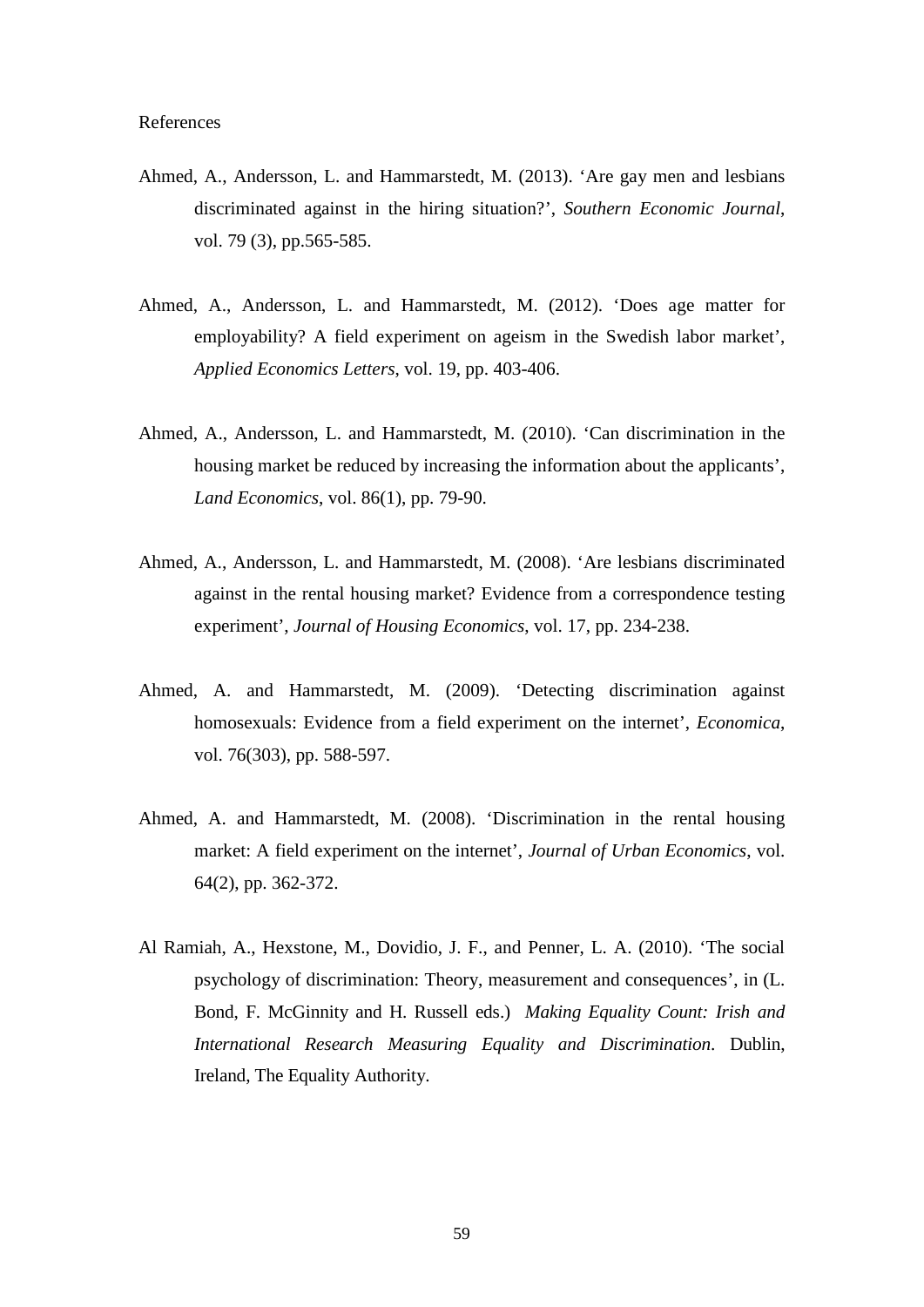- Albert, R., Escot L. and Fernandez-Cornejo, J. (2011). 'A field experiment to study sex and age discrimination in the Madrid labour market', *The International Journal of Human Resource Management*, vol. 22(2), pp. 351-375.
- Allasino, E., Reyneri, E., Venturini, A. and Zincone, G. (2004). 'Labour market discrimination against migrant workers in Italy', *International Migration Papers 67*, Geneva: International Labour Office.
- Andersson, L., Jakobsson, N. and Kotsadam, A. (2012). ' A field experiment of discrimination in the Norwegian housing market: Gender, class and ethnicity', *Land Economics*, vol. 88(2), pp. 233-1240.
- Attström, K. (2007). 'Discrimination against native Swedes of immigrant origin in access to employment', *International Migration Papers 86E*, Geneva: International Labour Office.
- Azar, B. (2008). 'IAT: Fad or fabulous?', *American Psychological Association*, vol. 39(7), p. 44.
- Baert, S. (2013). 'Career lesbians: Getting hired for not having kids?', *IZA Discussion Paper* No. 7767.
- Baert, S., Cockx, B., Gheyle, N. and Vandamme, C. (2013). 'Do employers discriminate less if vacancies are difficult to fill?: Evidence from a field experiment', *IRES Discussion Paper* 2013-1, Université catholique de Louvain.
- Baldini, M. and Federici, M. (2011). 'Ethnic discrimination in the Italian rental housing market', *Journal of Housing Economics*, vol. 20, pp. 1-14.
- Banerjee, A., Bertrand, M., Datta, S. and Mullainathan, S. (2009). 'Labor market discrimination in Delhi: Evidence from a field experiment', *Journal of Comparative Economics*, vol. 37, pp. 14-27.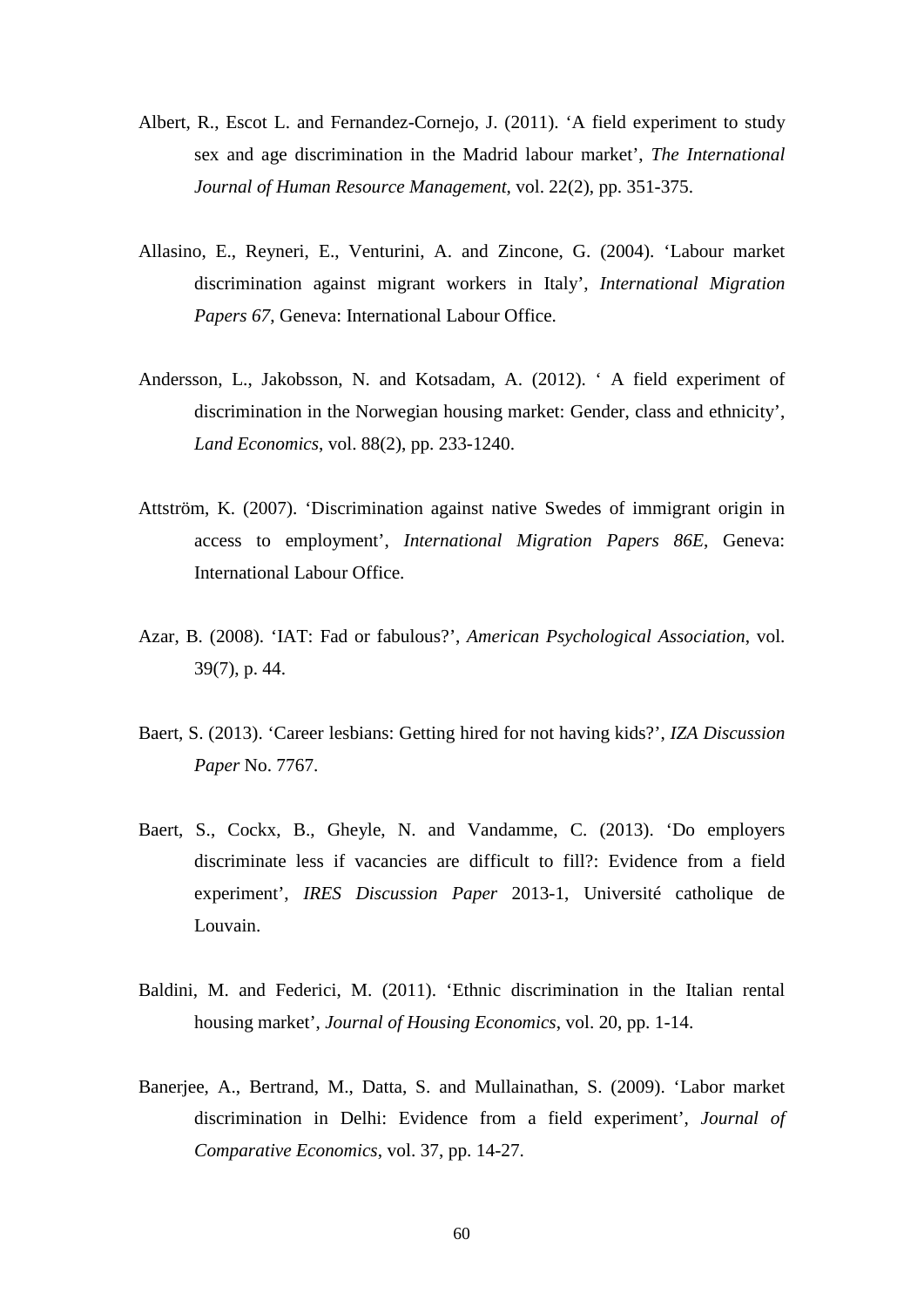- Bayer, P., Casey, M., Ferreira, F. And McMillan, R. (2012). ' Price discrimination in the housing market', www.real.wharton.upenn.edu/fferreir/documents/bcfm\_4may12.pdf
- Bayer, P., McMillan, R. and Rueben, K. (2001). *The Causes and Consequences of Residential Segregation: An Equilibrium Analysis of Neighborhood Sorting*, Public Policy Institute of California.
- Bengtsson, R., Iverman, E. and Hinnerich, B. T. (2012). 'Gender and ethnic discrimination in the rental housing market', *Applied Economic Letters*, vol. 19(1), pp. 1-5.
- Bertrand, M. and Mullainathan, S. (2004). 'Are Emily and Greg more employable than Lakisha and Jamal? A field experiment on labor market discrimination', *American Economic Review*, vol. 94(4), pp. 991-1013.
- Booth, A., Leigh, A. and Varganova, E. (2012). 'Does ethnic discrimination vary across minority groups? Evidence from a field experiment', *Oxford Bulletin of Economics and Statistics*, vol. 74(4), pp. 547-573.
- Bosch, M., Carnero, M. and Farré, L. (2010). 'Information and discrimination in the rental housing market: Evidence from a field experiment', *Regional Science and Urban Economics*, vol. 40, pp. 11-19.
- Bovenkerk, F. (1992). *Testing Discrimination in Natural Experiments: A manual for international comparative research on discrimination on the grounds of 'race' and ethnic origin*. Geneva: International Labour Office.
- Bursell, M. (2007). *What's in a Name? A field experiment test for the existence of ethnic discrimination in the hiring process*. The Stockholm University Linnaeus Center for Integration Studies, University of Stockholm, Working Paper 2007:7.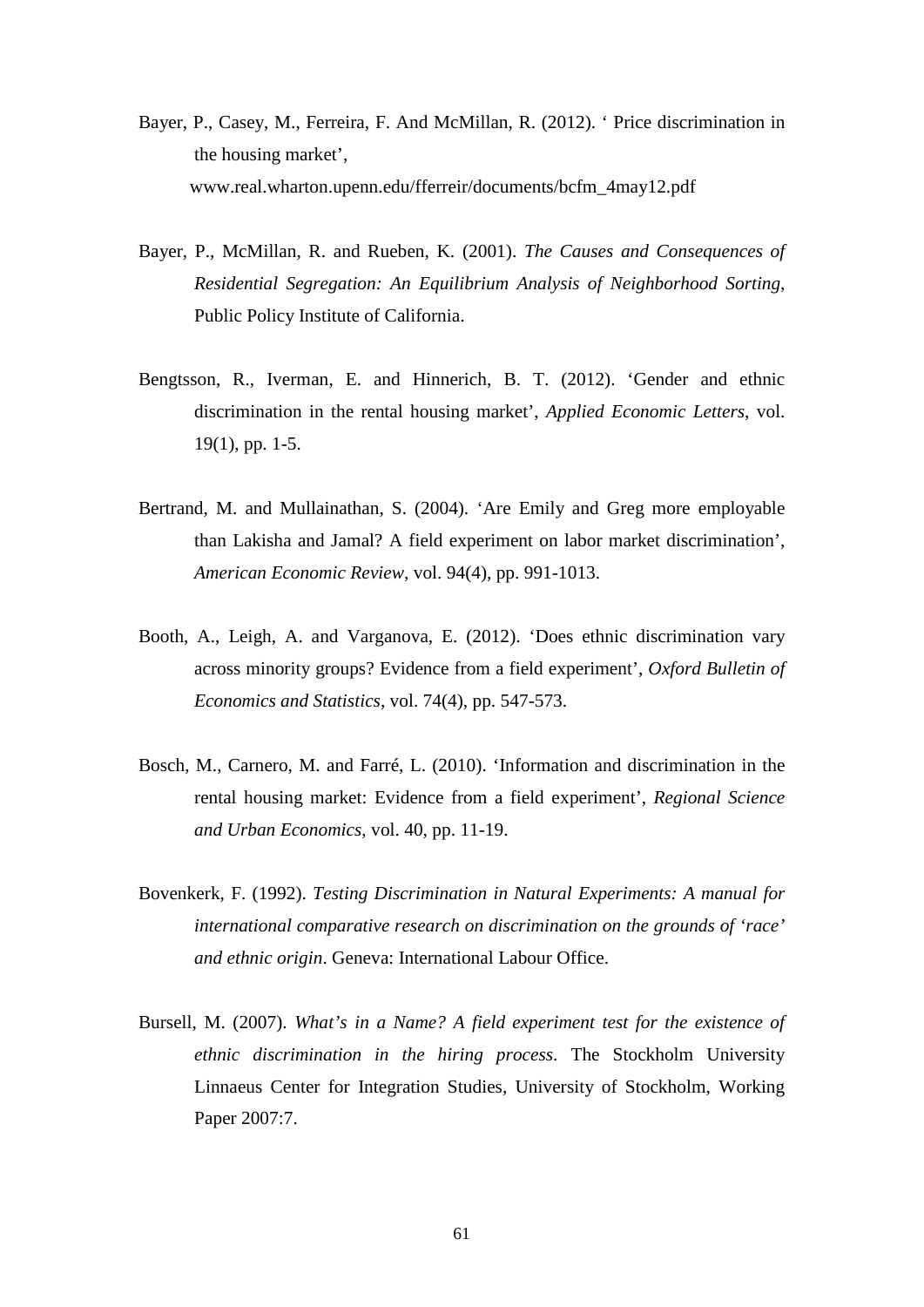- Carlsson, M. and Eriksson, S. (2014). 'Discrimination in the rental market for apartments', *Journal of Housing Economics*, vol. 23, pp. 41-54.
- Carlsson, M., Fumarco, L. and Rooth, D.-O. (2013). 'Artifactual evidence of discrimination in correspondence test: A replication of the Neumark method', *IZA Discussion Paper* No. 7619.
- Carlsson, M. and Rooth, D.-O. (2011). 'Revealing taste-based discrimination in hiring: A correspondence testing experiment with geographic variation', *IZA Discussion Paper* no. 6153.
- Carlsson, M. and Rooth, D.-O. (2007). 'Evidence of ethnic discrimination in the Swedish labor market using experimental data', *Labour Economics*, vol. 14(4), pp. 716-729.
- Carpusor, A. and Loges, W. (2006). 'Rental discrimination and ethnicity in names', *Journal of Social Psychology*, vol. 36(4), pp. 934-952.
- Cediey, E. and Foroni, F. (2008). 'Discrimination in access to employment on grounds of foreign origin in France', *International Migration Papers 85E*, Geneva: International Labour Office.
- CVOEO Fair Housing Project. (2004). *National origin discrimination in rental housing in Vermont*. www.cvoeo.org/vti/fair.htm
- Doleac, J. and Stein, L. (2013). 'The visible hand: Race and online market outcomes',  *Economic Journal*, vol.123, F469-F492.
- Drydakis, N. (2012). 'Sexual orientation discrimination in the Cypriot labour market: Distates or uncertainty?', *IZA Discussion Paper* No. 6684. (forthcoming *International Journal of Manpower*).
- Drydakis, N. (2011a). 'Women's sexual orientation and labor market outcomes in Greece', *Feminist Economics*, vol. 17(1), pp. 89-117.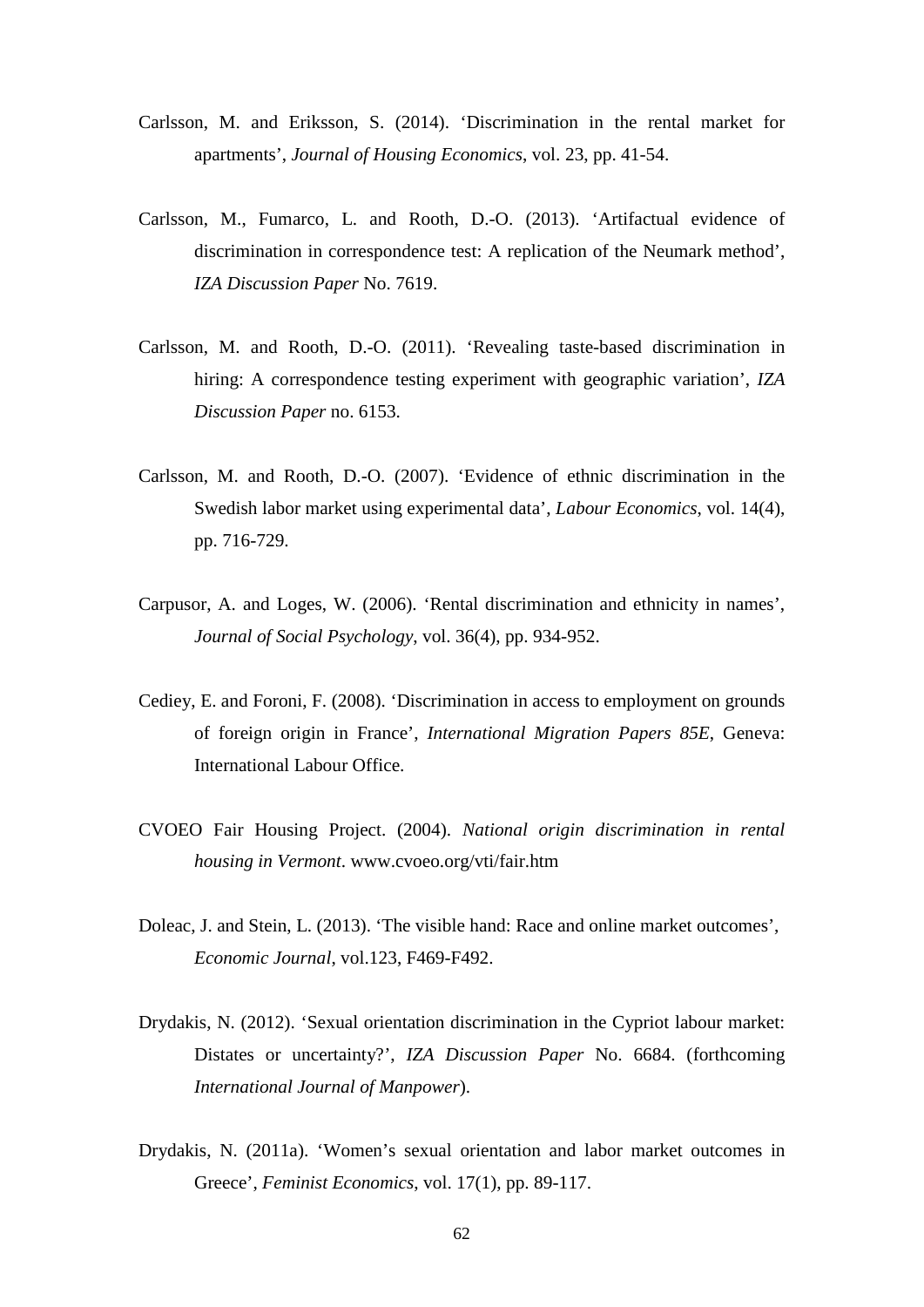- Drydakis, N. (2011b). 'Ethnic discrimination in the Greek housing market', *Journal of Population Economics*, vol. 24, pp. 1235-1255.
- Drydakis, N. (2009). 'Sexual orientation discrimination in the labour market', *Labour Economics*, vol. 16, pp. 364-372.
- Drydakis, N. and Vlassis, M. (2010). 'Ethnic discrimination in the Greek labor market: Occupational access, insurance coverage, and wage offers', *Manchester School*, vol. 78(3), pp. 201-218.
- Duguet, E., Leandri, N., L'Horty, Y. and Petit, P. (2010). 'Are young French jobseekers of ethnic immigrant origin discriminated against? A controlled experiment in the Paris area', *Annales d'Economie et Statistique*, vol. 99/100, pp. 187-215.
- Ellemers, N. and Baretto, M. (2009). 'Collective action in modern times: How modern expressions of prejudice prevent collective action', *Journal of Social Issues*, vol. 65(4), pp. 749-768.
- Ewens, M., Tomlin, B. and Wang, L-C. (2014). 'Statistical discrimination or prejudice? A large sample field experiment', *Review of Economics and Statistics*, vol. 96 (1), pp. 119-134.
- Fair Housing Center of Greater Boston. (2005). *You don't know what you're missing … A report on discrimination in the Greater Boston home sales market*. [www.bostonfairhousing.org](http://www.bostonfairhousing.org/)
- Fair Housing Center of Southeastern Michigan. (2007). *Sexual orientation and housing discrimination in Michigan*. www.fhcmichigan.org
- Gneezy, U. and List, J. (2004). 'Are the disabled discriminated against in product markets? Evidence from field experiments', [www.aeaweborg/annual\\_mtg.](http://www.aeaweborg/annual_mtg)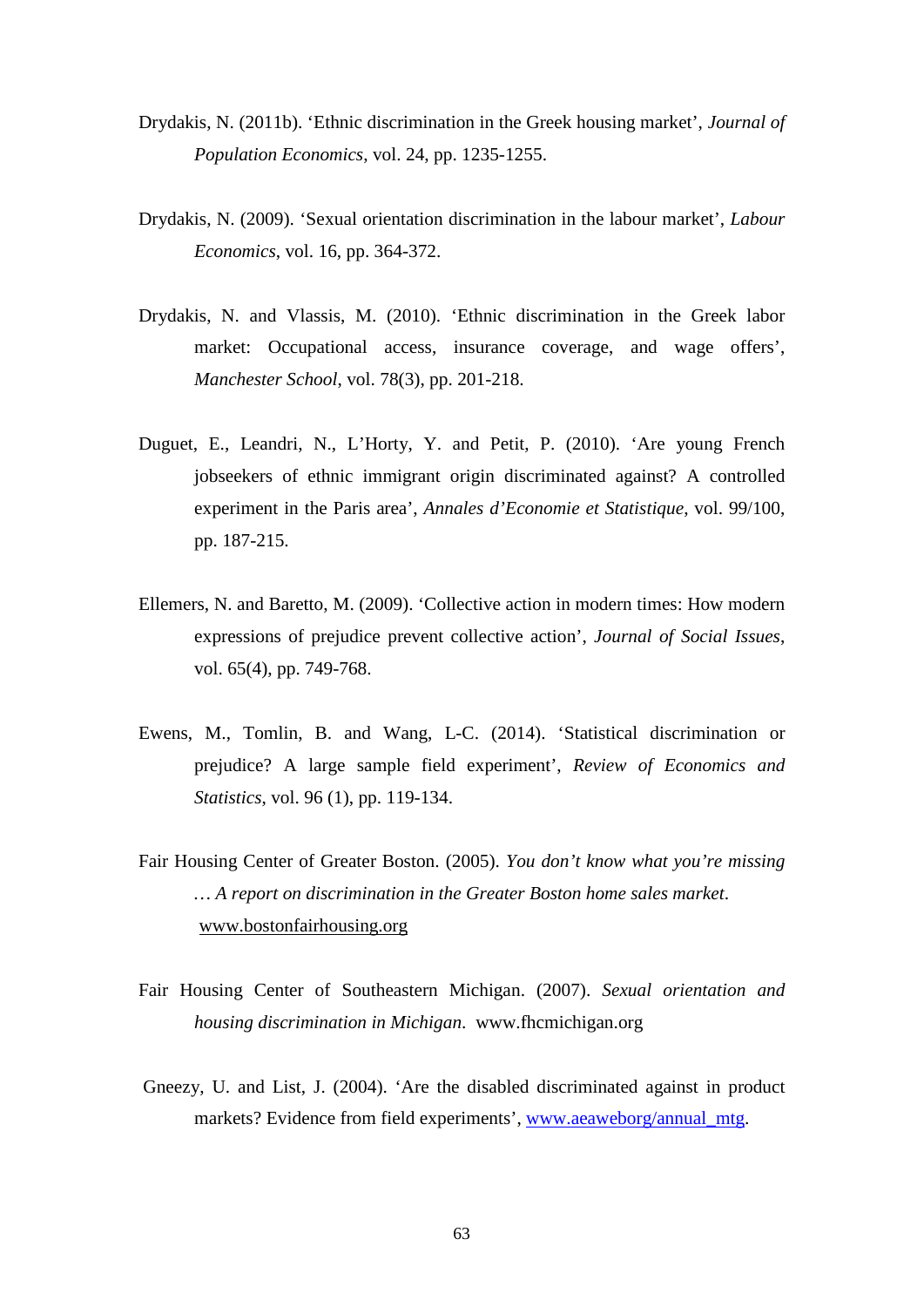- Gneezy, U., List, J. and Price, M. (2012). 'Toward an understanding of why people discriminate: Evidence from a series of natural field experiments', NBER Working Paper No. 17855.
- Greater New Orleans Fair Housing Action Center. (2005). *An Audit of Discriminatory Treatment of African-American Males by Bourbon Street Nightclubs and Bars*. New Orleans: GNOFHAC.
- Guryan, J. and Charles, K. (2013). 'Taste-based or statistical discrimination: The economics of discrimination returns to its roots', *Economic Journal*, vol. 123, pp. F433-F468.
- Hanson, A. and Hawley, Z. (2011). 'Do landlords discriminate in the rental housing market? Evidence from an Internet field experiment in U.S. cities', *Journal of Urban Economics*, vol. 70(2-3), pp. 99-114.
- Harrison and List, J. (2004). 'Field experiments', *Journal of Economic Literature*, vol. 42(4), pp.1009-1055.
- Heckman, J. (1998).'Detecting discrimination', *Journal of Economic Perspectives*, vol. 12, pp. 101-116.
- Kaufman, S. (2011). 'Does the implicit association test (IAT) really measure racial prejudice? Probably not', *Psychology Today*, January 28.
- Jacquemet, N. and Yannelis, C. (2012). 'Indiscriminate discrimination: A corresondence test for ethnic homophily in the Chicago labor market', *Labour Economics*, vol.19, pp. 824-832.
- Jowell, R., and Prescott-Clarke, P. (1970). 'Racial discrimination and white-collar workers in Britain', *Race*, vol. 11(4), pp. 397-417.
- Kaas, L. and Manger, C. (2011). 'Ethnic discrimination in Germany's labour market: A field experiment', *German Economic Review*, vol. 13(1), pp. 1-20.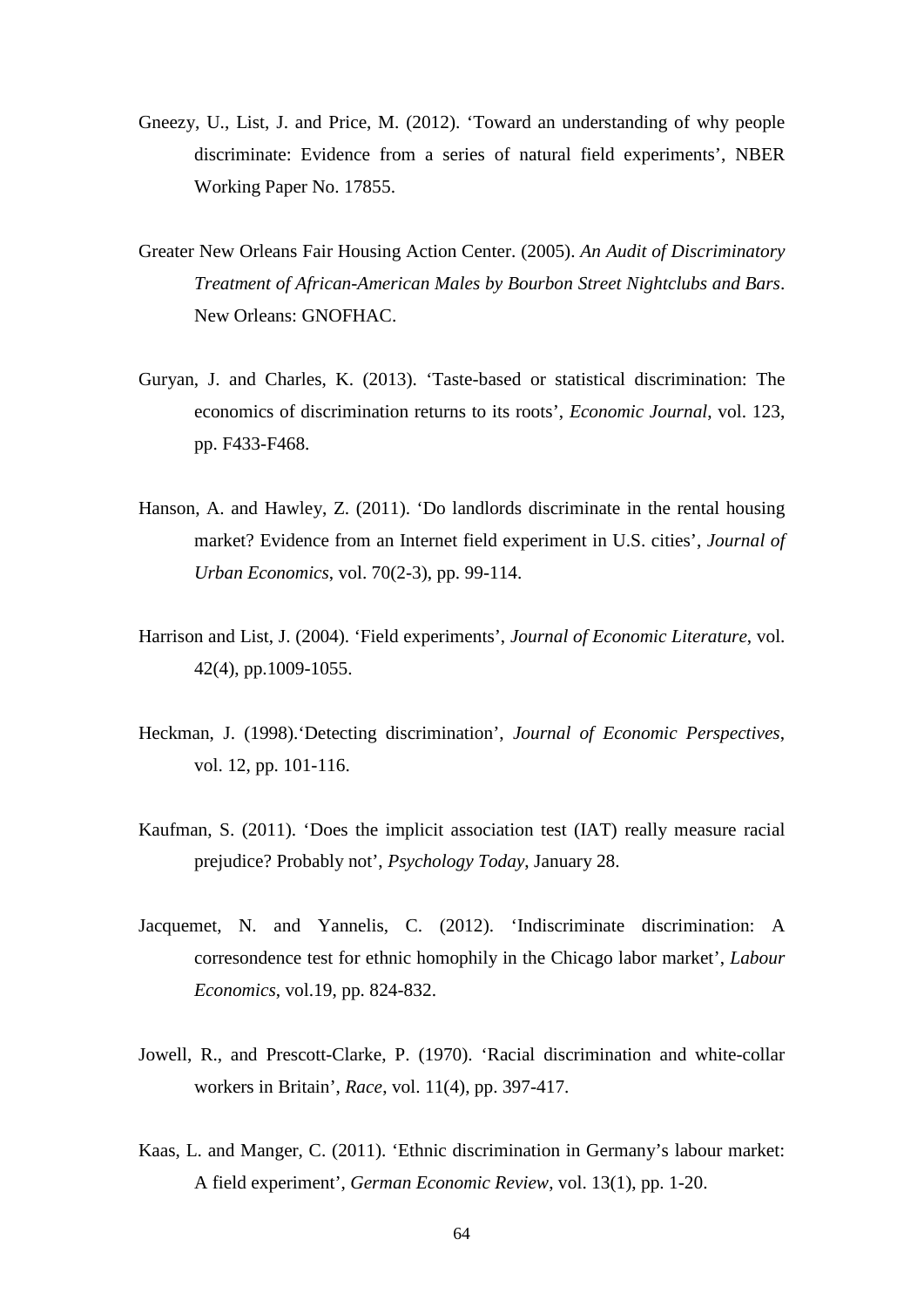- Lahey, J. (2008). 'Age, women and hiring: An experimental study', *Journal of Human Resources*, vol. 43(1), pp. 30-56.
- Lahey, J. and Beasley, R. (2009). 'Computerizing audit studies', *Journal of Economic Behavior and Organisation*, vol. 70, pp. 508-514.
- Levitt, S. and List, J. (2009). 'Field experiments in economics: The past, the present, and the future', *European Economic Review*, vol. 53, pp. 1-18.
- List, J. (2004). 'The nature and extent of discrimination in the marketplace: Evidence from the field', *Quarterly Journal of Economics*, vol. 119(1), pp. 49-89.
- List, J and Rasul, I. (2011). 'Field experiments in labor economics', *Handbook of Labor Economics*, vol. 4a, chapter 2.
- McGinnity, F. and Lunn, P. (2011). 'Measuring discrimination facing ethnic minority job applicants: an Irish experiment', *Work, Employment and Society*, vol. 25(4), pp. 693-708.
- MacRae, G. and Laverty, L. (2006). *Discrimination Doesn't Work: Disabled people's experience of applying for jobs in Scotland*. Scotland: Leonard Cheshire.
- Maurer-Fazio, M. (2012). 'Ethnic discrimination in China's internet job board labor market', *IZA Journal of Migration*, 1:12
- Neumark, D. (2012). 'Detecting discrimination in audit and correspondence studies', *Journal of Human Resources*, vol. 47, pp. 1128-1157.
- Nunley, J., Owens, M. and Howard, R.S. (2011). 'The effects of information and competition on racial discrimination: Evidence from a field experiment', *Journal of Economic Behavior and Organisation*, vol. 80, pp. 670-679.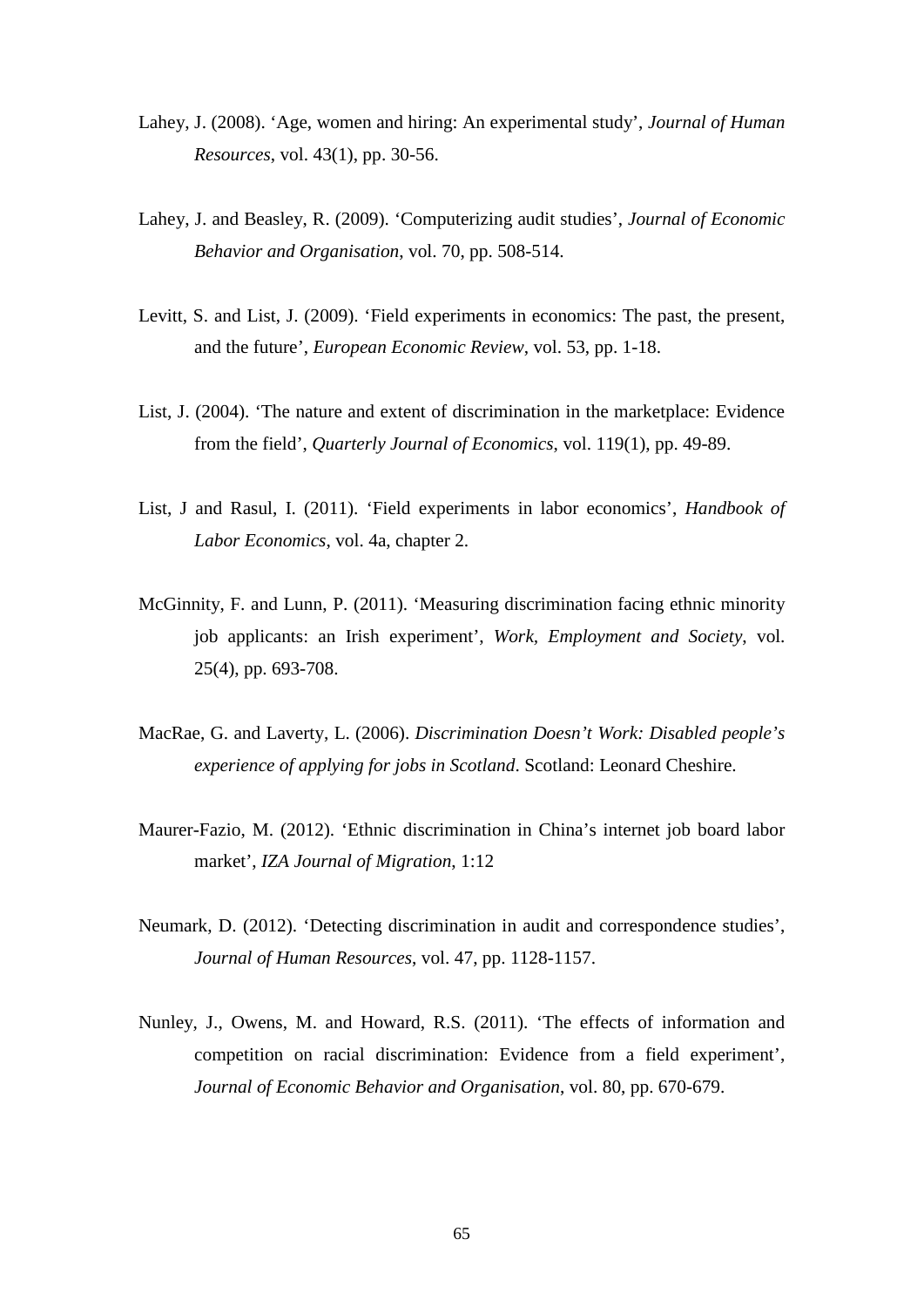- Oreopoulos, P. (2011). 'Why do skilled immigrants struggle in the labor market? A field experiment with thirteen thousand resumes', *American Economic Journal: Economic Policy*, vol. 3, pp. 148-171.
- Pager, D. (2007). 'The use of field experiments for studies of employment discrimination: Contributions, critiques and directions for the future', *The Annals of the American Academy of Political and Social Sciences*, vol. 609(1), pp. 104-133.
- Pager, D. (2003). 'The mark of a criminal record', *American Journal of Sociology*, vol. 108, pp. 937-975.
- Pager, D., Western, B. and Bronowski, B. (2009). 'Discrimination in a low-wage labor market: A field experiment', *American Sociological Review*, vol. 74 (October), pp. 777-799.
- Petit, P. (2007). 'The effects of age and family constraints on gender hiring discrimination: A field experiment in the French financial sector', *Labour Economics*, vol. 14, pp. 371-391.
- Riach, P. and Rich, J. (2010). 'An experimental investigation of age discrimination in hiring in the English labour market', *Annales d'Economie et Statistique*. vol. 99/100, pp. 169-185.
- Riach, P. and Rich, J. (2007). 'An experimental investigation of age discrimination in hiring in the Spanish labor market', *IZA Discussion Paper* No. 2654.
- Riach, P. and Rich, J. (2006a). 'An experimental investigation of sexual discrimination in hiring in the English labor market', *B.E. Journal of Economic Analysis and Policy*, 6(2). [www.bepress.com/bejeap/advances/6,issue2](http://www.bepress.com/bejeap/advances/6,issue2)
- Riach, P. and Rich, J. (2006b). 'An experimental investigation of age discrimination in hiring in the French labor market', *IZA Discussion Paper* No. 2522.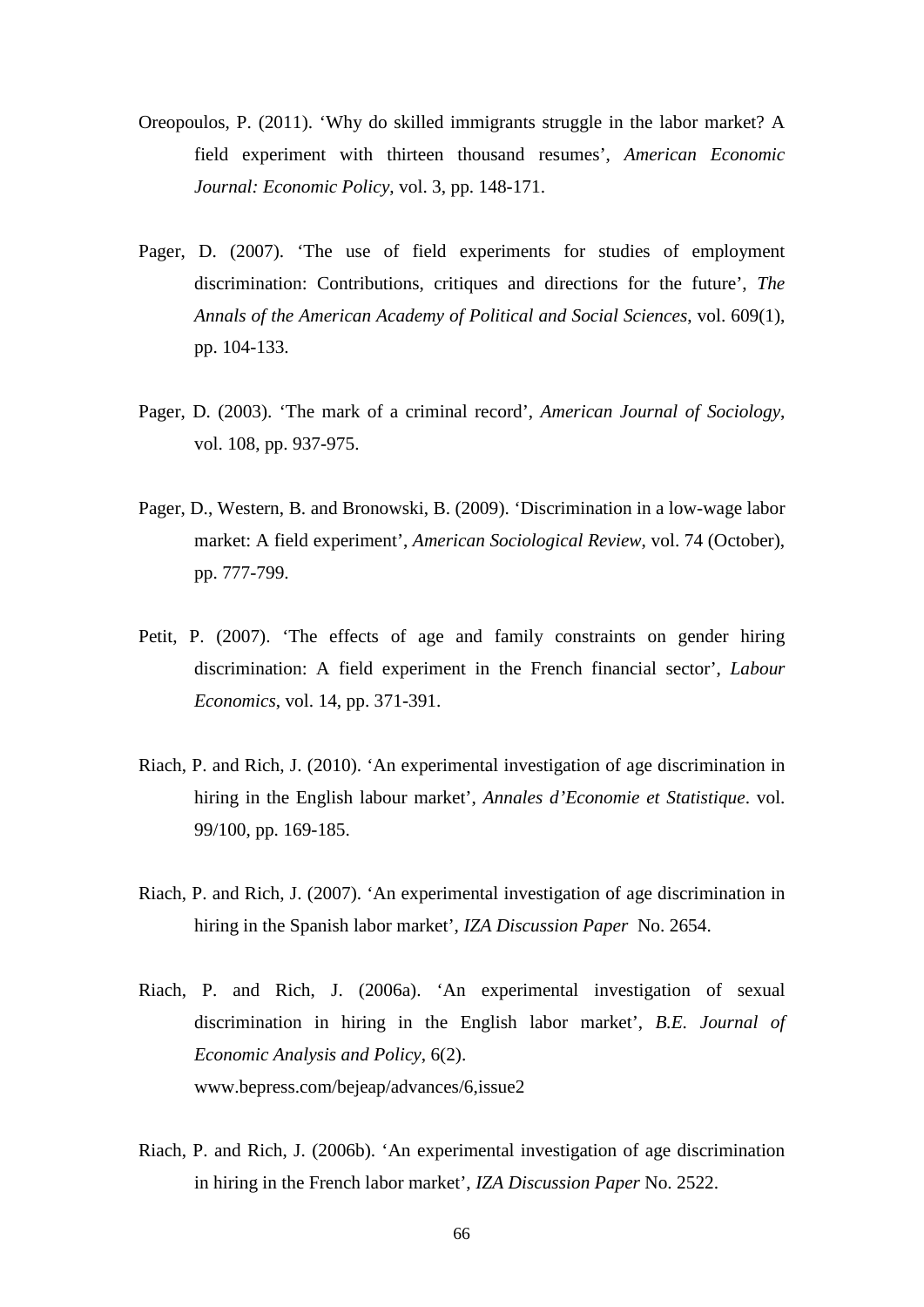- Riach, P. A. and Rich, J. (2002). 'Field experiments of discrimination in the market place', *Economic Journal*, vol. 112(483), pp. F480-F518.
- Rooth, D-O. (2010). 'Automatic associations and discrimination in hiring: Real world evidence', *Labour Economics*, vol. 17, pp. 523-534.
- Rooth, D-O. (2009). 'Obesity, attractiveness, and differential treatment in hiring: A field experiment', *Journal of Human Resources*, vol. 44(3), pp. 710-735.
- Seattle Office for Civil Rights (2011). Fair housing testing constructed by the Seattle Office for Civil Rights (SCOR). www.fairhousingcoach.com/article/seattle-tests-show-frequent-rental-housingdiscrimination
- Seitles, M. (1998). 'The perpetuation of residential racial segregation in America: Historical discrimination, modern forms of exclusion, and inclusionary remedies', *Journal of Land Use and Environmental Law*, vol. 14(1), pp. 89- 123.
- Siddique, Z. (2011). Caste-based discrimination: Evidence and policy', *Labour Economics*, vol. 18(S1), pp. S146-S159.
- Tilcsik, A. (2011). 'Pride and prejudice: Employment discrimination against openly gay men in the United States', *American Journal of Sociology*, vol. 117 (2), pp. 586-626.
- Tinsley, M. (2012). 'Too much to lose: Understanding and supporting Britain's older workers'. Policy Exchange, [http://www.policyexchange.org.uk/publications/category/item/too-much-to](http://www.policyexchange.org.uk/publications/category/item/too-much-to-lose-understanding-and-supporting-britain-s-older-workers)[lose-understanding-and-supporting-britain-s-older-workers](http://www.policyexchange.org.uk/publications/category/item/too-much-to-lose-understanding-and-supporting-britain-s-older-workers)
- Turner, M. and Ross, S. (2003a). *Discrimination in Metropolitan Housing Markets: Phase 2 – Asians and Pacific Islanders Final Report* March. Washington DC: The Urban Institute Press.